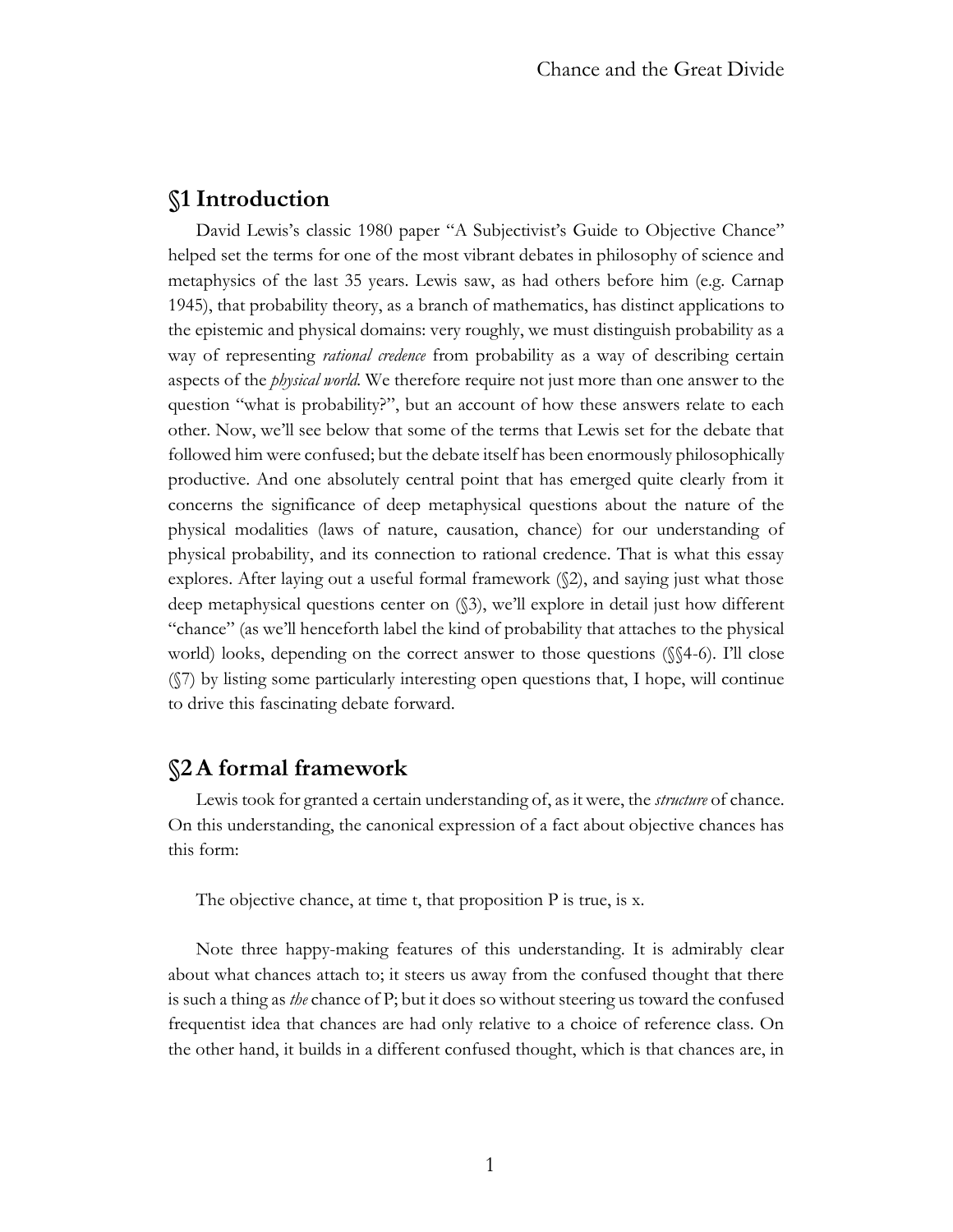the first instance, defined *at times*. What of worlds such as our own, whose relativistic spacetime structures serve up no objective basis for talk of "times"? And even in worlds with Newtonian or neo-Newtonian spacetimes, we *might* want to allow that chances can attach to their initial conditions; while these might be chances *about* a time (namely, the first time), they seem not be chances *at* that, or any other, time. Our most basic way of talking about chance should not rule out this possibility.

Here is a better – because more flexible – framework. Take each possible world w to have associated with it a single "ur-chance" function urchw, defined over a set S of possible worlds (which we will take to include w).<sup>1</sup> For a given proposition P,  $urch_w(P)$ is the chance according to  $w$  that  $P$  is true, and is simply the sum of the probabilities urch<sub>w</sub> attaches to worlds in S that make P true.<sup>2</sup> Chance is thus modeled as a contingent feature of a world; but it is, in the first instance, a feature *of that world*, not of a *time* within it.

As it should, the framework readily allows for chances at times, in two different ways. Given some time t, let  $S_{tw}$  be the proposition true in a world v iff the state of v at t is exactly the same as the state of w at t; let  $H_{tw}$  be the proposition true in a world v iff the history of v up through t is exactly the same as the history of w up through t. Then either urch<sub>w</sub>( • |  $S_{tw}$ ) or urch<sub>w</sub>( • |  $H_{tw}$ ) can serve as "the" chances at t (in w). (Which one should we choose? We can, and should, let the answer depend on what particular use we have for a notion of chances-at-times.)

The framework also allows for chances over initial conditions – even when there is no first moment of time – as follows: Say that two worlds w and v "start out the same" iff there is some moment of time t such that they are exactly qualitatively alike up to t.<sup>3</sup> Starting out the same is an equivalence relation; so it partitions S.<sup>4</sup> We can thus take the chances over initial conditions to be given by the values  $\text{urch}_{w}$  attaches to the elements of this partition.

<sup>&</sup>lt;sup>1</sup> When the set S is non-denumerable, we do the usual thing: define urch<sub>w</sub> over an algebra of subsets of S. Also, we will see below some reason to think that worlds may have *multiple* ur-chance functions associated with them.

<sup>2</sup> With, of course, the usual axioms in place: these probabilities are non-negative, and sum to 1.

<sup>&</sup>lt;sup>3</sup> In a relativistic setting: iff there is some Cauchy surface C in w and  $C^*$  in v such that the portion of w to the past of C is exactly qualitatively the same as the portion of v to the past of  $C^*$ .

<sup>4</sup> In a relativistic setting, we need to work a bit harder to get this relation to be an equivalence relation. One approach: assume that there is some way of partitioning each world in S into a set of nonoverlapping but exhaustive Cauchy surfaces. In the definition of "starts out the same" given in the last footnote, restrict the choice of Cauchy surfaces to *these* ones.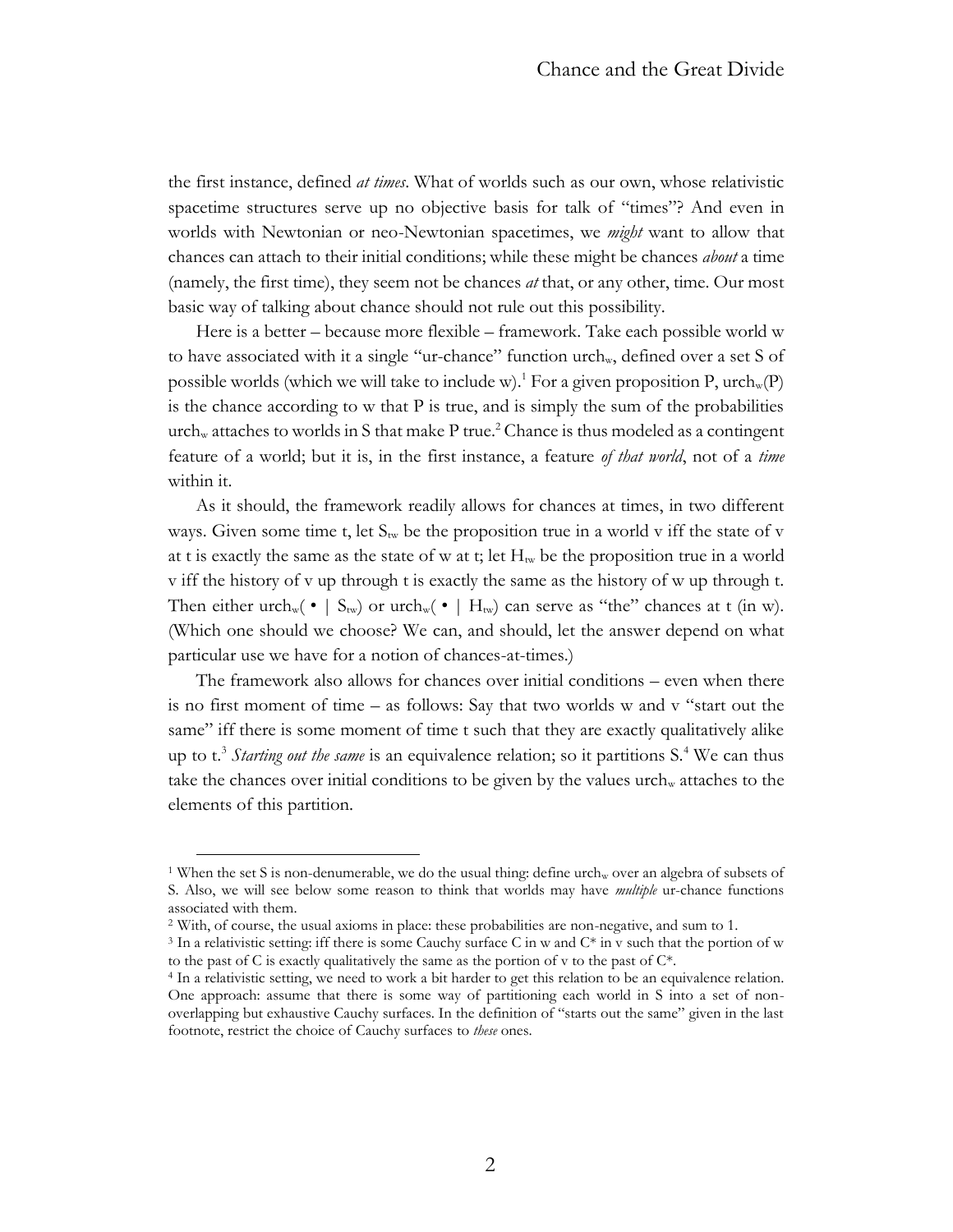Finally, in a relativistic setting we can, by the method of conditionalizing on a suitably chosen proposition, define useful notions of spatio-temporally "localized" chances. For example, given a region of spacetime R, let the proposition P exactly describe the state of the past light-cone of R; then we might identify the "chances-at-R" with  $\text{urch}_{w}(\bullet | P)$ .

I'm going to assume this framework, henceforth. But – full disclosure – there's at least one reasonable misgiving you might have, and that concerns the oft-endorsed thesis that "what's past is no longer chancy". Lewis, in taking chances to be defined in the first instance at times, could treat this thesis as *substantive* (as he does in Lewis 1980): For any time t, and any proposition H entirely about matters prior to t, the chance-att of H is 1. But on one way I've offered of defining chances-at-times, the thesis is straightforwardly false (or true, only on remarkable assumptions about the laws that give rise to the ur-chances), whereas on the other, it's perfectly trivial. I've yet to decide whether this is a feature or a bug. The case for "bug" is clear enough: Other things equal, don't adopt a framework that by itself makes it impossible to see some interesting thesis as both non-trivial and true. The case for "feature" is more subtle, and I'll just indicate the main idea: Perhaps we are tempted to think that it's an interesting question whether what's past is no longer chancy *only because* we remain in the grip of a bad metaphysical picture of time, according to which the past differs in some profound metaphysical manner from the future – say, by being "fixed" or "settled" or "immune from causal influence". But we should have learned enough physics by now to have given up any such picture. Which is not – of course! – to say that nothing profound or interesting distinguishes past from future; it's just that the distinction will be found in physics, not metaphysics.<sup>5</sup> And (punch line) physics has no use for the claim that what's past has, from the standpoint of the present, chance 1.<sup>6</sup>

One final point. The framework is quite flexible – much more flexible than you might need, depending on your views about the nature and source of objective chances. For example, if you think about chances as, in the first instance, characterizing the lawful transition from earlier to later states (see for example Maudlin 2007), you'll consider it incoherent to attach chances to initial conditions, and you'll likely have no interest in "backwards looking" chances (chances defined *at* times, concerning matters *prior* to those times). That doesn't prevent you from using the framework to represent

<sup>5</sup> Perhaps in the way described in Albert 2000, for example. For some discussion, see §4.8 and §5.8, below.

<sup>6</sup> And that might, in turn, be because physics has no need to assign t-chances to events prior to t; see the next paragraph.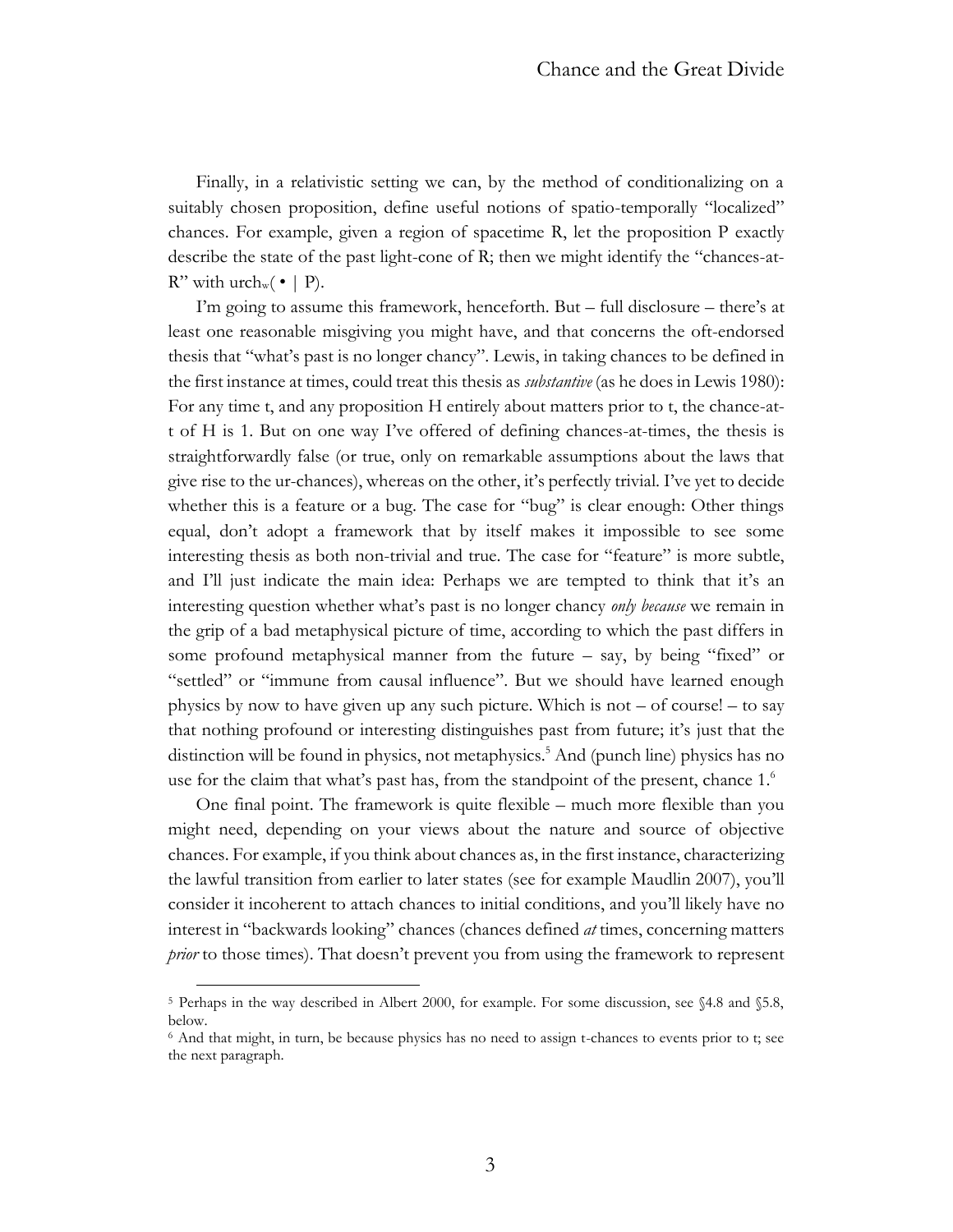what you think is real, concerning chances. It's just that surplus mathematical structure will come along for the ride, structure to which you attach no physical significance.

# **§3The Great Divide**

A philosophical account of the physical modalities faces a basic choice point. On the first, "Humean" branch, laws, causes, and chances are nothing more than certain kinds of *patterns in the non-modal phenomena*. Or – perhaps better – the *rationale* for having concepts of these modalities is simply to allow for the more effective organization of information about the non-modal facts. On the second, anti-Humean branch, the physical modalities have some sort of objective reality above and beyond that of the non-modal facts, and consist in some kind of *fundamental constraints* on how these facts unfold.

For more precision, we need an account of what "non-modal" comes to, and what "nothing more than" comes to. As to the first, we might begin by focusing on the most fundamental physical magnitudes instantiated at our world, and see these as "non-modal" in the following sense: the instantiation of one or more of these magnitudes by some particulars places no metaphysical constraints on their instantiation by other particulars. Slightly more precisely, we might capture the nonmodal character of these magnitudes via the thesis that the *metaphysical* possibilities concerning their instantiation coincide with the *purely combinatorial* possibilities. (For discussion, see Hall 2010.) As to "nothing more than", a good start is contained in the well-known thesis of "Humean supervenience" (see, e.g., Lewis 1994): No two possible worlds differ in their physical modalities without differing, somehow, in their non-modal facts (or, given the account of the latter, in the instantiation within them of fundamental physical magnitudes).<sup>7</sup> Thus, an anti-Humean account can earn that status either by denying that fundamental physical magnitudes are non-modal,<sup>8</sup> or by positing some additional ingredient to reality from which the physical modalities derive.<sup>9</sup>

Like Jenann Ismael (this volume), I think that a deeper issue lurks behind this divide, one concerning the nature of explanation and understanding.

<sup>7</sup> To properly capture the idea that facts about physical modalities *reduce to* non-modal facts, we might want a stronger notion than supervenience; for example, perhaps the right account is that modal facts are *grounded in* non-modal facts. See, e.g., Rosen 2010.

<sup>8</sup> For example, perhaps part of *what it is* for something to have mass is for it to attract other things with mass (see e.g. Ellis 2002).

<sup>9</sup> For example, perhaps laws consist in higher-order relations of necessitation between universals (see e.g. Armstrong 1983).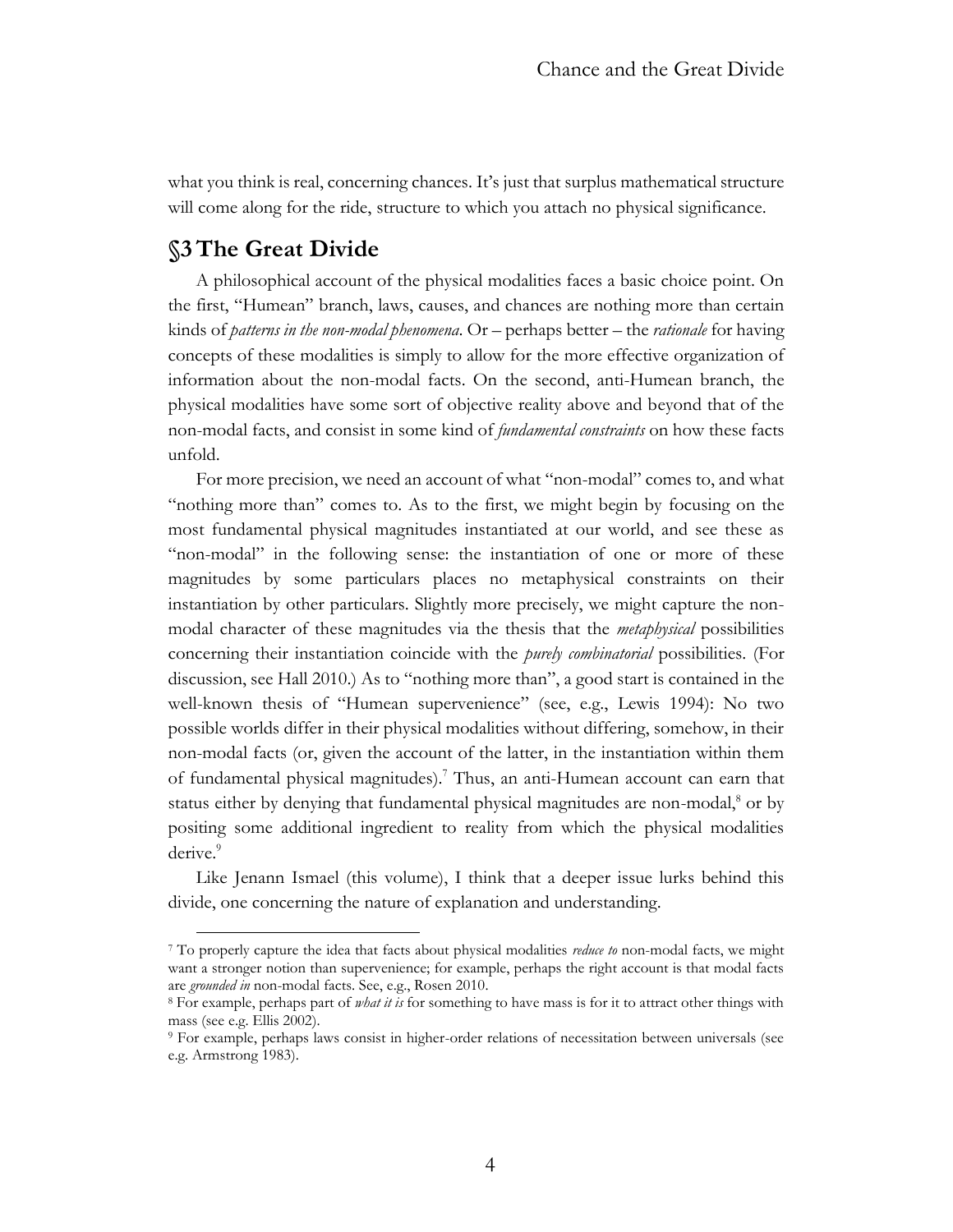Begin with a truism: Scientific inquiry aims to provide us with *understanding* of the world. Here is a fundamental philosophical question about such understanding. Does it consist in the possession of a *special kind of information*, or does it rather consist in having one's information *organized in a special sort of way*? ("Some of both" is also an option!)

To fix ideas, it will help to have some examples illustrative of each position. For the "special kind of information" position, examples seem awfully easy to come by. The window broke. Why? What *explains* the breaking? What do we need to know, in order to *understand* how this came about? Just this: Suzy threw a rock at it, which struck the window with sufficient force to break it. Of course there's plenty more we could add, in order to enrich our understanding; but it is quite striking that understanding seems to *begin*, at least, with knowledge of the breaking's *causes*. Which is to say, knowledge of a special kind of information about the breaking.

A second example. As a planet orbits the sun, the line joining it to the sun sweeps out (to a very close approximation) equal areas in equal times; this is Kepler's second law. What explains this regularity? Newton's laws of motion, together with the fact that the gravitational force of the sun on a given planet dominates all other forces on that planet, *and* is a central force (i.e., a force acting on a line joining the sun with the planet).<sup>10</sup>

Now for a very different example. Consider the following initial segment of an infinite sequence of natural numbers:

### 1,1,1,2,3,2,1,3,5,4,2,5,7,8,3,7,9,16,5,11,11,32,8,13,13,64,13,17,…

Perhaps you've figured out the rule that generates the sequence. Perhaps, on the other hand, you find it confusing. You don't understand it. You don't know why it has the form it does. If so, the following way of reorganizing the initial segment will make things crystal clear:

<sup>&</sup>lt;sup>10</sup> Note one difference between the two examples. In explaining Kepler's second law, we pick out a range of facts some of which appear to have a *special metaphysical status*: they are laws of nature. (And yes, we should remember that for many philosophers, these appearances will be misleading.) By contrast, the fact that Suzy threw a rock at the window is hardly a metaphysically special sort of fact; what matters, rather, is that it bears (apparently!) a metaphysically special relationship (viz., *being a cause of*) to the event to be explained. In short, on a "special sort of information" view, explanatory information might itself be special, or might instead be ordinary information picked out because of its special relationship to the explanandum.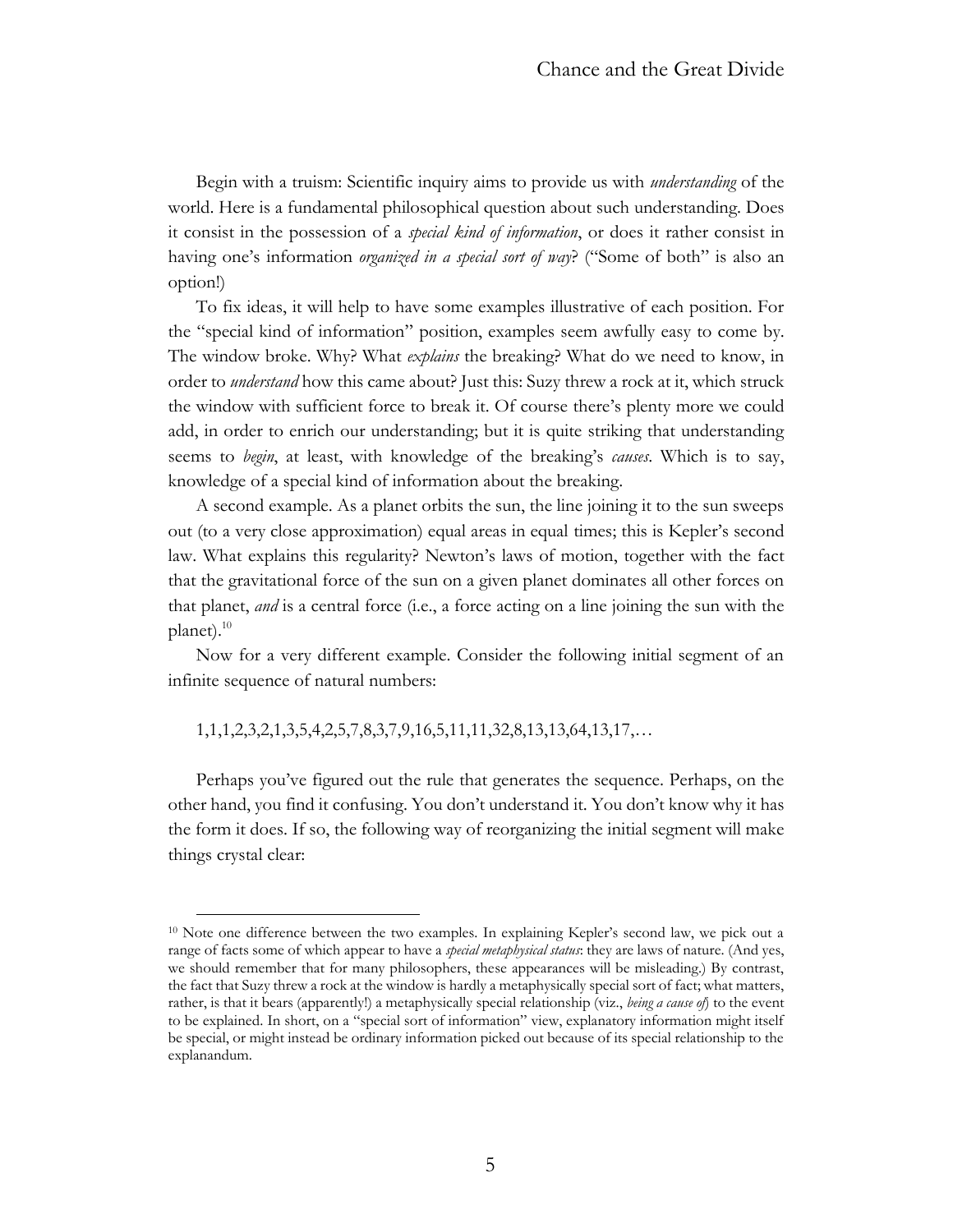| 1,  | 1,  | 1,  | 2,           |
|-----|-----|-----|--------------|
| 3,  | 2,  | 1,  | 3,           |
| 5,  | 4,  | 2,  | 5,           |
| 7,  | 8,  | 3,  | 7,           |
| 9,  | 16, | 5,  | 11,          |
| 11, | 32, | 8,  | 13,          |
| 13, | 64, | 13, | $17, \ldots$ |

Looking down the columns, we see that the sequence is just an interleaving of the odd numbers, powers of 2, fibonacci numbers, and prime numbers. Once you see this, you understand the sequence. But not by acquiring a special sort of information about it. (The sequence is, after all, not the sort of thing that has "causes", or that "metaphysically depends" on anything else.) To me, examples like this evoke in its purest form the idea that to understand some subject matter is to organize one's information about it in the right sort of way. (Of course, actual explanatory practice in mathematics is the place to look, for more serious examples.)

Here is the key upshot. One broad approach sees an explanation of some phenomenon as consisting in information about *objective constraints that apply to it* (that's what's "special"): thus, an explanation of an event might detail its *causes*; an explanation of some unbroken regularity might cite the *laws* that issue in it; an explanation of some robust statistical patterns might appeal to underlying *chances* that generate them. In each of these cases, the conceptual distance between what is to be explained and what does the explaining argues in favor of (without outright implying) an *anti-Humean* account of the physical modalities: the core idea is that since these modalities are, or reflect, explanatory constraints on the (non-modal) phenomena, they cannot be identified with, or even reduce to, such phenomena.<sup>11</sup> But another broad approach see an explanation of some phenomenon as succeeding to the extent that it fits that phenomenon into some suitably broad, organizing framework; following one of the few worked-out philosophical accounts of explanation along these lines (Kitcher 1989), we might call this "pure unificationism" about explanation. What makes such a framework *succeed*, when it comes to conferring understanding, is not that it contains information about "underlying constraints", but that it bears the right sort of logical or more broadly epistemic relationship to the particular phenomena we wish to

<sup>11</sup> Many – most, really – contemporary accounts of scientific explanation fall under this broad approach. See for example Woodward 2005 and Strevens 2009.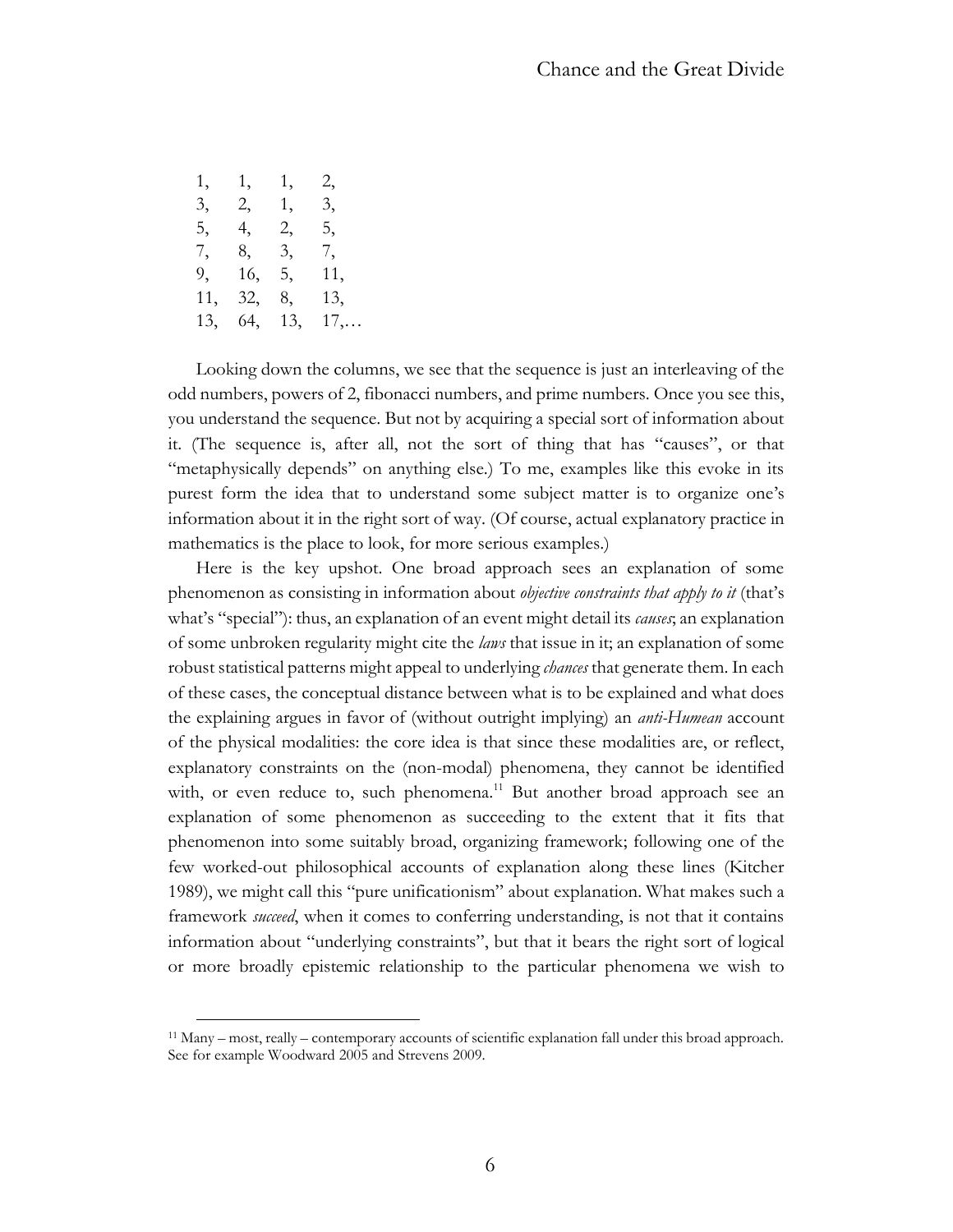understand. And that is an approach that argues in favor of (again, without outright implying) a *Humean* account of the physical modalities.

Zeroing in on the concept of "chance", now, we should appreciate that, on a very natural (if not inevitable) way of developing Humeanism and anti-Humeanism, each proceeds from a *profoundly* different understanding of the *point* of such a concept. For the Humean, it is a concept that plays a role in the construction of framework particularly suited to *organizing statistical information*, to *locating* particular statistical phenomena within some more comprehensive scheme. For the anti-Humean, it is a concept of a metaphysically distinctive kind of *partial causal-explanatory constraint*, one that must be invoked in order to properly understand (among other things) how statistical phenomena *are generated*. This quite stark difference in orientation has, as we'll see in the next three sections, a profound effect on the detailed shape of Humean vs anti-Humean accounts of chance.

## **§4Anti-Humean chances**

We'll start with some examples of dynamical chances, described from a distinctively anti-Humean perspective – a perspective, remember, that sees chance as *partial causal constraint.* We'll then draw attention to eight features such chances display. These features will turn out to look very different – or look nonexistent – when viewed from the perspective of a Humean approach to chance.

### **§4.1 Examples**

To find real-world examples of physical theories that posit objective chances, we could turn to quantum mechanics – in particular, versions of quantum mechanics that treat the "collapse of the wave function" as an objective physical phenomenon.<sup>12</sup> But these examples require quite a bit of setup, so I am going to make do with a pair of toy examples instead. (These examples will also make it easy to illustrate a few key points.)

For the first example, consider a world consisting of point-particles, that interact when they come within a certain distance d of each other. These particles can be in any of four possible intrinsic states, which we'll call 'dormant', 'excited', 'red', and 'green' (thus: the 'DERG' world). Here is the key interaction: When two *dormant* particles come within d, each becomes excited. From that point on, each of the pair of excited particles has a certain fixed probability per unit time of 'decaying'; when it

<sup>12</sup> For an excellent overview, see Ghirardi 2016.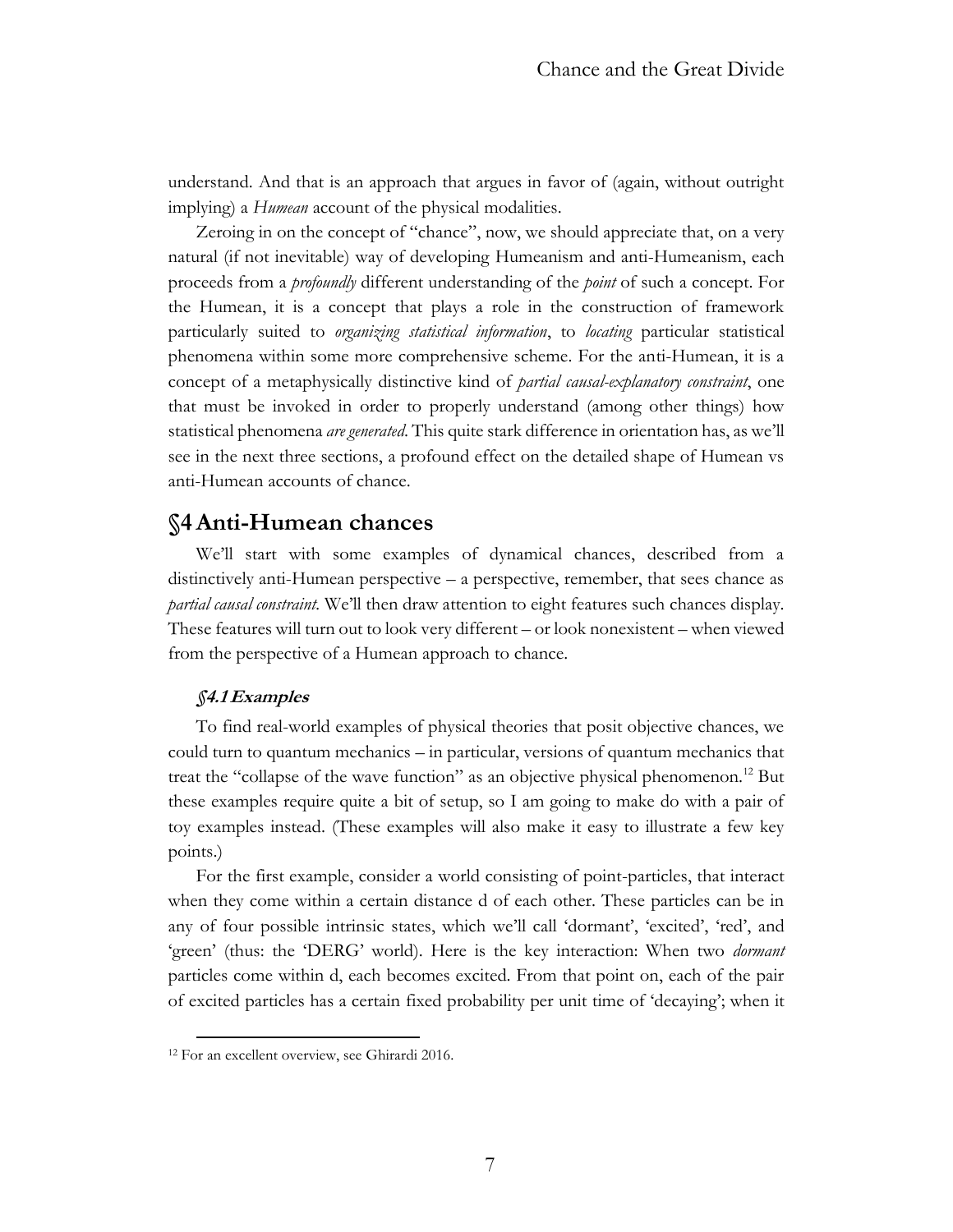does so, it becomes either red or green, with a certain chance of each. Two *fundamental constants* thus characterize the objective probabilities in this world: the probability per unit time of decay; and the probability that decay will result in green.<sup>13</sup>

For the second example, consider a world consisting of particles that sometimes enter what we'll call "T-junctions". When a particle enters such a junction, it has a certain chance r of exiting to the right, and a chance (1 - r) of exiting to the left. Again, we should think of r as a fundamental constant that helps characterize the laws at this world.<sup>14</sup>

Finally, we'll take for granted that the fundamental dynamical laws of these two worlds do more than simply specify the chances just described; in each case, they determine, when given a complete physical state for the world at some time t, a probability distribution over the physically possible post-t futures. (That is, as it were, their primary *job*: to say how the world can evolve, and with what likelihood.) So there is quite a bit more structure to these chances than can be read off, just from the descriptions given above. For example, from the fact that (say) any excited particle in our DERG world has a 50% chance of decaying into green, all that follows about the chance that a *pair* of interacting particles will subsequently *both* decay into green is that it lies in the interval [0, 0.5]; so it's up to the dynamical laws to settle, precisely, which value in this interval is the correct one. Below, several important points will emerge concerning the additional chance structure the laws yield, by filling in such gaps.

### **§4.2Law**

Chances, in our examples, bear a particularly intimate connection to laws. For now, we can bring this out by noting what the connection *isn't*: It's not that there are, along with all the other non-nomic facts, some non-nomic facts about *chances*, and the laws apply to the latter just as they do to the former. Put another way, it's not that laws *govern* chances in the same way that they govern, say, particle motions. It's rather that chances have their *ontological ground* in probabilistic laws: *what it is* for a proposition P to have, at time t, a chance x of coming true, is for the fundamental dynamical laws, applied to the state of the world at time t, to endow that state with a certain objective propensity to bring about a future in which P. For one illustrative upshot, notice that, given a world w governed by the laws in our first toy example, there will be a world v with (i) no laws whatsoever, but that (ii) perfectly duplicates the motions and intrinsic

<sup>13</sup> Or red: it obviously doesn't matter which outcome we choose to focus on.

<sup>14</sup> And yes, "right" and "left" are shorthand for directions that are physically distinguished somehow by the structure of the T-junction.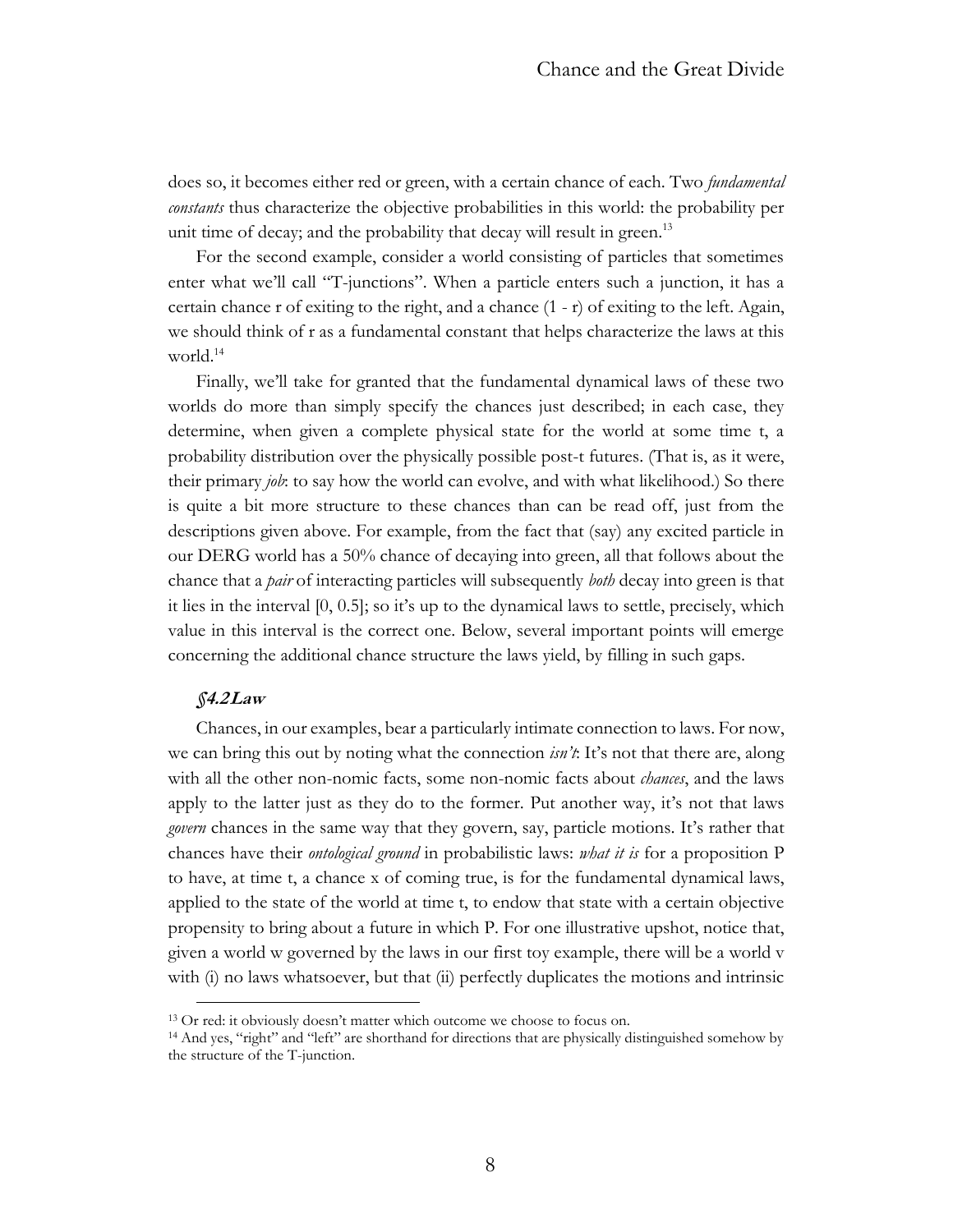properties exhibited in w. (Remember that we're working, here, in an anti-Humean setting; so there is no problem in positing such a world v.) What there *won't* be is a world  $v^*$  with (i) no laws whatsoever, but that (ii) perfectly duplicates the motions, intrinsic properties, *and chances* exhibited in w. In a slogan: *no chance without law.*

### **§4.3Time**

Because chances, in the first instance, characterize the way in which a complete physical state lawfully generates successive physical states, chances are (on the conception we're now investigating) had relative to times.<sup>15</sup> So the structure provided by the "ur-chance" framework set out in §2 carries a lot of excess representational baggage. Still, there is no difficulty in using that framework to *recover* chances-at-times, as we saw: letting  $H_t$  be a proposition that completely characterizes the (non-modal) history of the world up through t, and letting  $S_t$  be a proposition that specifies the complete physical state at t, we can identify the t-chances either with urch( $\bullet$  | H<sub>t</sub>) or with  $urch( • | S_t)$ .

However, the ur-chance framework *imposes* structure on dynamical chances that is not explicitly guaranteed, merely by construing them on the "partial causal constraint" model. Suppose we say this much, and no more: the fundamental dynamical laws, when applied to the complete state of the world at any given time t, yield a probability distribution over a set of possible t-futures. Then, for all we've said, there need be no connection whatsoever between these various probability distributions.<sup>16</sup> But as soon as we impose the ur-chance framework, we get such connections. Suppose, for example, that we identify the t-chances with urch( $\cdot$  | S<sub>t</sub>). Let S<sub>1</sub> specify the state at time 1,  $S_2$  the state at time 2. Let F be any proposition. Then

 $ch_1(F | S_2) = urch(F | S_1 & S_2) = ch_2(F | S_1)$ 

We should expect more temporal structure than this, though. To capture the usual understanding of probabilistic laws in fundamental physical theories, we should, minimally, add a condition to the effect that *the present screens off the past from the future*. Suppose that  $F$  is a proposition entirely about post-t history,  $P$  a proposition entirely about pre-t history. Then, stated within our framework, the condition is as follows:

<sup>15</sup> Generalized to a relativistic setting, chances are had relative to Cauchy-surfaces.

<sup>16</sup> Well, there will be this *minimal* one, assuming the dynamical laws are time-translation-invariant: if the state of the world at  $t_1$  is exactly the same as the state of the world at  $t_2$ , then the  $t_1$ -chances will be the same (modulo the time-translation) as the  $t_2$ -chances.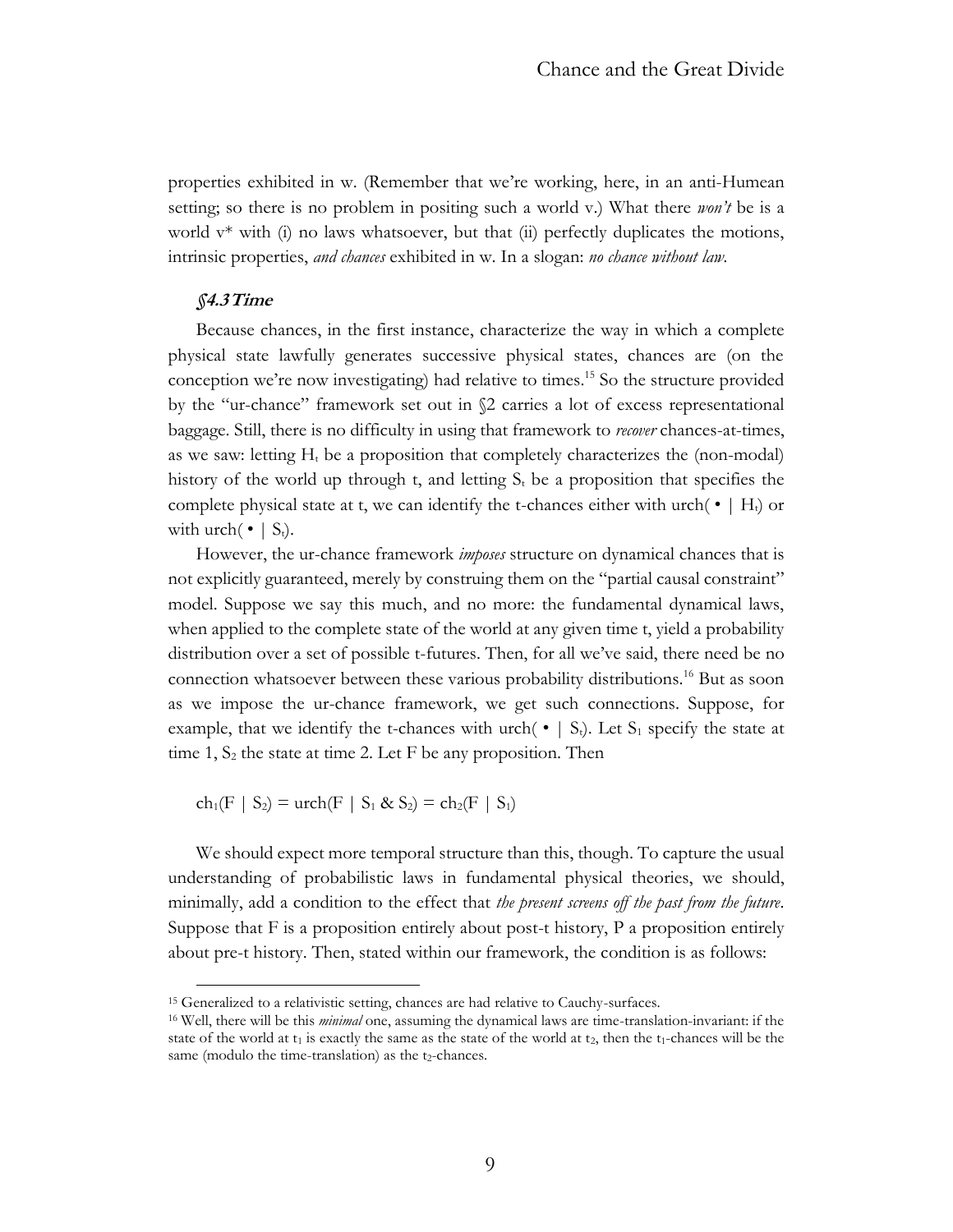urch(F |  $S_t \& P$ ) = urch(F |  $S_t$ )

Notice that with this condition in place, it will follow (on either way of identifying t-chances) that when  $t_2 > t_1$ , the t<sub>2</sub>-chances of post-t<sub>2</sub> events are equal to the result of conditionalizing the  $t_1$ -chances on the intervening history.<sup>17</sup>

Why build in the screening-off condition? Principally because doing so reflects the view that any causal influence of earlier conditions on later conditions must be *fully mediated* by the intervening history; there cannot, in other words, be any causal influence *across a temporal gap*.

### **§4.4Explanation**

Suppose that the following large-scale statistical pattern obtains in a T-junction world: Over all of history, very close to 61.8% of exits from T-junctions are left-exits. Suppose further that the distribution of right- and left-exits is random. This is the sort of statistical pattern that is – in principle, at least – *explicable*. If, for example, the fundamental dynamical laws assign a chance of  $(\sqrt{5} - 1)/2$  that a particle entering a Tjunction will exit to the left, and if in addition these laws treat these events as *independent* (see below, §4.6), then the statistical pattern we've identified will be explicable by direct appeal to these laws.

Quite a good philosophical question now arises: What detailed philosophical account of explanation will vindicate the claims of the last paragraph? (A causal account? Not obviously. A Hempel-style covering-law account? Yes, but those have there own serious problems.) I want to set that question aside. Instead, I'd like to draw attention to a *contrast* between the explicability of *this* pattern, and the *inexplicability* of other sorts of statistical patterns. I have two cases in mind.

First case. As before, we're in the T-junction world, and as before, the fundamental laws assign a chance of  $(\sqrt{5} - 1)/2$  to left-exits. But something highly (objectively) unlikely happens: just 2.78% of exits are left-exits. Why? What explains this massively improbable outcome? Nothing, I think. We can say this much: Given the laws, this

<sup>&</sup>lt;sup>17</sup> A quick proof. Let F be about post-t<sub>2</sub> history. Let H<sub>1</sub> completely describe history up through  $t_1$ , and  $H_{12}$  completely describe history after  $t_1$  and through  $t_2$ . Let  $S_1$  describe the state at  $t_1$ ,  $S_2$  the state at  $t_2$ . On the first identification,  $ch_2(F) = \text{urch}(F \mid H_1 \& H_{12}) = ch_1(F \mid H_{12})$ . (So the screening-off condition isn't necessary.) On the second identification (and this time making use of the screening-off condition),  $ch_2(F) = urch(F | S_2) = urch(F | S_2 & S_1 & H_{12}) = ch_1(F | H_{12}).$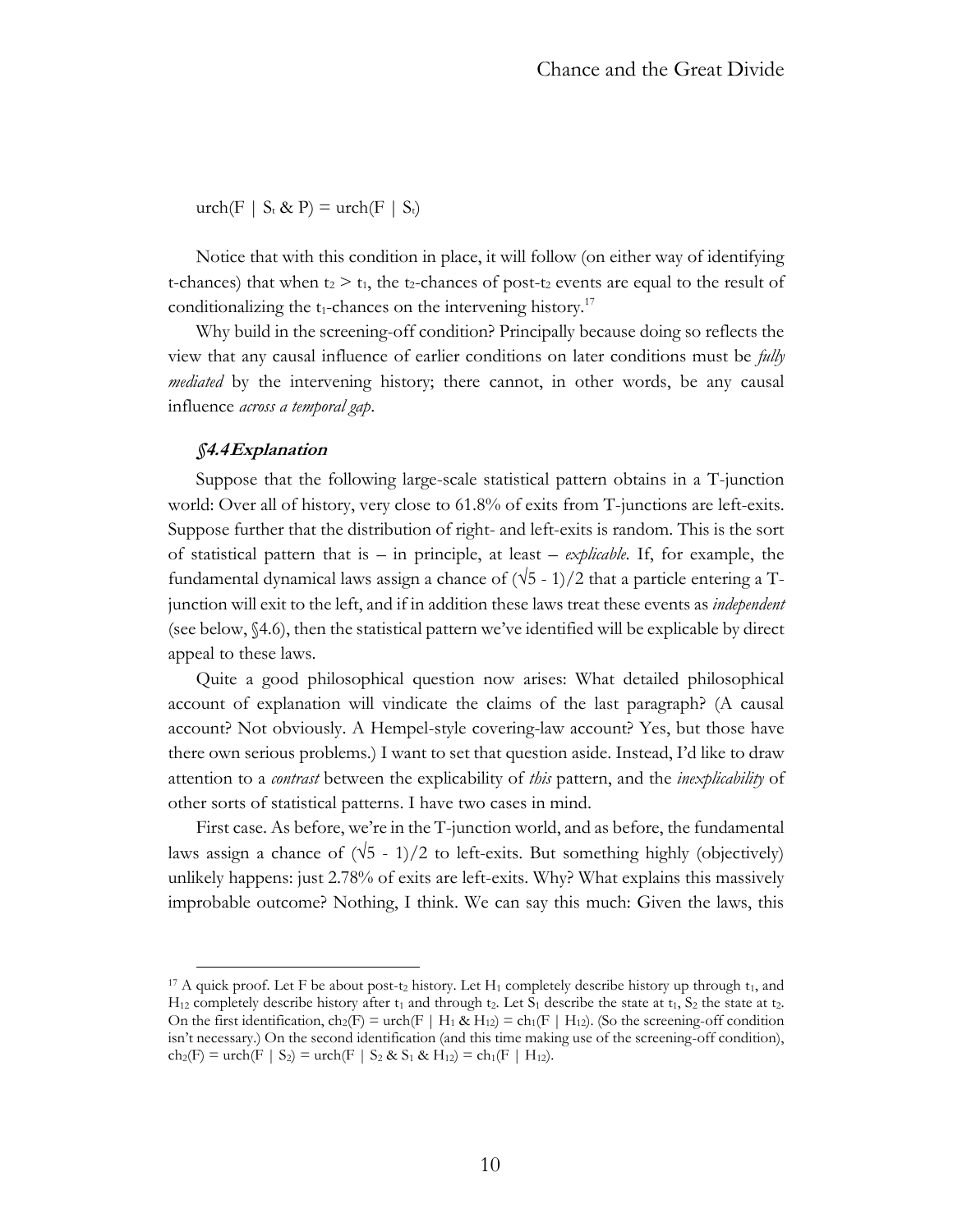outcome is *possible*. But that's it – and that's not much at all, by way of genuine explanation.

Second case (a bit more involved). We're in a different world this time, one that is mostly boring: it contains billiard balls, floating around in empty space, occasionally undergoing perfectly elastic collisions (but otherwise not interacting at all). But there's one interesting detail. In a certain corner of space, there is a time-travel entrance portal, with the exit portal nearby, facing it. At a certain time, a billiard ball is about to sail right between the entrance and exit portals. What will happen? Well, two things *can*  happen, given the laws and the spacetime structure and the exact positioning of the ball. The ball could sail through in a straight line. Or, as it approaches the line connecting the two portals, it could happen that a ball sails out of the exit portal, and collides with our ball so as to send it into the entrance portal. Whence, of course, it is the very same ball, colliding with itself. Notice that there is nothing whatsoever in the fundamental structure of this world that could generate an *objective chance* for either outcome. And so if the ball undergoes self-collision, and we ask "why?", there is *no answer to give* beyond "well, that's one of the two things it *could* do". This sad verdict won't change, if we add more billiard balls. So suppose a gazillion go sailing through this region, and that exactly 30% of them – randomly distributed – undergo selfcollision. What could explain this statistical regularity? Nothing. Nothing whatsoever. The contrast with our first example from the T-junction world is stark: for in that case, we can see the statistical behavior of the exits as being *constrained* – not perfectly, but highly – by the probabilistic laws. Not so, with our time-traveling billiard balls.

In sum: on the conception of chance we're now exploring, it is unambiguously possible for the world to feature a statistical regularity – large-scale, with appropriately random structure – that has no explanation.

#### **§4.5Precision**

Pick some proposition P and time t. On the conception of chance we're now exploring, the fundamental dynamical laws specify a *perfectly exact* chance of P, at t. In our DERG world, the two fundamental constants – that give the probability per unit time of decay, and the probability of decay into red or green – are themselves perfectly precise. In our T-junction world, the chance of left-exiting is perfectly precise. In the Ghirard-Rimini-Weber version of quantum mechanics, the probability-per-unit-time of a "collapse" is perfectly precise.

Two points. First, nothing about our formal framework prevents us from representing *imprecise* chances. All we need do is take the chances at a world to be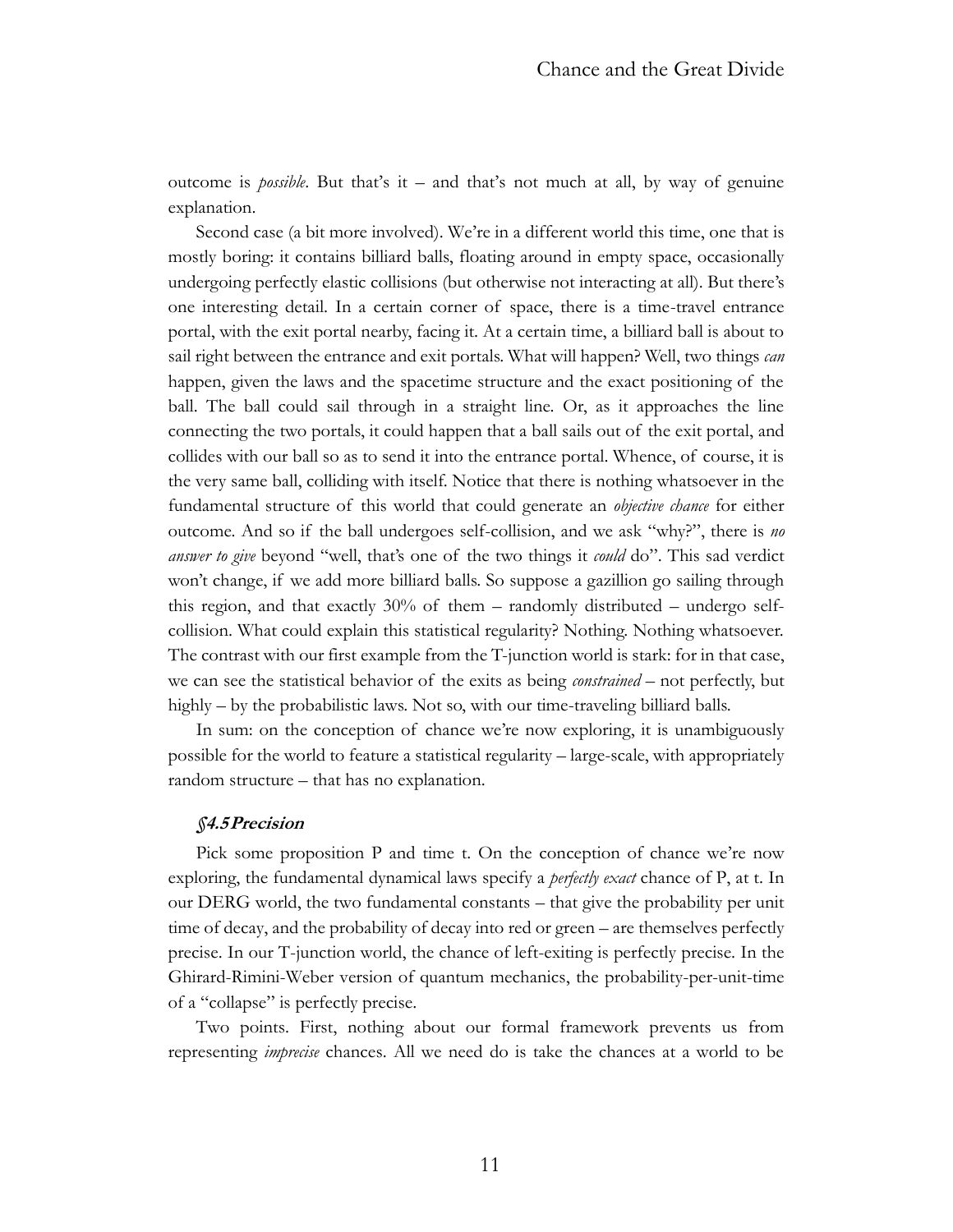represented not by a *single* ur-chance function, but by a *set* of them.<sup>18</sup> We'll see soon enough a good reason to take advantage of this flexibility (albeit in the *Humean* setting). Second, that a chancy world must be precise in this way seems to me not at all a conceptual truth (I'm not sure how it *could* be), but a substantive ontological assumption, albeit one deeply entrenched in physics. To appreciate *how* deeply, we should notice that this assumption of precision is not really about chances *per se*, but applies across the board. Consider, for example, Newtonian gravitational mechanics: when we first learn this theory, almost all of us take for granted – without giving it a moment's thought – that the gravitational constant G has some *perfectly precise* value. And this, even though there is no technical obstacle whatsoever to supposing it *doesn't*. For example, we might (i) take G to have an imprecise value represented by a *set* of precise values {Gi}; (ii) interpret the gravitational force law as describing a *constraint* on the gravitational force one particle exerts on another: this force must belong to the set  ${G<sub>i</sub>m<sub>1</sub>m<sub>2</sub>/r<sub>12</sub><sup>2</sup>}.$  The result is a kind of radical non-determinism. Once we've combined the gravitational force law, the law of composition of forces, and Newton's second law, we get a theory that 'says' that, given such-and-such an initial state, the particles must move in one the following ways: .... But it says nothing more than this.<sup>19</sup>

I think it's safe to say that such a version of Newtonian gravitational mechanics would strike most if not all practicing physicists as *deeply* unattractive. But that is not, I think, merely because it fails to be *deterministic*. (After all, ordinary Newtonian mechanics is *already* non-deterministic: see for example Xia 1992.) No, the offending feature is its lack of *precision*.

### **§4.6Independence**

We expect chances, on the conception we're now exploring, to be characterized by certain kinds of basic *independence* principles – and these principles get their intuitive force, I think, from the background conception of chance as partial causal constraint. We've already seen one such principle: since the past cannot act on the future except by way of causally intermediary states, the chances should obey the screening-off

<sup>18</sup> In the Bayesian literature on imprecise credences, this is a familiar move: take a rational agent's opinion to be represented not by a *single* probabilistic credence function, but by a *set* of them. See for example Joyce 2010.

<sup>19</sup> The same point applies to *mass*, in Newtonian mechanics: there is no technical obstacle to setting up a variant of the theory that posits *imprecise* masses for particles. For example, given some (say) perfectly precise net force F applied to some particle with imprecise mass m, represented by a set S of precise values  $\{m_i\}$ , we understand Newton's second law as saying that whatever acceleration the particle has is constrained to be one of the values  $F/m_i$ . So, again, the theory is (fairly radically) non-deterministic.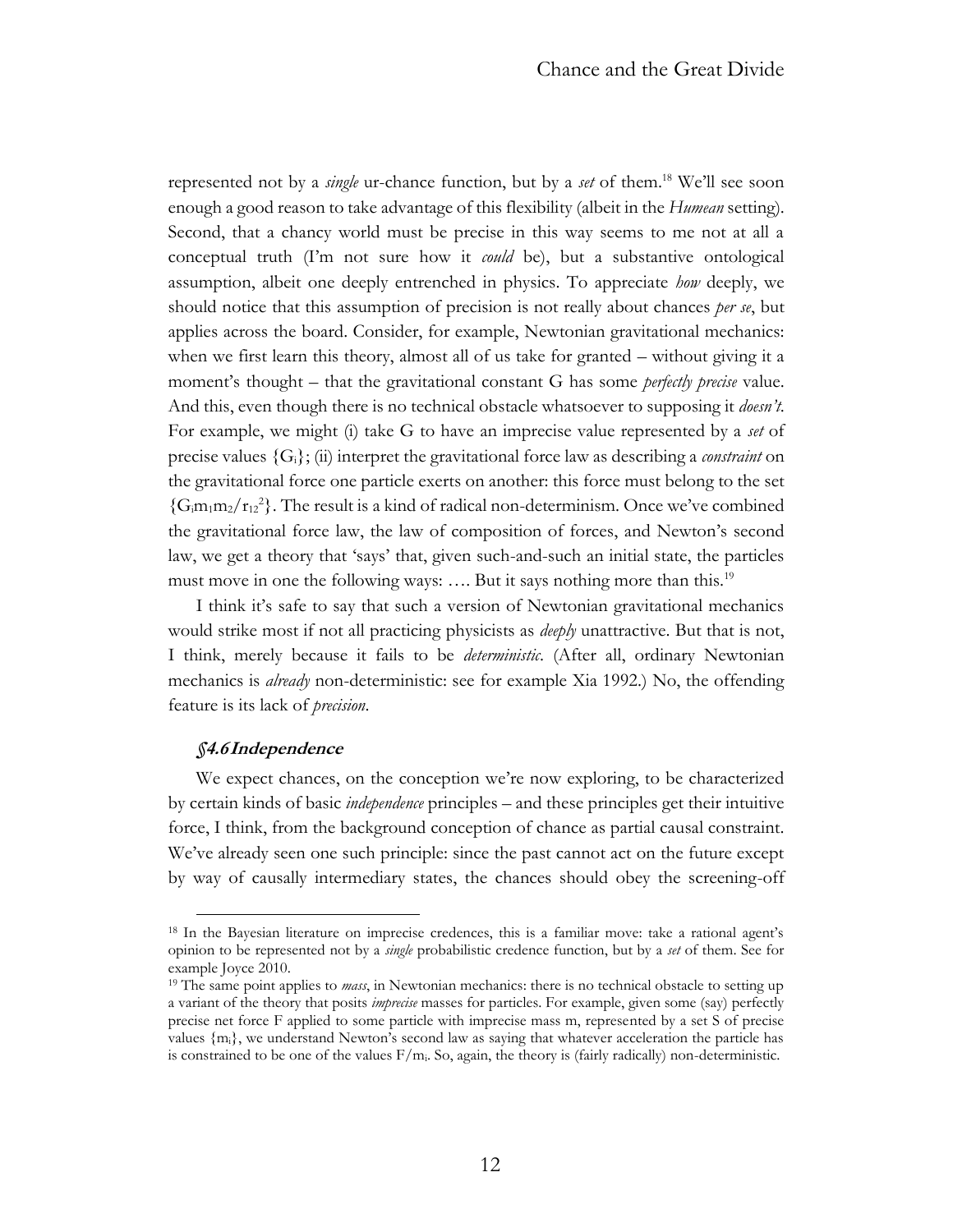condition described in §4.3. But there is another such principle, famous from discussions of Bell's Inequalities. I will state the principle in a slightly non-standard way.<sup>20</sup>

Consider two regions of spacetime  $R_1$  and  $R_2$ , and some propositions  $P_1$  and  $P_2$ , where  $P_1$  is entirely about  $R_1$ ,  $P_2$  entirely about  $R_2$ . Suppose that  $R_1$  and  $R_2$  are so separated that it is impossible for what transpires in one to have any influence on what transpires in the other. (For example, they might be spacelike separated.) For all that, there may well be *probabilistic* connections between them; e.g., it may be that urch $(P_1 \mid$  $P_2$ )  $\neq$  urch(P<sub>1</sub>). Now consider some time t, that precedes both R<sub>1</sub> and R<sub>2</sub>; let proposition S completely describe the state at  $t^2$ . Then our second independence principle says that

 $urch(P_1 | P_2 & S) =urch(P_1 | S)$ 

To see the force of this principle, return to our DERG world. At time t<sub>0</sub>, dormant particles A and B interact, and thereby become excited. At later time t, A and B are very far apart (and guaranteed to remain so); each is still in the excited state. Let  $G_A$ be the proposition that A decays into the green state,  $G_B$  the proposition that B decays into the green state. Let S be the state of the world at time t. What is urch( $G_A \& G_B \parallel$ S)? As the start of an answer, observe that

$$
urch(G_A & G_B | S) =urch(G_A | G_B & S) \cdoturch(G_B | S)
$$

If we now add the assumption that  $G_A$  and  $G_B$  are entirely about suitably causally separated regions of spacetime, then we may conclude that

 $urch(G_A & G_B | S) =urch(G_A | S)$  • urch( $G_B | S)$ 

Our laws, remember, posit a certain fixed chance g that any given excited particle will decay into the green state. So, if this independence principle holds, it follows that

<sup>20</sup> Aficionados will recognize that I can state the principle in the way that I do because we are, here, presupposing that the probabilities we are dealing with are chances that arise from fundamental dynamical laws. The standard formulation of Bell's "locality" condition, by contrast, achieves greater generality, by allowing for a non-trivial probability distribution over the relevant initial conditions. The key point is that the failure of our independence condition entails the failure of Bell's locality condition, but not vice versa.

<sup>21</sup> Or, in a relativistic setting, some Cauchy-surface that does duty as a "time".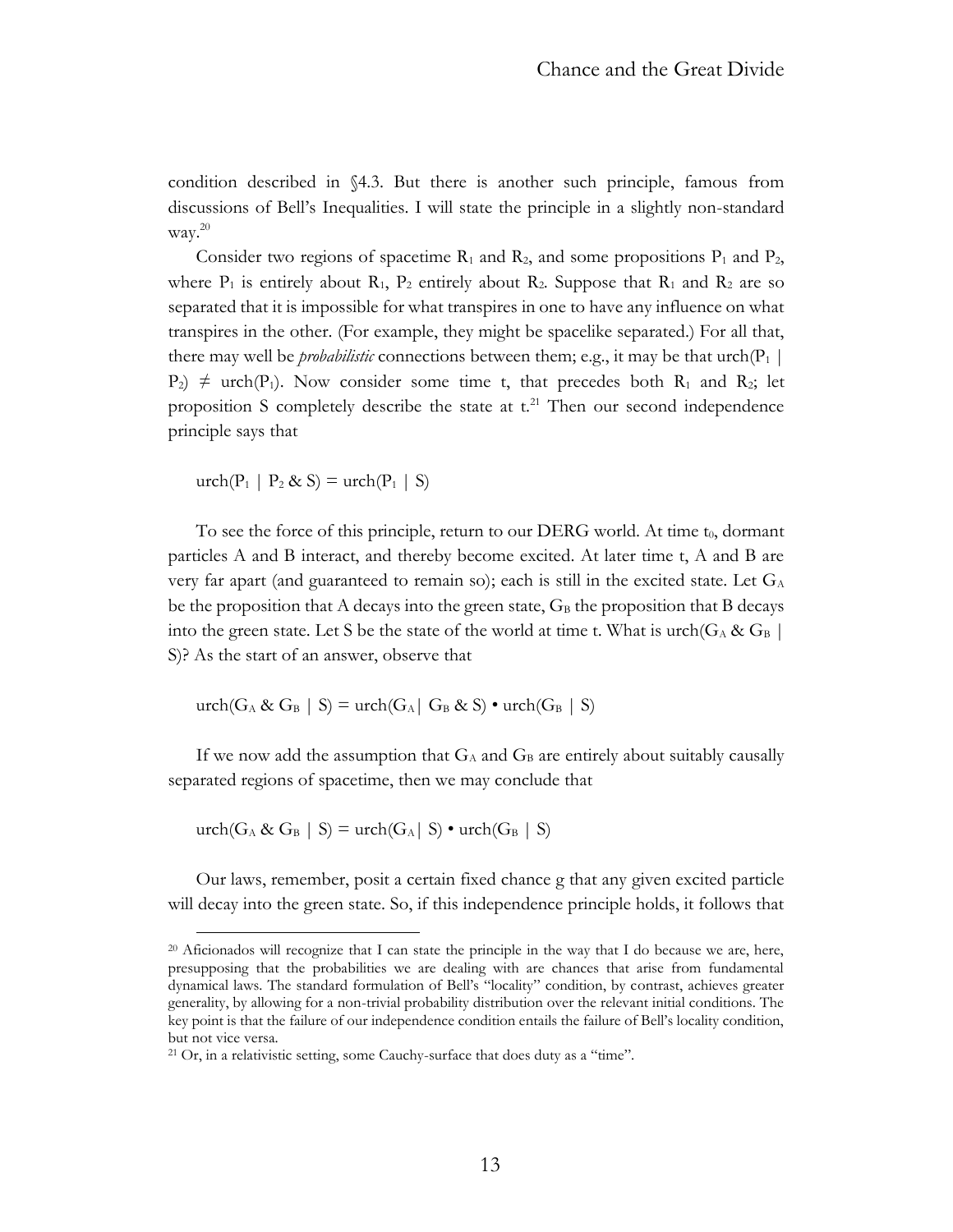any given pair of interacting particles have a chance of  $g<sup>2</sup>$  of decaying in the pattern green-green.

Of course, it might *not* hold. For example, suppose that the fundamental laws of our DERG world dictate that, while the chance that any given excited particle decays into green is, say, 0.5, the chance that an interacting *pair* decay into the same state is 0 – even though the two excited particles in the pair are *exactly physically alike*. Now, if you were a scientist in this world, you wouldn't believe it. Given the perfect correlation, you would take for granted that there are two physically distinct *kinds* of 'excited' state: one which *guarantees* that its particle will decay into green, the other of which guarantees red. And you would propose that, as a matter of fundamental dynamical law, the interaction between two particles puts one into the first kind of excited state, and the other into the second (with a certain chance of each outcome). Certainly, nothing about the empirical data in this world would prevent you from theorizing in this way. But for all that, you would be *wrong*, as nothing whatsoever distinguishes the states of our two particles, post-interaction.

It appears, rather shockingly, that in our very own actual world we have experimentally verified examples of robust probabilistic correlations between goings on in distant spatiotemporal regions, where these correlations *cannot* be accounted for by any theory that takes them to be screened off (in the way our principle describes) by a prior physical state. (These are the famous violations of Bell's inequalities; see Maudlin 2011 for a thorough and expert treatment of their significance.) Of course, that doesn't mean that our principle *fails*: it may not *apply*, namely, if what happens in one of these distant regions in fact *can* influence what happens in the other. But that's shocking enough. Either way, we appear to have a genuine mystery: causal influences across arbitrarily wide spatiotemporal distances; or a kind of non-causal coordination between chancy outcomes in distant regions, built into the very fundamental laws.

### **§4.7Asymmetry**

It is part of our ordinary way of thinking about chance that chances are *futuredirected*. Sometimes, this prejudice finds expression in the thesis that "what is past is no longer chancy" – i.e., if P is a proposition entirely about pre-t history, then P's chance at time t of being true is 1 if it *is* true, 0 otherwise. But a more modest position is that the fundamental dynamical laws, as applied to the state of the world at time t, only yield determinate chances towards the future of t, falling silent (or perhaps highly indeterminate) when it comes to pre-t history. If we think of fundamental dynamical laws as being in the business of supplying a probability distribution as output, when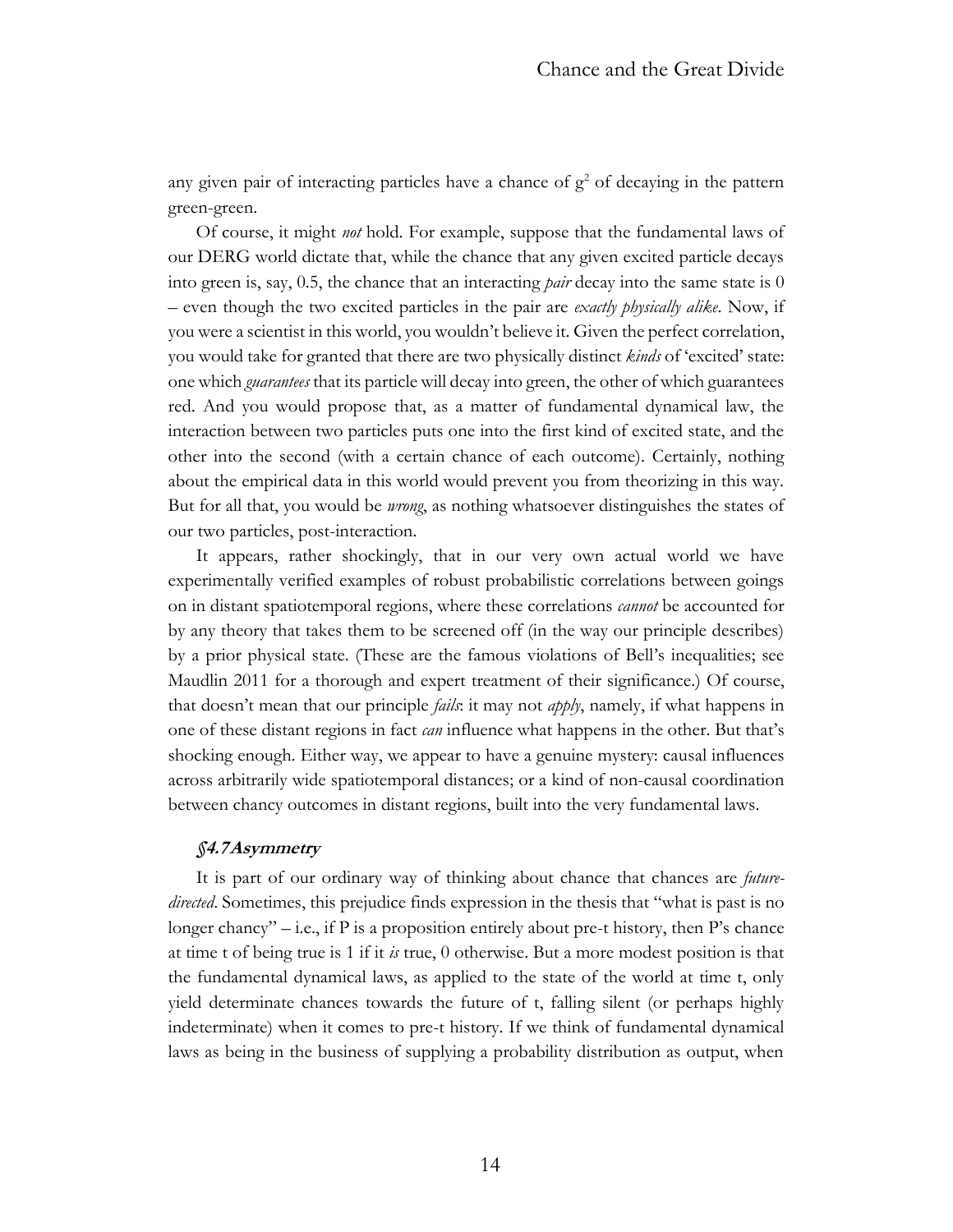fed a complete instantaneous state as input, then this more modest position is surely preferable: for on the *less* modest view, we would be forced to suppose that the laws were able to determine, as it were, the complete truth about what happened before t, just from the state of the world at t. And if the fundamental dynamics are probabilistic, that's likely absurd, since it could easily happen that *distinct* past states could lawfully evolve into the *same* present state.

At any rate, it's genuinely unclear to me whether there is any merit to *either* position – to *any* view of chance that builds in some kind of temporal asymmetry. The timesymmetry of our most famous examples of worked-out fundamental theories (Newtonian mechanics, Maxwellian electrodynamics, Schrödinger quantum mechanics) suggests that we shouldn't give up such time-symmetry lightly. And there is no serious *technical* obstacle to seeing the dynamical laws as yielding precise probabilistic constraints towards the past, as well as the future; just observe that the ur-chance framework has no temporal direction built into it.<sup>22</sup> Finally, as I noted in  $\Omega$ , our prejudice in favor of future-directed chance may derive from a deeper prejudice toward seeing the past as metaphysically "fixed", by contrast with the "open" future. If you suspect that this deeper prejudice is misguided, then you may find yourself with no reason to object to past-directed chances.

#### **§4.8The initial state**

Chances are, on the current conception, *transition* chances: in the first instance, they characterize the *change* from one state to another. Accordingly, the only sense that can be attached to an assignment of chances to the *initial* state is this: at some *later* time t, the chance that the initial state is such-and-such is x. In our framework, that is captured by an equation of the form urch(I |  $S_t$ ) = x, where I is a proposition about the initial

<sup>22</sup> Though it's another matter whether the simplest way to implement this framework will yield up *timesymmetric* probabilistic laws. Here is one way to proceed, if we desire such laws. Suppose we have some laws that determine a set of complete, nomologically possible histories for the world. Suppose we have some well-defined sense in which one complete history H\* counts as the *time-reverse* of some other complete history H. And suppose that, so far, we have implemented time-reversibility to this extent: a complete history H is nomologically possible iff its time-reverse H\* is as well. Next, if S is a set of complete histories, we can define the 'time-reverse' S\* or S to be the set of histories consisting of all and only time-reverses of histories in S. Then a natural way to capture the thought that the *chances* are time-symmetric is via the requirement that, for any set S of nomologically possible complete histories such that urch(S) is defined, urch(S\*) is likewise defined, and urch(S) = urch(S\*). Note, though, that making this work even for toy examples is hardly straightforward. For instance, the laws of our DERG world fail to be time-symmetric, even in what they say about what is nomologically possible.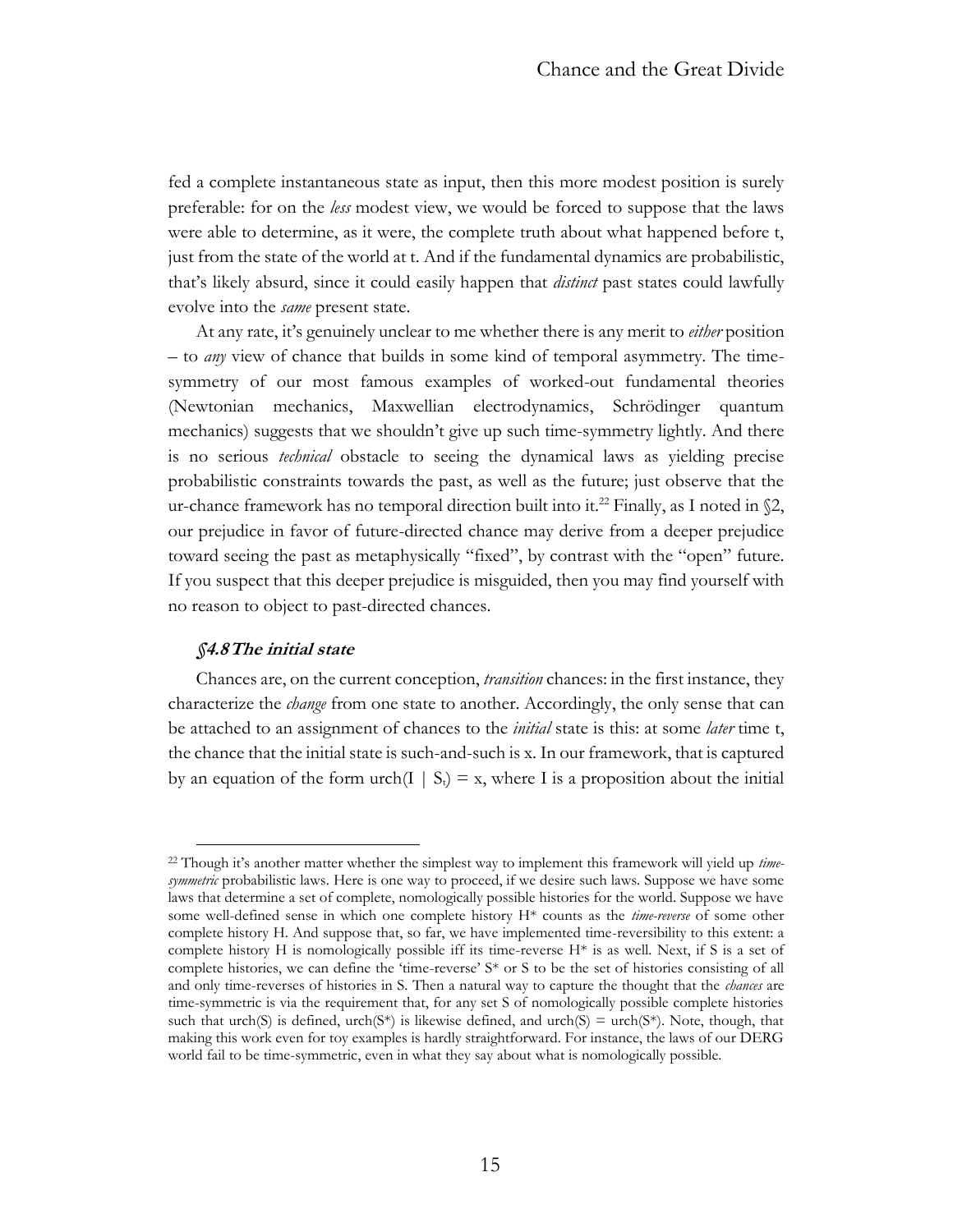state. So – if the only kinds of objective probabilities there *are* are these transition chances – the *unconditional* values urch(I) have no representational significance.<sup>23</sup>

That may be a cost. Albert, for example, has argued persuasively that in order to gain significant predictive power, even from a fully *deterministic* dynamical theory, we must augment that theory (2015b, p. 5):

The patched-up picture, then, consists of the complete deterministic microdynamical laws and a postulate to the effect that the distribution of probabilities over all of the possible exact initial microconditions of the world is uniform, with respect to the Lebesgue measure, over those possible microconditions of the universe which are compatible with the initial macrocondition specified in the past hypothesis, and zero elsewhere.

If Albert is right, then we need an understanding of what these probabilities *are* that are uniformly distributed over a certain range of initial states. And the conception of chance as partial causal constraint fails to provide any such understanding. (For an argument that this is no cost – and that the work Albert identifies can be done in other ways – see Maudlin 2007.)

### **§4.9Imperialism**

Consider our T-junction world. Suppose that the fundamental dynamical laws assign a chance of left-exit of 0.9. Suppose these laws treat each exiting event as independent of all others. Then consider the following structure, which we'll call a "Maze":



When a particle enters a Maze (at the red dot), it first encounters the central T-junction (yellow dot); it can either (i) go right to the T-junction at the green dot, then right again, in which case it returns to the central T-junction; (ii) go left to the T-junction at the blue dot, then left again, in which case it returns to the central T-junction; (iii) go left then right, in which case it exits at the white dot; (iv) go right then left, in which case it exits at the black dot. Suppose each of these outcomes takes exactly 1 second

<sup>&</sup>lt;sup>23</sup> In which case we could represent the chances at a world w equally well by any two functions urch<sub>1</sub> and urch<sub>2</sub> that agree on all probabilities conditional on the propositions  $S_t$ .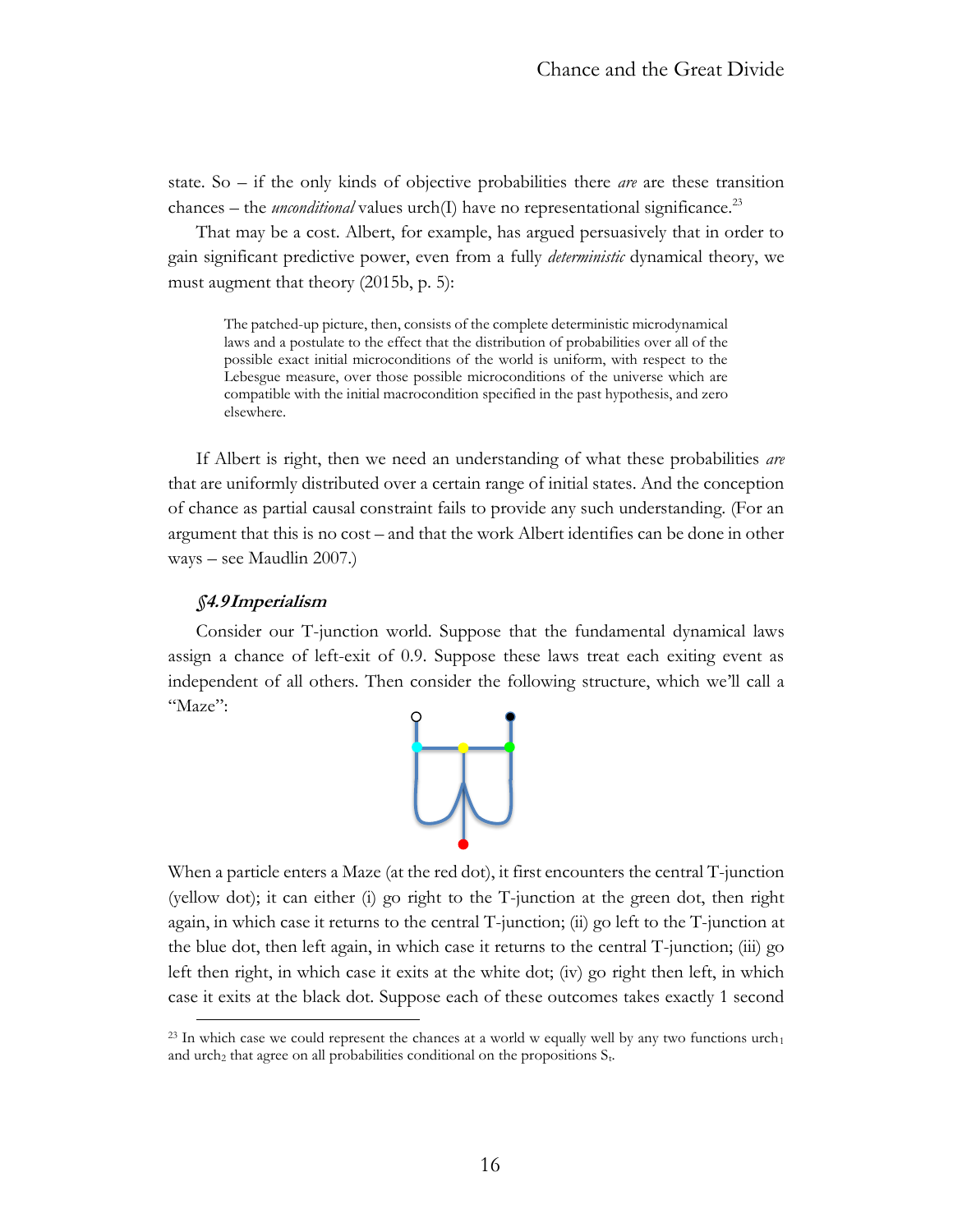to unfold. Then observe that, once the laws governing behavior at T-junctions are settled, *so too* are the chances pertaining to Maze behavior. If a particle enters a maze at time t, then its chance of having exited by  $t + n$  seconds is exactly 1 -  $(0.82)^n$ ; and its chance of exiting at the white dot is exactly 0.5. This case illustrates a general point: the chances pertaining to fundamental events *settle*, in imperialistic fashion, the chances of any non-fundamental events. (Here, an exit from a T-junction counts as a fundamental event, an exit from a Maze as non-fundamental.)

It's important to recognize that there are ways of understanding "objective probability" that *don't* have this feature. Suppose, for example, that we adopted a certain kind of simple frequentist approach to chance, according to which the chance that a particle left-exits a T-junction is *identified* with the frequency with which particles left-exit T-junctions, and the chance that a particle white-dot-exits a Maze is likewise *identified* with the frequency with which particles white-dot-exit Mazes. Then these two chances will be almost *completely independent of each other.* Almost, because in the limiting case where the frequency of left-exits is 0 or 1, particles that enter mazes won't ever leave. But for any other left-exit frequency  $f_1$ , and any desired white-dot-exit frequency  $f_2$ , we can always design the history of particle behavior so that both  $f_1$  and  $f_2$  obtain.<sup>24</sup>

The resulting conception of chance is, by contrast with the one we are exploring, strikingly egalitarian, non-hierarchical, and pluralistic. We'll have reason to return to it in the next section, where we explore the revisionist character of a Humean approach to chance.

<sup>&</sup>lt;sup>24</sup>Proof: First, it is enough to handle the case where  $f_1$  and  $f_2$  are both rational (with  $f_1 \in (0, 1)$  and  $f_2$ 

 $\in$  [0, 1]). When a particle enters a Maze, it will execute a certain number of "left loops" (left at the central T-junction, then left again) and a certain number of "right loops" (right at the central T-junction, then right again), in some order, before finally exiting the maze by going left at the central T-junction followed by right at the blue-dot junction, or right at the central junction followed by left at the greendot junction. Let A be the total number of left loops, B the total number of right loops. Let L be the total number of left exits, R the total number of right exits. Then  $L = 2A + 1$ ;  $R = 2B + 1$ . We may assume that  $f_1$  can be expressed as  $n/(n+m)$ , where n is odd, and n and m share no common factors. (For if n is even, then we could just consider the frequency of *right*-exits instead.) There are now two cases. First case: m is odd as well. Then, since A and B can be freely chosen, we simply stipulate that, every time a particle enters a Maze,  $A = (n-1)/2$  and  $B = (m-1)/2$ . So in each such case,  $L = n$  and  $R =$ m; it follows that the frequency of left-exits is  $n/(n+m)$ . Second case: m is even. This time, we stipulate that the total number of Maze entries is *even*, and that in exactly half of these cases  $B = m/2$ , while in the other half  $B = (m-2)/2$ ; in *all* cases,  $A = (n-1)/2$ . Then for any pair of Maze entries (one of each type),  $L = 2n$  and  $R = m+1+m-1 = 2m$ ; so again, the frequency of left-exits is  $n/(n+m)$ . Finally, observe that the frequency of white-dot-exits depends *only* on the order of the last two T-junction exits in the Mazes; so we can set it to any rational value we want, provided only that there are enough Maze entries.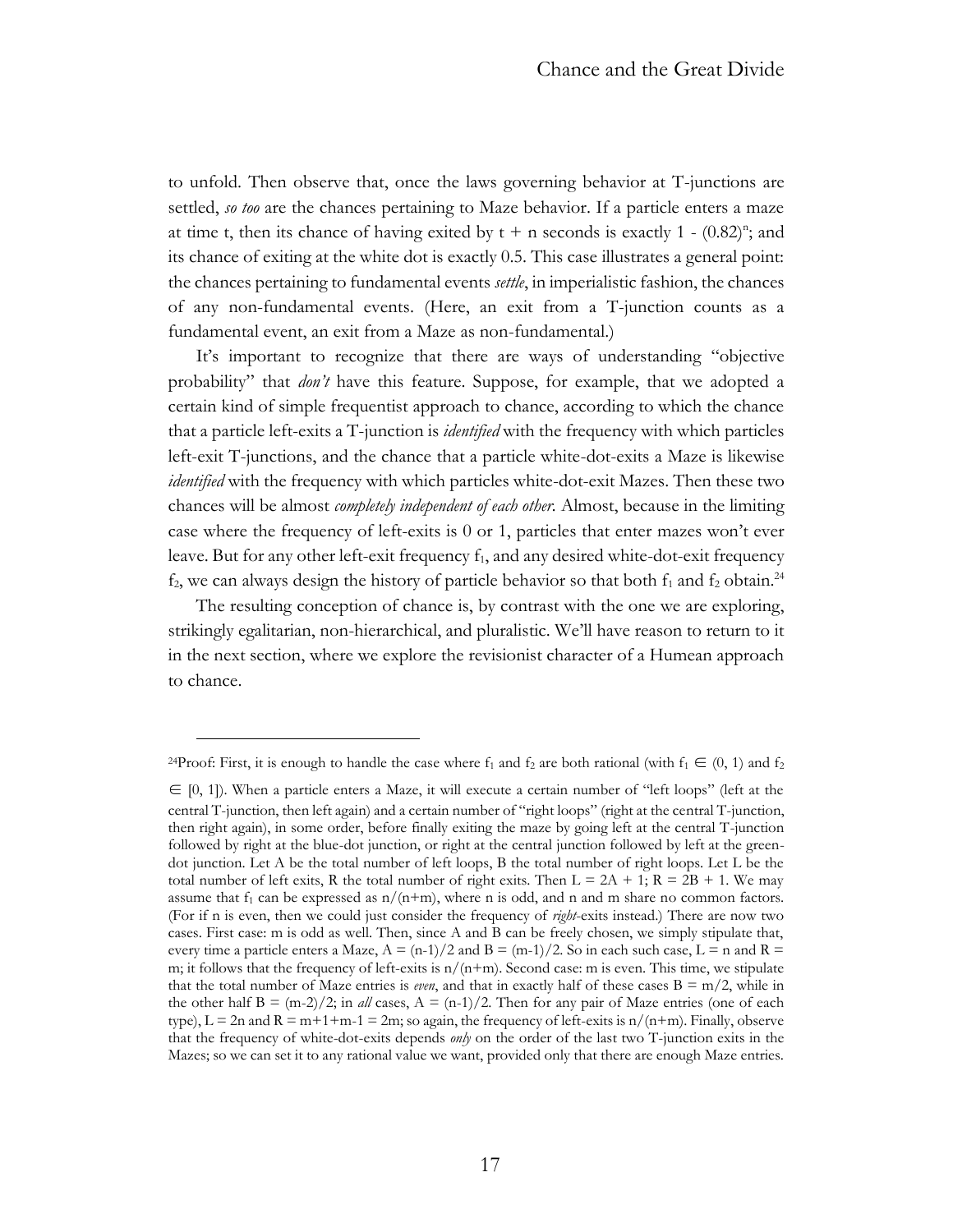## **§5 Humean revisionism about chance**

The substantial literature on the Humean/anti-Humean divide has not, I think, fully appreciated how consequential that choice is, for our understanding of objective probability. I'll attempt, in this section, to draw attention to some of the most interesting revisionary consequences of a Humean approach. (I say "revisionary", because to the extent that we share a pre-theoretical, intuitive understanding of chance, that understanding is best captured by the anti-Humean conception we explored in the last section.) First we'll need to lay out the core features of that approach.

### **§5.1The core "best-system" idea**

Given that a Humean approach to physical modalities will see them as constituted, somehow, by patterns in the non-modal phenomena, a natural approach to chances, in particular, will see them as constituted by *statistical* patterns in the non-modal phenomena. No surprise, then, that early Humean approaches<sup>25</sup> saw chances as simple frequencies, probabilistic laws as nothing more than statistical (as opposed to universal) generalizations. By now, however, we have available to us much more sophisticated and nuanced Humean accounts – and this, thanks to Lewis's introduction of the "best system" account, and its further development over the last 20 years or so. $26$ 

To get the key idea into view, we should start with best system accounts of *non*probabilistic laws. The aim of such an account is to provide a method for selecting, from among all the true statements concerning the non-modal facts, some elite set of statements that collectively deserve to be singled out as "laws". What distinguishes this elite set? Well, not that they most directly reflect the underlying modal constraints or physical necessities that govern our world – for if Humeanism is correct, there are no such constraints or necessities. Instead, it is some sort of *epistemic* virtue that the laws collectively possess; and for Lewis and many authors following him, it has seemed clear that the virtue in question was a kind of optimal combination of simplicity and informativeness.<sup>27</sup> Albert conveys the idea with characteristic verve (Albert 2015b, p. 23):

<sup>&</sup>lt;sup>25</sup> As in Hempel 1965b; note that this was early enough that the label "Humean" had not yet taken hold. <sup>26</sup> See for example Lewis 1994, Beebee 2000, Loewer 2004.

<sup>27</sup> Note that for "simplicity" to be a useful criterion, we must impose some restriction on the *language* in which these sentences are expressed; else we can say anything we want in a perfectly simple manner, just by gerrymandering a language with suitable predicates. We'll return to this point below REF. See Lewis 1983.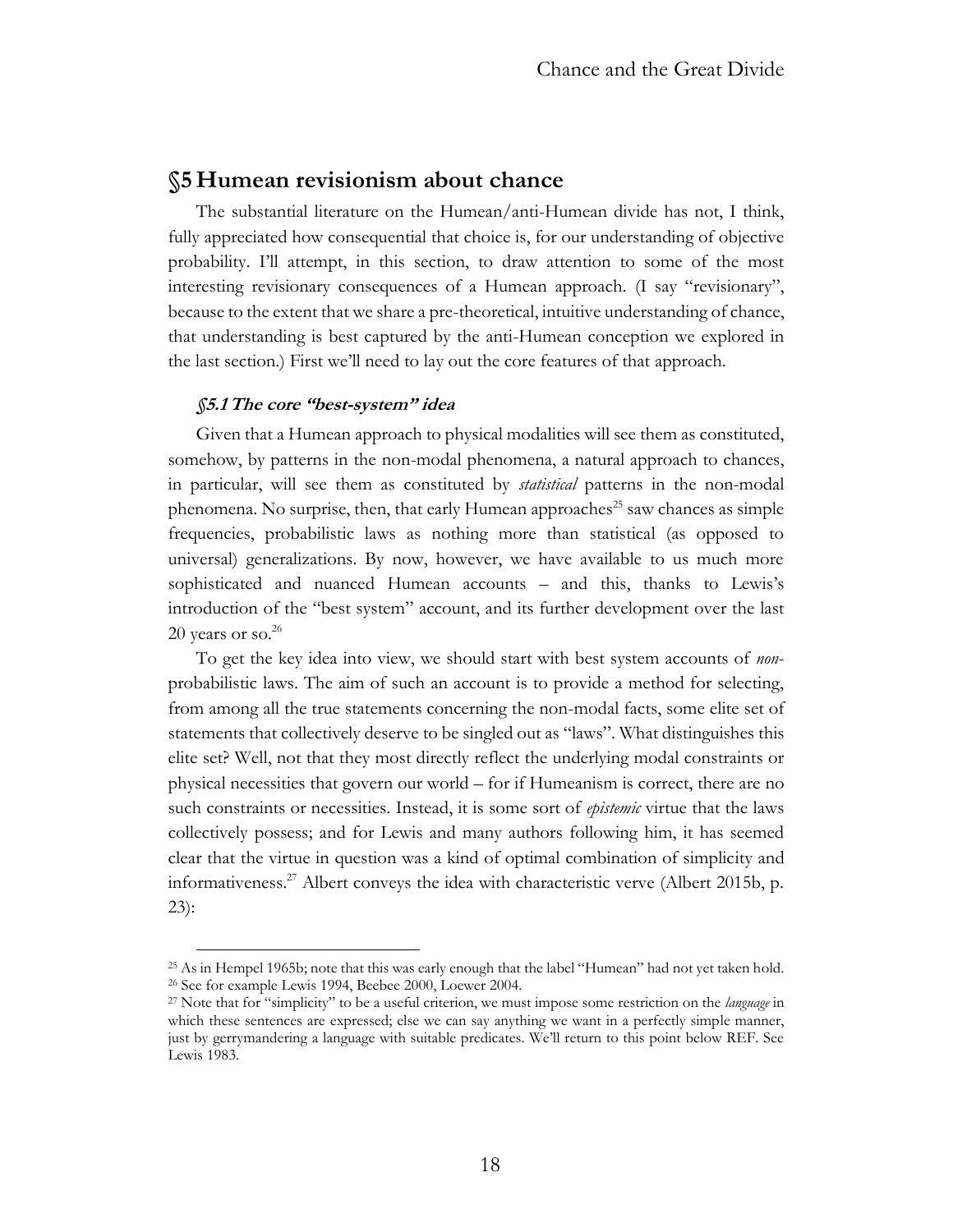Here's the idea. You get to have an audience with God. And God promises to tell you whatever you'd like to know. And you ask Him to tell you about the world. And He begins to recite the facts: such-and-such a property (the presence of a particle, say, or some particular value of some particular field) is instantiated at such-and-such a spatial location at such-and-such a time, and such-and-such *another* property is instantiated at such-and-such *another* spatial location at such-and-such another time, and so on. And it begins to look as if all this is likely to drag on for a while. And you explain to God that you're actually a bit pressed for time, that this is not all you have to do today, that you are not going to be in a position to hear out the whole story. And you ask if maybe there's something meaty and pithy and helpful and informative and short that He might be able to tell you about the world which (you understand) would not amount to everything, or nearly everything, but would nonetheless still somehow amount to a lot. Something that will serve you well, or reasonably well, or as well as possible, in making your way about in the world. And what it is to be a law, and *all* it is to be a law, on this picture of Hume's and

Lewis's and Loewer's, is to be an element of the best possible response to precisely this request – to be a member (that is) of that set of true propositions about the world which, alone among all of the sets of true propositions about the world that can be put together, best combines simplicity and informativeness.

Let me just observe that while it is certainly natural for a Humean to privilege simplicity and informativeness in this way, doing so is neither obligatory nor without potentially serious costs. (On the costs, see Hall 2010 and Hicks 2014; on an important alternative – though one that remains firmly committed to the idea that what distinguishes laws is a certain epistemic virtue – see Hicks 2014.) For now, though, we'll stick with the Lewisian conception of 'bestness'.

How shall we extend the best system account so as to accommodate probabilistic laws? Return to our example of the T-junction world. If Humeanism is correct, then all there is to this world, fundamentally, is a totality of (non-modal) facts about particle motions, and in particular facts about the directions particles take out of the Tjunctions they enter. (So: no facts about *chances*, that a candidate system might capture.) What must a candidate system do, to achieve an epistemically optimal summary of these facts? It can keep things simple but uninformative: "Whenever a particle enters a T-junction, it exits either to the left or to the right." It can pack in a lot of information – but, since there are no simple-to-state regularities that distinguish left-exits from right-exits, such information will cost a lot in simplicity. It can occupy a middle ground: "61.8% of exits are left-exits." But though simple, that's much less informative than it might seem, as it implies nothing about *correlations* (e.g., what percentage of left-exits are followed by right-exits?).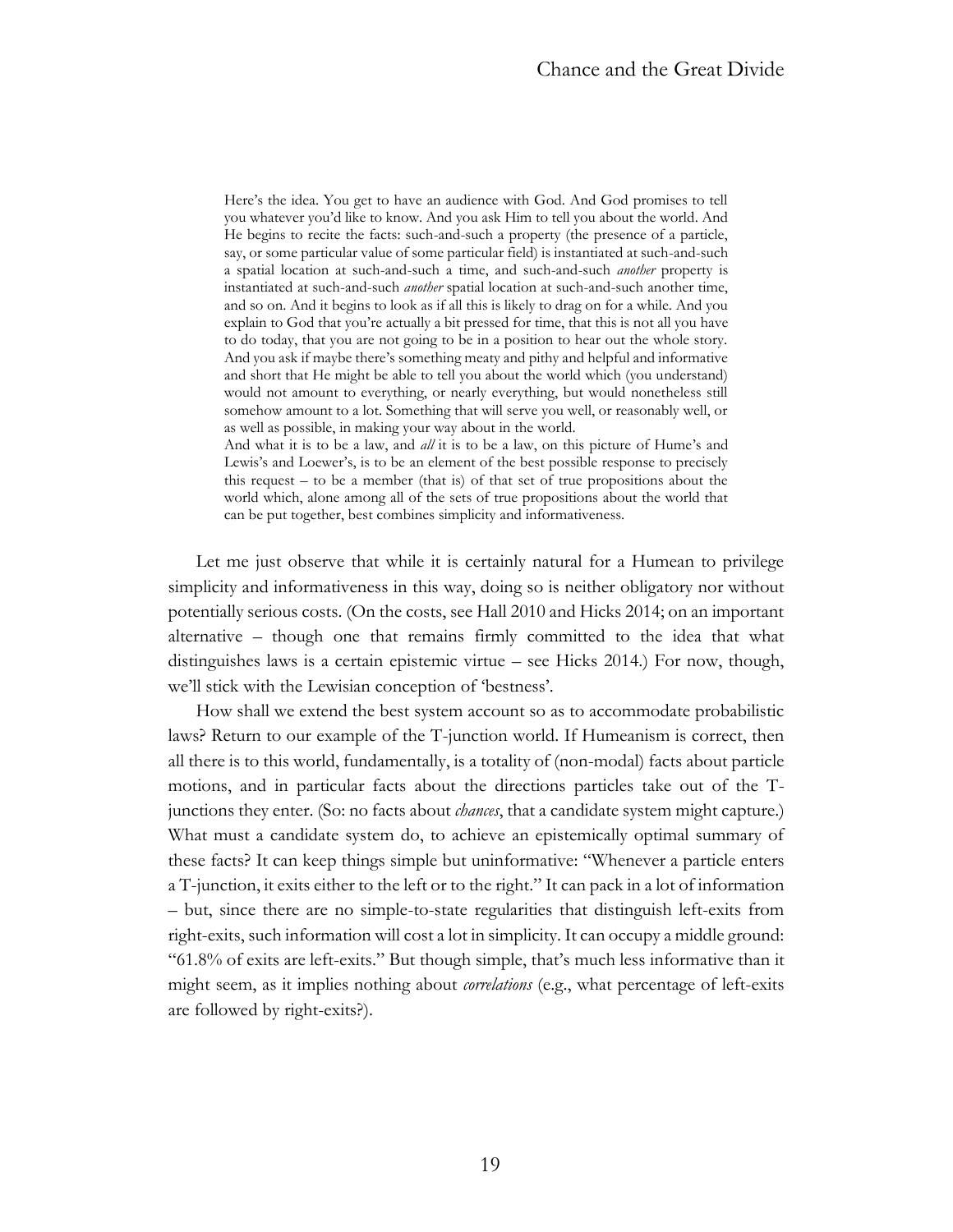What to do? This: Let a candidate system consist of two parts. The first part is just a set of true sentences. The second is a measure – one with the mathematical structure of a *probability* measure<sup>28</sup> – over the set of worlds compatible with these sentences. If a candidate system comes out "best", then the worlds compatible with *its* sentences thereby qualify as the "nomological possibilities", and *its* measure counts as encoding the "ur-chances". Fine; but what exactly does "bestness" come to, for systems with this extra ingredient? Lewis thought that to answer this question, we needed to add a third desideratum: That system is best which optimally balance simplicity (of both its set of sentences and its measure), informativeness (of its set of sentences), *and* the extent to which its measure "fits" the actual world – namely, by assigning that world a high value. But it is probably a better idea to stick with the twin criteria of simplicity and informativeness, and treat a measure as "informative", to the extent that it could be successfully used as a basis for prediction. (For a defense of something close to this idea, see Loewer 2004 and Albert 2015b.) I'll simply assume that this can be done – and that ur-chances, so understood, will typically bear some close relation to frequencies. (Thus, we should expect the ur-chances for our T-junction world to assign exit probabilities equal to the exit frequencies.)<sup>29</sup>

Our sketch of a best-system approach to chance in hand, let's walk through the eight features of dynamical chance we canvassed in §4, in order to see how different these features appear, when viewed through a Humean lens.

### **§5.2Law**

Our Humean account connects chance directly to law – but in a way strikingly different from the way our anti-Humean account connected the two. In the Humean setting, chances do not at all reflect the way the fundamental dynamical laws dictate the world's course of evolution; rather, they arise as part of a two-pronged strategy for conveying a great deal of predictively useful information about the world, in a maximally efficient manner.

To bring out some consequences of this difference, let's start with a point of superficial similarity. On our anti-Humean conception, there is no such thing as a possible world with chances, but with no fundamental dynamical laws. So too on our Humean conception: a world with chances *has* them only because it has a "best system" that *assigns* them; and so it must have laws. But there is a certain looseness to

<sup>28</sup> I.e., it conforms to the Kolmogorov axioms.

<sup>29</sup> Note, though, that these will be *conditional* probabilities: e.g., the probability that a certain particle leftexits a T-junction just after time t, given that it entered the junction at t, is 0.618.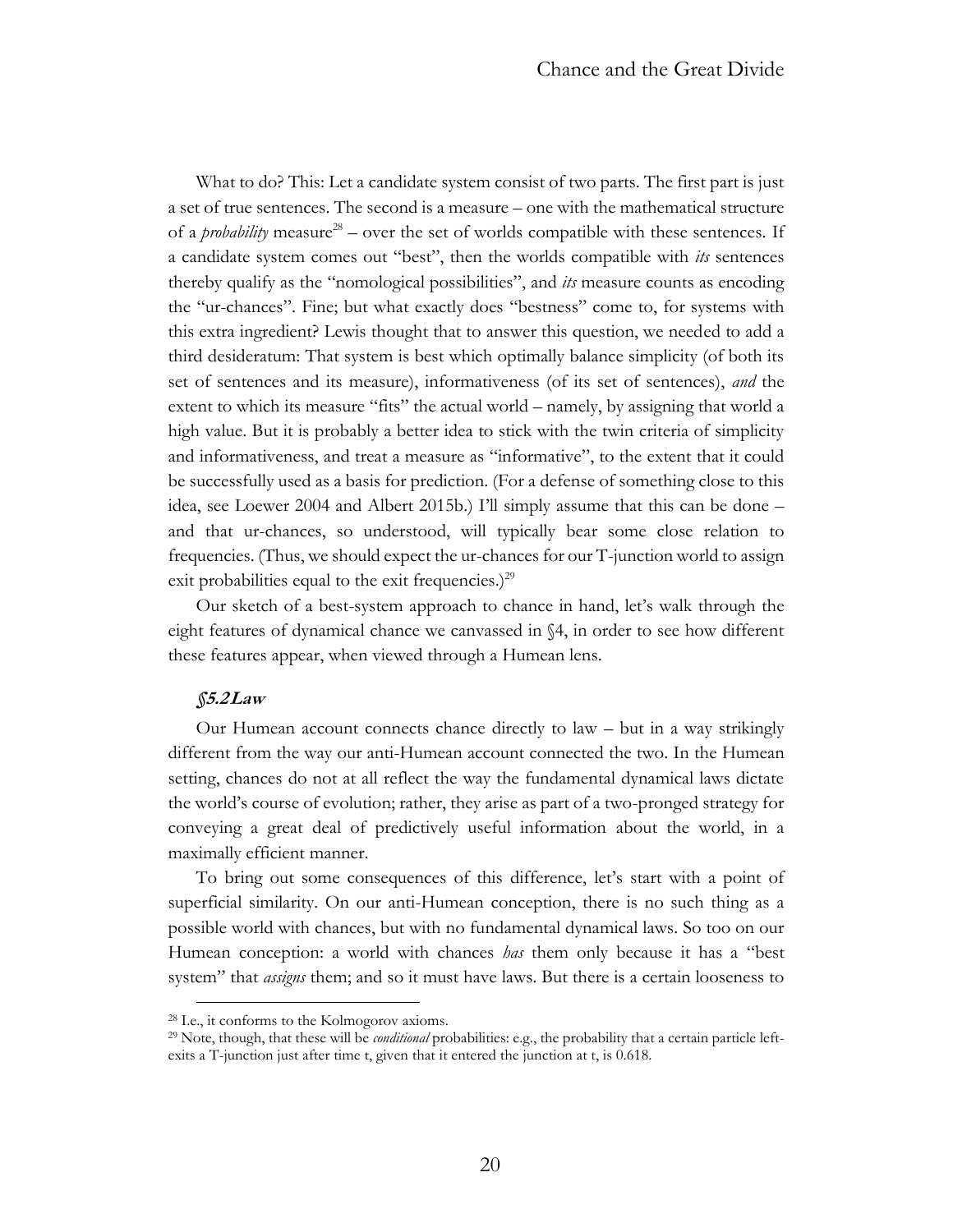the connection between best systems, nomological possibilities, and chances that has no counterpart, on the anti-Humean conception. On that latter conception, the fundamental laws of a world w delimit a set of nomological possibilities (of which w is, of course, a member); furthermore:

• if world v is one of these nomological possibilities, then the fundamental laws of v are *the same* as those of w;

• if two nomologically possible worlds v and v\* feature the same complete state at some time t, then they have exactly the same t-chances.

The Humean conception supports neither of these features.

As to the first, suppose the best system for w contains the set of sentences S. A world v counts as "nomologically possible" just in case all the sentences in S are *true* in v; but it does not follow – and can easily fail to be the case – that the *best system* for v likewise includes the set S. For example, the best system for a T-junction world will count as a nomological possibility a world in which *every* particle exits left; the best system for *that* world will, accordingly, be different (since it will include this very regularity in its set of sentences).

As to the second, suppose again that the best system for w contains the set of sentences S. Suppose v counts as nomologically possible, relative to w. Then even if the best system for v contains the very same set S, its ur-chance function may be *different*: for v may feature frequencies of fundamental events very different from those in w, and so may require a different ur-chance function in order best to capture information about them. For example, suppose w is a T-junction world in which 61.8% of exits are left-exits, and v one in which just 27.8% of exits are left-exits. The *sentences* that appears in the best systems for w and v may well be the same, but the *chances* they assign will be different. Notice, here, that it is not just that world v is *possible*, relative to w; in addition, world v may have, in w, a *non-zero chance* of obtaining. Thus we see the source of the famous "undermining futures" that have been thought (mistakenly: see Hall 2004) to spell serious trouble for Humeanism.<sup>30</sup>

<sup>30</sup> One caveat to all this. It is perfectly possible to artificially construct an account of laws and chances that fits the *letter* of Humeanism, and that builds in the two features we're focusing on here. The trick is, essentially, to "conditionalize out" those nomological possibilities that disagree with w, either with respect to the set of sentences, or with respect to the ur-chance function. Doing so removes all threat of "undermining", without compromising the core Humean supervenience thesis. But it's also highly unmotivated. See Arntzenius and Hall 2003 for details.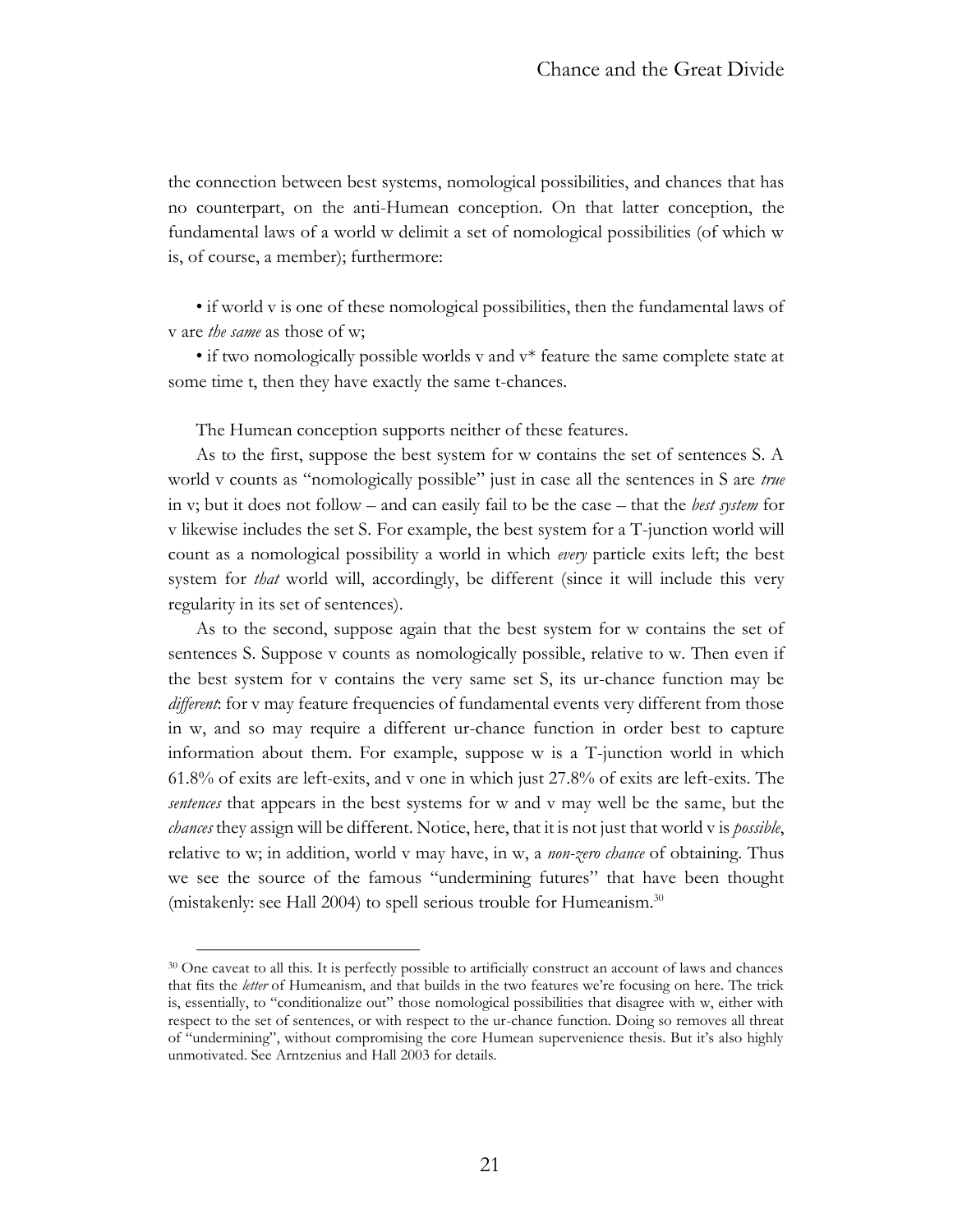## **§5.3Time**

Unlike the anti-Humean chances explored in the last section, Humean chances have no essential connection to time. Humean chance is, fundamentally, a kind of unconditional probability over a set of nomological possibilities that is distinguished by its epistemic role. As such, these chances may well be had relative to a world (see the last subsection), but they are not had relative to a time. Yes, there are still things we can reasonably call "chances at times", but these are nothing more than one among many species of conditional chance.

## **§5.4Explanation**

Which sorts of statistical patterns are explicable, and which inexplicable, on a Humean account of chance? To start with, it's worth bearing in mind that the account of explanation that goes along with a worked out Humean conception of the physical modalities is likely to be a "pure unificationist" one, that sees explaining as purely a matter of fitting that-which-is-to-be-explained into a suitable kind of organizing framework. So we shouldn't expect to answer our question in the same way we would, if we were working within an anti-Humean framework. And indeed, the answer looks to be quite a bit different. Just how different I shall leave up in the air. But we can quickly see that the two obvious kinds of inexplicable pattern we saw in §4.4 have a markedly different status, in this Humean setting.

For our first example, we imagined a T-junction world in which the frequency of left-exits diverged dramatically from the underlying chance. For our second, we imagined a robust statistical pattern in a world whose combination of boring laws and funky spacetime structure gave rise to non-probabilistic but indeterministic evolution. But given our current setting, we are in each case imagining the impossible. In the first case, the best system for the given world must, in fact, include a different ur-chance function from the one we were (incorrectly) taking to characterize that world. In the second case, the robust statistical regularity in the pattern of self-collision makes it the case that the best system for the given world will, in fact, include an ur-chance function reflecting the de facto frequencies. So in each case, we actually have available just the sorts of chances we need in order to explain the regularities – though it absolutely *must* be remembered that "explain", here, means something rather different than it meant, in our anti-Humean setting. Again, this verdict concerning what is and isn't explicable shows how profoundly different the Humean approach is from the anti-Humean alternative.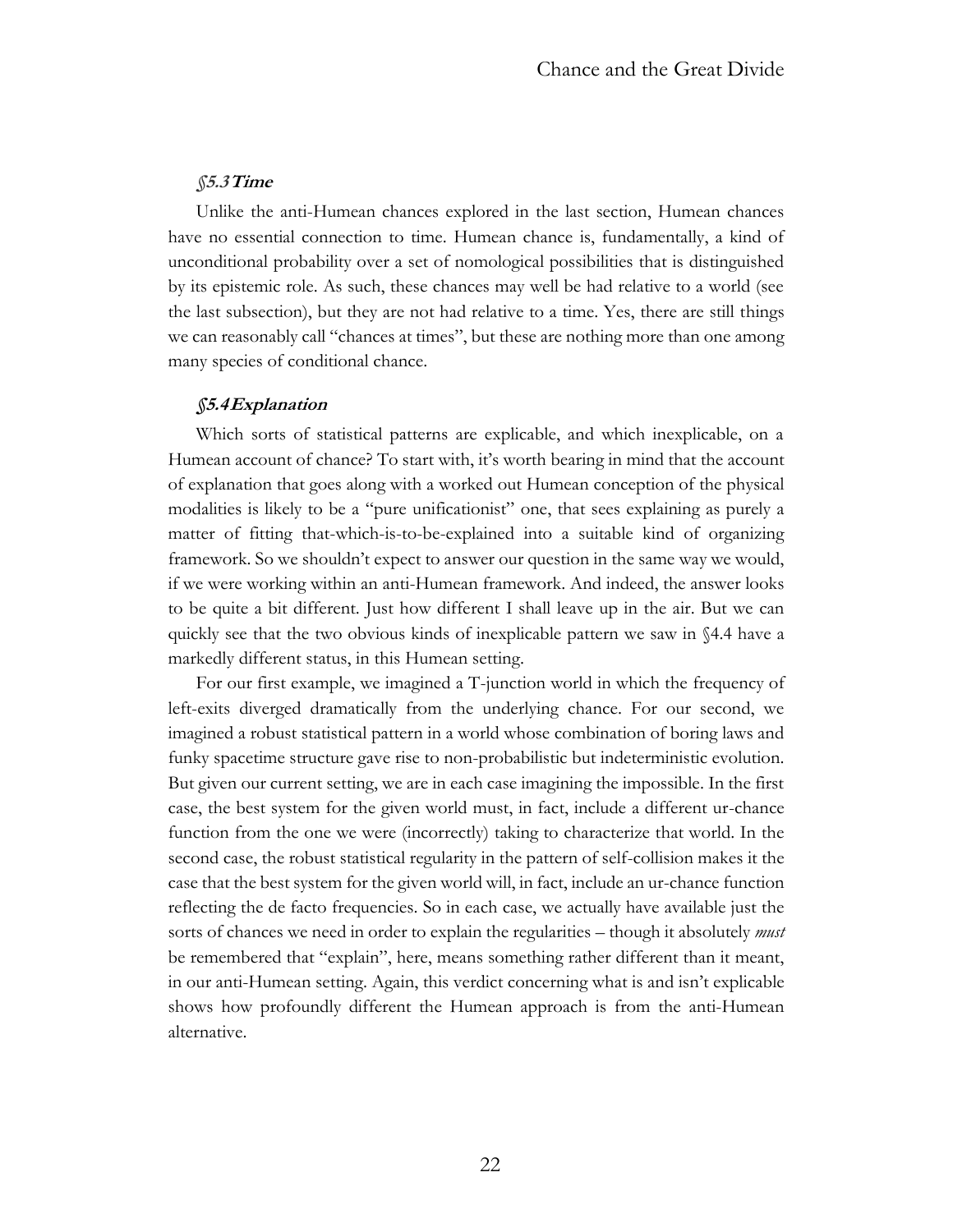### **§5.5Precision**

There is nothing about the Humean approach that suggests that chances must have precise values. It might seem otherwise: for won't a system that specifies a unique ur-chance function win out – namely, with respect to informativeness – over a system that introduces imprecision by merely specifying a range of (equally permissible) functions?

No, for two reasons. (Actually, there are three – but we'll have to wait until §5.9 to see the third. REF) First, informativeness of an ur-chance function is partly a matter of how accurate that function is, as a representation of the world in question.<sup>31</sup> Now, it's not immediately clear how we should understand or analyze the relevant notion of "accuracy". (It can't mean, in this setting, "correct in what it says about the objective chances.") But we need such a notion, and can easily recognize an intuitive basis for it. To see this, consider a T-junction world in which 60.8% of exits are left-exits, and in which there are no interesting correlations between exit events. Consider two candidate systems, that differ only in their ur-chance functions. The first system's function assigns a chance of left-exiting of .608; the second assigns a chance of 0.1. Both functions are otherwise quite simple – in particular, because each treats exit events as independent of one another. But clearly the first conveys more information – in some sense yet to be made precise! – about the way our world actually is, thanks to the match between its chances and the actual frequency of left-exits.

Now consider an odd variant on our T-junction world. This time, there is a certain *pattern* to the frequency of left-exits. For the particles in this world all possess values for a pair of distinct intrinsic magnitudes  $m_1$  and  $m_2$ . What's more, there are many different values  $x$  for  $m_1$  such that

• a very large number of particles with value x for  $m_1$  enter T-junctions;

• the frequency of left-exits among these particles is very closely approximated by the function  $e^{kx}$ , where k is some constant.

There are likewise many different values x for  $m_2$  such that

• a very large number of particles with value x for  $m_2$  enter T-junctions;

• the frequency of left-exits among these particles is very closely approximated by the function  $e^{k^*x}$ , where  $k^*$  is some constant *different* from k.

<sup>31</sup> So – in case this wasn't obvious – the informativeness of an ur-chance function urch is *not* to be measured by calculating the sum  $\sum$ (-urch(w)log[urch(w)]). It's not that there is anything wrong with this way of measuring the information contained in a probability function. But since it is a way which makes no reference to which world is *actual*, it cannot serve the needs of a Humean account of chance.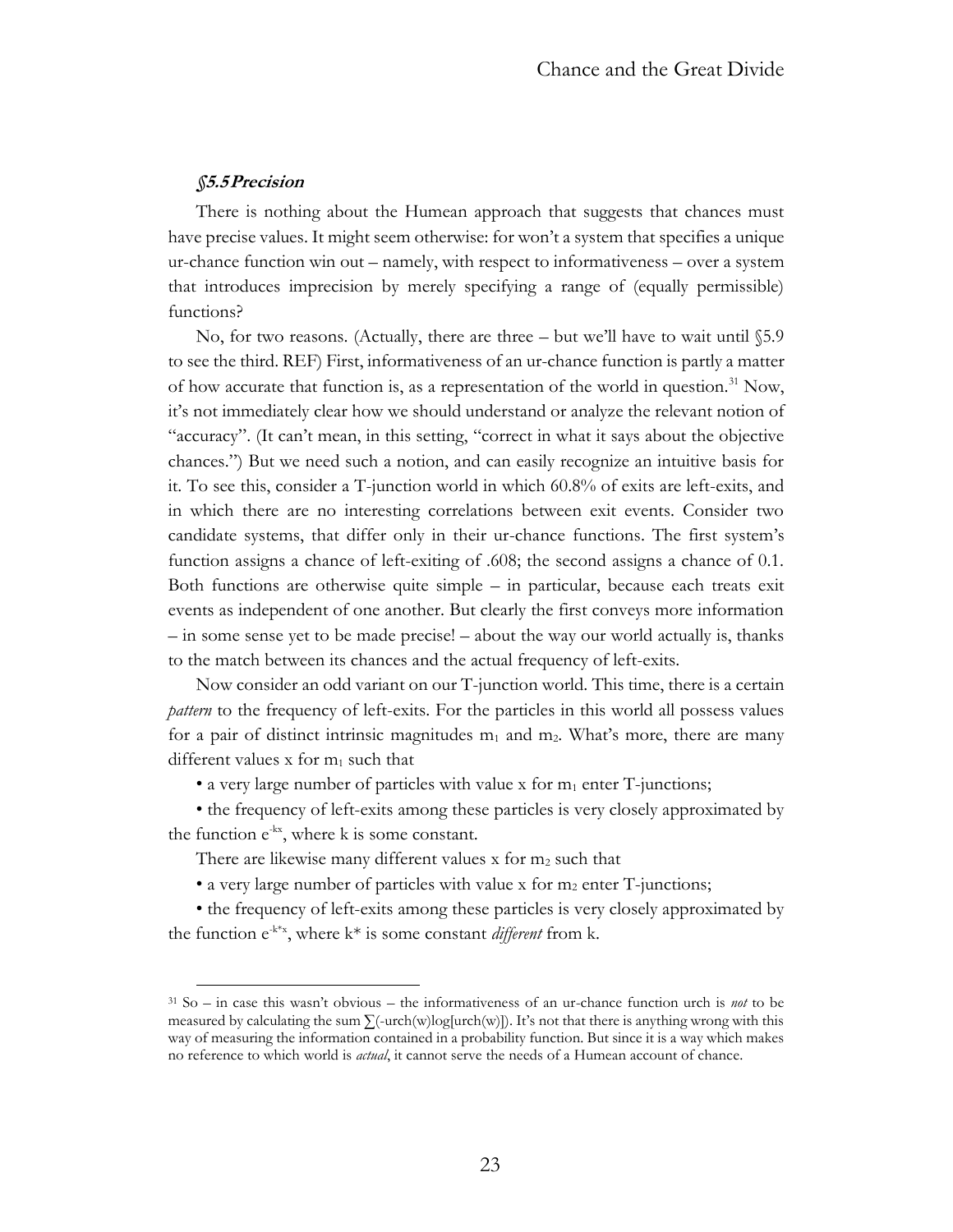And this is all perfectly consistent, because those particles with a well-represented value for m<sub>1</sub> do *not* have a well-represented value for m<sub>2</sub>, and vice versa.

What sort of ur-chance function should the winning system assign, in a case like this? It's hardly clear – but one defensible view is that it should assign a *pair* of urchance functions, one of which sets the chance of left-exit equal to  $e^{-km_1}$ , the other of which sets it equal to  $e^{-k+m2}$ . By so doing, it in effect says that it is *indeterminate* what the chances are – it is determinate that they are given by one function or the other, but not determinate *which*. There are, of course, other options: A candidate system might ignore the evident functional dependency of left-exit frequency entirely; or it might privilege one of the two functions over the other; or it might explicitly say that if the particle's value for  $m_1$  lies in a certain set, then the first function applies, and otherwise the second applies; or it might explicitly say that if the particle's value for  $m_2$  lies in a certain set, then the second function applies, and otherwise the first applies; and so on. Each of these options carries a serious cost, either with respect to simplicity or with respect to informativeness – which is why I say that one defensible position is that the best system will leave the ur-chances indeterminate. For – arguably – it thereby does the best it can do with respect to informativeness, at very little cost in simplicity.

The second reason why we shouldn't automatically assume that a system that specifies a unique ur-chance function wins out, with respect to informativeness, over a system that introduces imprecision is that uniqueness may cost a lot in simplicity, even when we're not dealing with statistical patterns as strange as those recounted in the last paragraph. Consider a T-junction world in which infinitely many particles enter T-junctions, and there is a limiting relative frequency of left-exits equal to r. Alas, the number r is itself *very* difficult to specify, since it is not *computable*. That might be a powerful reason to count any candidate systems whose ur-chance function sets the probability of left-exit equal to r as highly non-simple. ("Might", because the exact standards on "simplicity" are still up in the air.) If so, an alternative system that sacrifices precision by specifying a small *range* of ur-chance functions (a range containing r, obviously) may win out.<sup>32</sup> So here we have a second reason for taking seriously the possibility of imprecise Humean chances.

<sup>&</sup>lt;sup>32</sup> There is an added complication, which I will just note briefly: it may be that the demand for simplicity in a candidate system should not apply to that system's specification of fundamental constants. Consider, for example, a world whose laws are those of Newtonian gravitational mechanics. Should the Humean account of these laws build in the assumption that the gravitational constant G is (in, we assume, simple-to-specify units) itself a "simple" number? (I.e., at least *computable*?) Maybe so. But maybe *not*: for in *this* case, there is not really a deep problem for the Humean account, as a candidate system could simply include the statement that there is a fixed-over-time value for G, such that  $F =$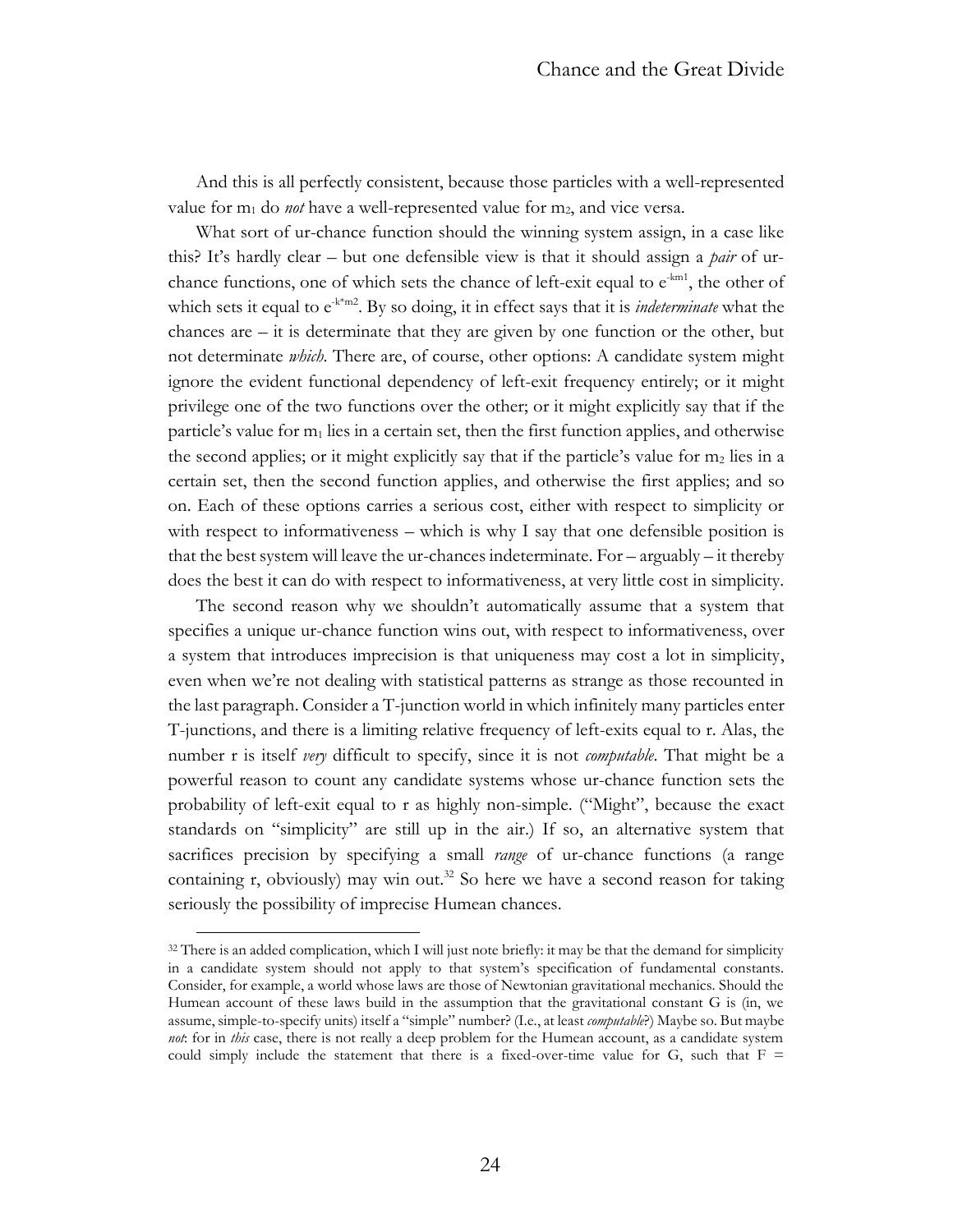This contrast between the perfectly conceivable imprecision of Humean chances and the seemingly non-negotiable precision of anti-Humean chances directly reflects their profoundly different ontological status. Anti-Humean chances are part of the fundamental furniture of the universe – and, for whatever reason, we operate with a strong prejudice that this furniture must have, as it were, perfectly sharp edges. Humean chances, by contrast, are part of an attempt to impose on the world a certain kind of epistemically valuable organizational framework. The standards of success for such frameworks may well place a great deal of value on precision. But not so much that it cannot be traded off against other values.

### **§5.6Independence**

Other things equal, a candidate system that includes an ur-chance function which incorporates the independence principles we discussed in §4.6 will win out over one that does not. And that is because the former sort of function is simpler to specify than the latter. But not by much. Appreciating this point will allow us to see how easy – and entirely unproblematic – it is for these principles to be violated, in a Humean setting.

Two examples will help make the point. First, consider a T-Junction world in which the frequency of left-exits is 0.608, but in which every left-exit either immediately precedes or immediately follows another left-exit. A winning system for this world will include this very sentence in its set of sentences, and thereby guarantee that its ur-chance function fails the temporal screening-off condition. Second, consider the version of our DERG world discussed above, in which exactly one of every pair of interacting particles decays green, while the other decays red. Here, a winning system will include an ur-chance function that violates the "locality" condition of §4.6. In each case, a significant increase in informativeness comes at a very slight cost to simplicity.

Now, we ordinarily attach a great deal of significance to both of these independence conditions. Just consider, here, the massive literature on the experimental violations of Bell's inequalities and their physical and philosophical significance; for that matter, consider how astonishing it would be for a physicist to offer, as a serious proposal for fundamental dynamical laws, ones which violated the

 $Gm_1m_2/r_1^2$ . The result is that the value for G is nomologically *contingent* – but that need not be a high price to pay, particularly given that the facts about particle motion in such a world will *settle* what the value of G in that world is.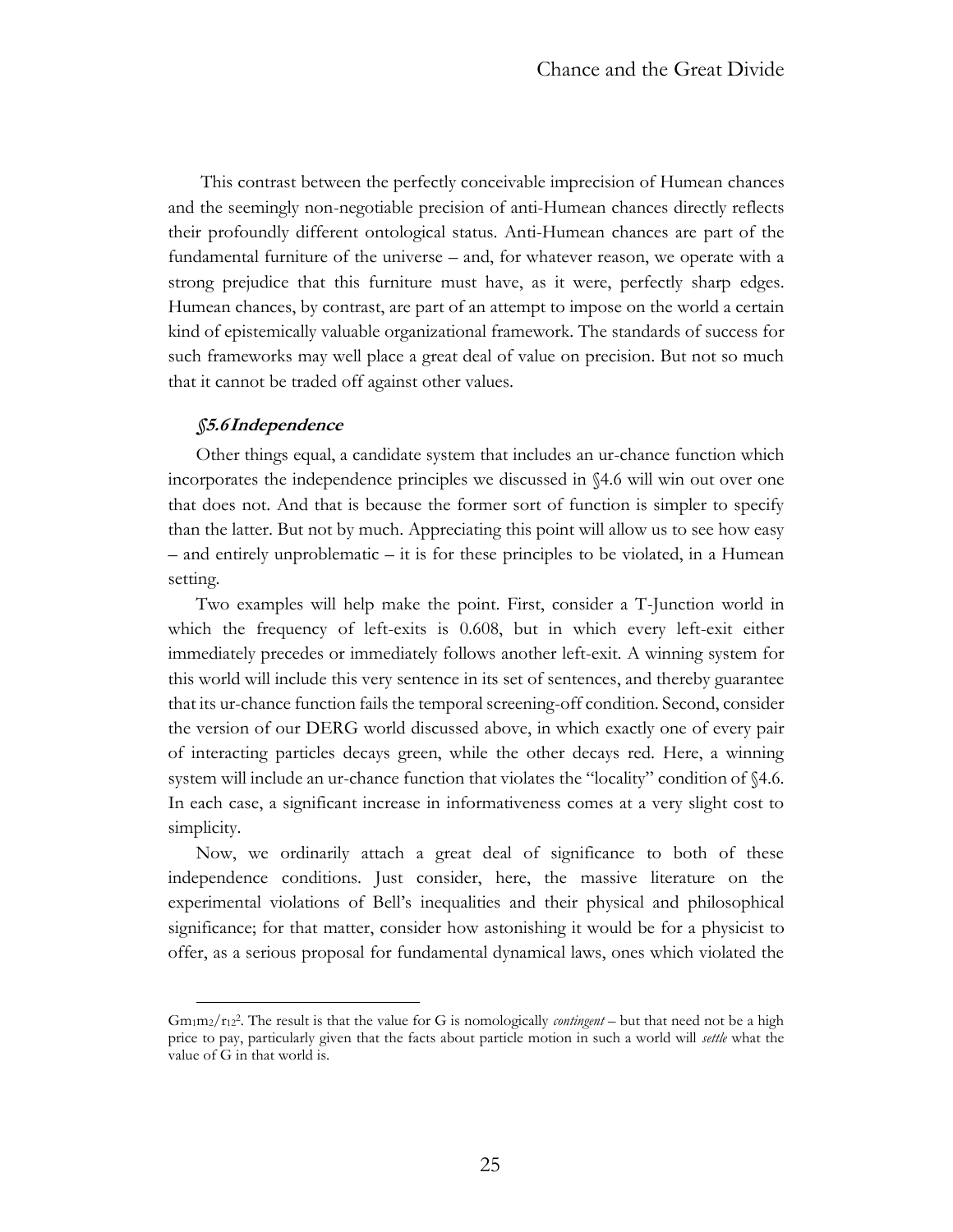temporal screening off condition. But if Humeanism is correct, the significance of both conditions is – to put it bluntly – being massively overblown.

It is crucial, here, to remember how utterly spartan the fundamental metaphysical structure of the world is, if Humeanism is correct. There is a space-time, qualitatively characterized by a pattern of instantiation of certain fundamental, non-modal properties and relations. And that's it: there is nothing "underlying" this mosaic, and it is "explicable" only in the sense that we may render it more comprehensible to ourselves by imposing on it some kind of organizing framework. We may discover that the best such framework incorporates chances that violate our independence conditions. So what?

Here, I think, is the most that can be said. Begin with a familiar if controversial claim, which I am simply going to assume without argument<sup>33</sup>: The rationality of our inductive inferences requires that we be rationality entitled to believe (or to assign high credence to) a wide range of contingent propositions about our world, even *antecedent* to having any relevant empirical evidence. We come equipped, in short, with a wealth of rational biases from which empirical inquiry must begin. But though rational and a priori, some of these biases are defeasible – as witness the fact that, historically, there are examples of ones that have been defeated<sup>34</sup>. If Humeanism is correct, then a proper and complete statement of the *content* of these biases can be given in purely non-modal terms: that is, there will be a set of what we might call "categorical constraints on rational credence", and these categorical constraints will collectively settle the nature of rational empirical inquiry.<sup>35</sup> (If anti-Humeanism is correct, then not only will there be additional, non-categorical constraints, but the content of the categorical constraints themselves may differ from their Humean counterparts; we'll return to this issue in §6.) Now, I think it's quite likely that our two independence conditions figure in some of these categorical constraints. That is just to say that it is a priori rational for

<sup>33</sup> Though see my 2004 for more details and defense.

<sup>34</sup> For a trivial example of a defeasible a priori bias, let p be the proposition that a coin with an objective chance of h of landing heads is tossed at some time t, and lands heads; if h is very close to 0, then we are (given any plausible credence-chance principle) rationally required to assign an a priori credence very close to 1 to not-p; and this, notwithstanding the fact that we can *learn* that p is true. For a non-trivial example, consider our strong a priori bias in favor of theories that posit a relation of absolute simultaneity.

<sup>&</sup>lt;sup>35</sup> There is a rather delicate issue that I am running roughshod over, here. Suppose that the One True Epistemology has it that the choice between Humeanism and anti-Humeanism is itself to be settled at least in part empirically. Then Humeanism may be correct, but for all that there may be additional constraints on rational credence beyond the purely categorical ones. I'm going to ignore this issue, henceforth.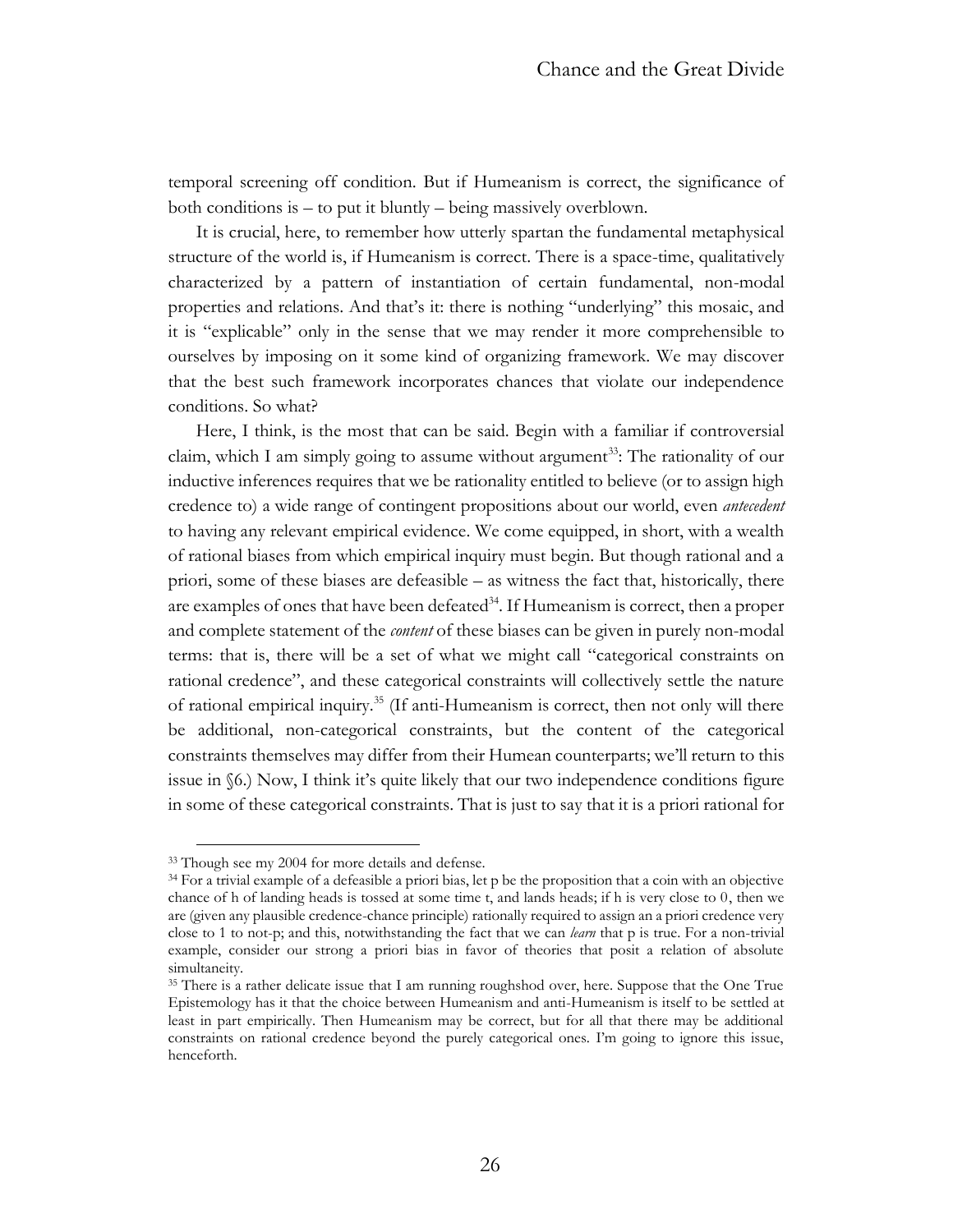us to expect our world to conform to them. And so it should come as a surprise, of sorts, if we discover either of them to fail. But it must be emphasized that this is a "surprise" *only* in the sense that we discover something antecedently unexpected (which, let's face it, happens to us all the time). Given a Humean setting, there is *no* sense in which that which "surprises" us thereby raises some urgent *explanatory* demand.

One final point. We have, thanks to the experimental violations of Bell's inequalities, some reason to doubt the "locality" condition of §4.6. (Only *some* reason, since (i) it is not identical to Bell's own "locality" condition, and (ii) the failure of the former is just one way of accounting for the experimentally confirmed failure of the latter.) We don't, so far as I know, have any reason to doubt the temporal screeningoff condition. What's more, anything that could count as empirical evidence of such a failure – say, robust correlations between earlier and later outcomes of some repeated experiment – could (and likely *would*) always be accommodated by positing enough extra structure to the instantaneous states of the world to allow those states to contain appropriate "records" of the past. Thus, instead of positing chances that violate the condition, we posit states enriched just enough to allow us to preserve it. I think this stratagem is perfectly sensible, *given an anti-Humean perspective*: for it incorporates the anti-Humean commitment to a relation of causal influence that *cannot* hold, unmediated, across a temporal gap. But it is genuinely unclear to me why, given *Humeanism*, the stratagem is appropriate. If an Oracle tells us that Humeanism is correct, then we may still reasonably expect that the simplest, most informative summary of our world's contents will build in the temporal screening-off condition – since, other things equal, it will thereby prove simpler than its rivals, and we may reasonably (though *defeasibly*) expect our world to be simple. But if the empirical evidence appears to show that other things *aren't* equal – that we can gain a great deal in informativeness at little cost in simplicity, by abandoning the condition – then why not do so?

### **§5.7Asymmetry**

*Given* the particular understanding we have been operating with as to what makes a candidate system "best", a Humean approach provides even less reason than our anti-Humean one for thinking of chances as in any way temporally asymmetric. The chances that are most directly served up, on the Humean approach we have been investigating, are *ur-*chances; and these have no temporal directionality built into them whatsoever. It is perfectly true that we can *define* from them temporally asymmetric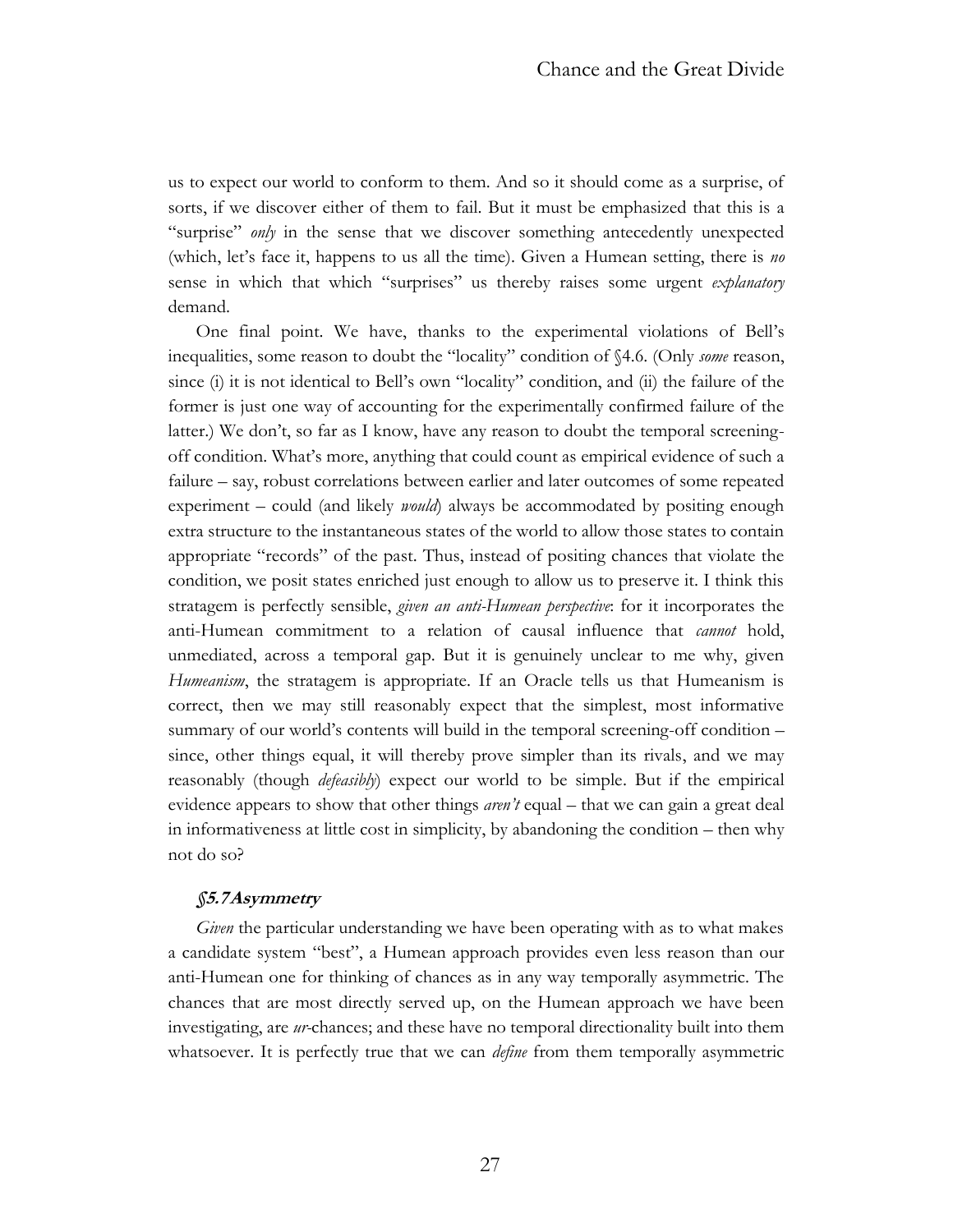chances (by identifying t-chances with ur-chances, conditional on initial stretches of history). But that is neither here nor there. The underlying conception of what chances are *for* – which is to serve as part of a predictively powerful summary of what the world as a whole is like, non-modally speaking – marks no essential difference between past and future.

But there are perfectly reasonable ways to tweak our understanding of "informativeness", that can introduce a kind of temporal asymmetry. It won't be the kind of asymmetry that we seem to have in mind when we are thinking in our ordinary (and, let's face it, pretty inchoate) causal terms – where it strikes us as part of the essential nature of causal influence that it happens in one temporal direction. It will have a rather different source.

The picture is this. All there is to the world is a vast totality of non-modal facts. The very rationale for our concepts of law and chance is that they allow for some kind of cognitively effective organization of information about that totality. We do *not*, at this point in our collective philosophical inquiry, have a clear, iron-clad grip on just what "cognitively effective organization" amounts to, here. One *proposal* is that it amounts to exactly what is enshrined in the standard "best system" analysis of law and chance: a simple and informationally rich *summary* of what is the case. But if we look again at the extended quote from Albert in §5.1, we'll see a slightly different proposal on display. In particular, right here (emphasis added): "…you ask if maybe there's something meaty and pithy and helpful and informative and short that He might be able to tell you about the world which (you understand) would not amount to everything, or nearly everything, but would nonetheless still somehow amount to a lot. Something that will serve you well, or reasonably well, or as well as possible, *in making your way about in the world*." We can read Albert as drawing attention to a distinctive feature of the human predicament, which is that we are *spatiotemporally embedded creatures*, for whom the difference between past and future is deeply practically significant. (Notice, by contrast, that the standard best-system account more or less explicitly adopts an *atemporal* perspective on the value of knowledge of the laws and chances.) So the kind of summary that will be most useful to *us* may need to be structured in such a way as to build in a temporal asymmetry. What we'll see in the next sub-section is a way of understanding Humean chances according to which this is precisely the case.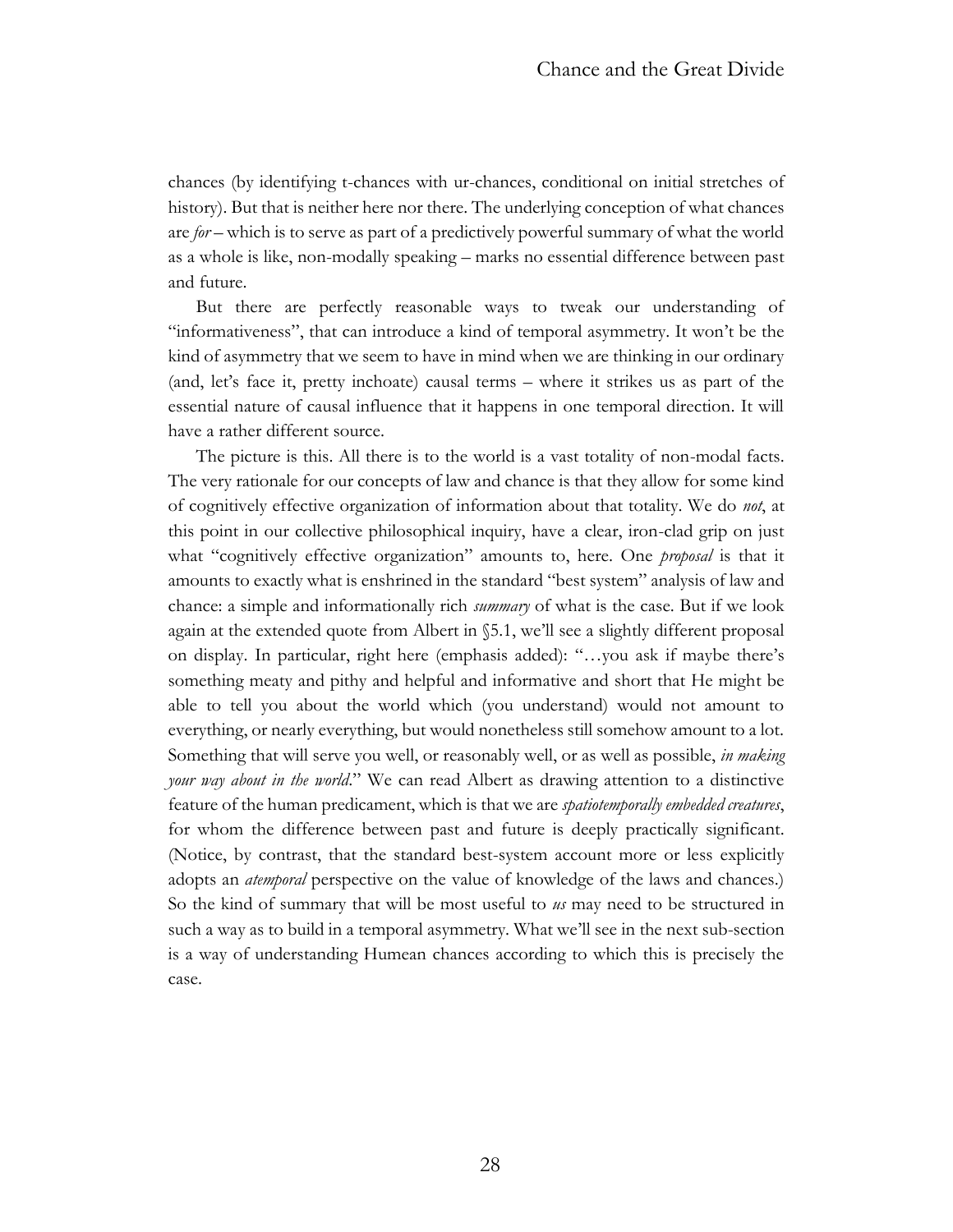## **§5.8The initial state**

In the last sub-section, we saw two different conceptions of the kind of informativeness that matters, when determining which system is "best". On one conception, what matters is simply that we get as much information as possible about what the world as a whole – past, present, and future – is *like*. On the second conception, what matters – in addition, though not necessarily *instead* – is that we get as much information as possible *of the sort that we can use to make our way around in the world*. Now, we are creatures that interact with the world primarily at a certain *scale*. And we interact in a way that makes it particularly important for us to know how the *future* depends on what we do in the *present*. <sup>36</sup> Let see, now, how these facts make a difference.

Suppose an Oracle presented us with a candidate best system for our *own* world. Suppose, to begin, that what she gives us is a complete set of simple, exact dynamical laws, together with a simple specification of the sorts of instantaneous states our world can occupy. (Thus, she presents us with a canonical fundamental physics.) Suppose, finally, that these dynamical laws are *deterministic* (in a strong sense: given the specification of the complete state of the world at any time, the laws determine a complete *history*, past, present, and future). Then – even if she fails to include in the system she gives us any specification of an ur-chance function – it might seem that we are golden: she has given us a *wealth* of information about our world, in a compact, elegant form. And if *all* that mattered to us was, as it were, the satisfaction of our curiosity about the sort of world we inhabit, that would be correct. $37$ 

But, as Albert (2015b) expertly and persuasively argues, there is – from a practical perspective – too much that we *couldn't* do, equipped just with such a system. To cite a canonical example: we could not, by means of it, predict that when we place an ice cube in a glass of hot water, it will melt. Here, in brief, is why: The specific macro-

<sup>36</sup> Why is that, exactly? One option: our naive metaphysical prejudices are in fact correct, and the past is (unlike the future) metaphysically *settled*, so that it depends *not at all* on what we do in the present. Another option: the physical structure of our world is such that, given the kinds of creatures we are, the past does not depend on what we do in the present in any way that is *both knowable and exploitable*. For a development of this second option, see Albert 2000.

<sup>37</sup> Though there is a real worry here: if that is what we care about – if that is even an important *part* of what we care about – then she could do even better by us, if she could include in her system a simple specification of a single instantaneous state; for then she would have given us enough information to deduce *every* truth about our world. Alas, it would follow that the distinction between what is nomologically necessary and what is nomologically contingent *collapses* – and, I think, we *really* don't want it to collapse! See my 2010 for a development of this worry, and footnote 39 for a possible response to it.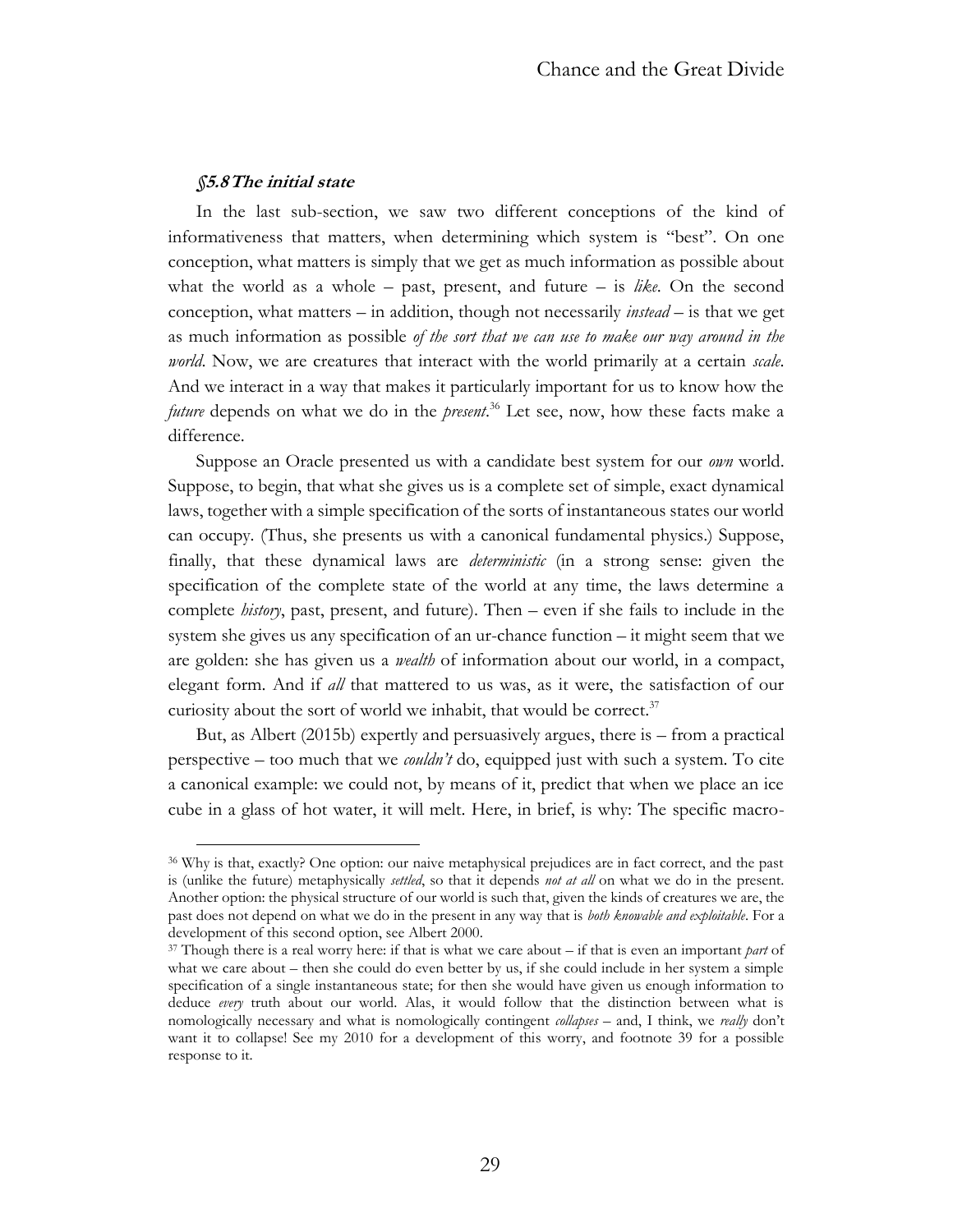information we have upon which to base a prediction (namely: that we've put an ice cube of such-and-such dimensions in a glass of water with such-and-such temperature and volume) is compatible with complete micro-states that, given the laws our Oracle has supplied us, entail that the ice cube *grows*. (Or, for that matter, jumps out of the water and turns into a flower, or ....) And there is an additional problem, which arises from the time-symmetric character of these dynamical laws: given this symmetry, how could they possibly underwrite our evident ability to predict very different sorts of things about the past than we do about the future? Encountering a partially melted ice cube in a glass of warm water, for example, we may confidently predict not only that the ice cube *will* melt, but that it *was* less melted. Whence this asymmetry?

In fact, Albert argues, this predicament is both quite general and quite severe. First, our seemingly powerful "best system" is almost *completely useless*, when it comes to predicting macro-behavior on the basis of macro-information: for our macroinformation will almost always be compatible with too wide a range of "pathological" complete micro-states, whose collective predictive upshot is far too broad and heterogeneous. Second, its built-in time-symmetry guarantees that it cannot underwrite the very different sorts of macro-predictions we make about past and future. The upshot is that if what we care about is, in part, having the kind of information that will enable such macro-prediction, then the system our Oracle has bequeathed us is *not* best, after all.

In that case, we should return to her with a request: specifically, for a simple-todescribe ur-chance function that will (i) assign to "pathological" states a vanishingly small chance, so that – for purposes of macro-prediction – we may safely ignore them; (ii) capture the very different ways in which macro-past and macro-future are predictable, given information about the macro-present. And this request, Albert argues, she can readily grant. First, she augments the set of sentences she offered us with a sentence asserting that the universe is, on one temporal end, in a particular *low*entropy macrostate.<sup>38</sup> Second, she supplies an ur-chance function that assigns a suitably "flat" probability distribution to the set of complete microstates *compatible* with the designated low-entropy macro-state. (We will almost certainly need to turn to the

<sup>38</sup> Note that there are two ways to understand this move. First way: the added sentence *specifically identifies* the low-entropy macrostate that our world began in. Second way: the added sentence simply *existentially quantifies* over such initial macrostates. There's probably not much that hangs on the choice. Strictly speaking, the first way makes it a nomological necessity that our world started out in the macrostate it did – which might seem odd. But given the highly metaphysically deflationary character of "nomological necessity", on a Humean approach, I think this is *merely* odd, and not particularly objectionable.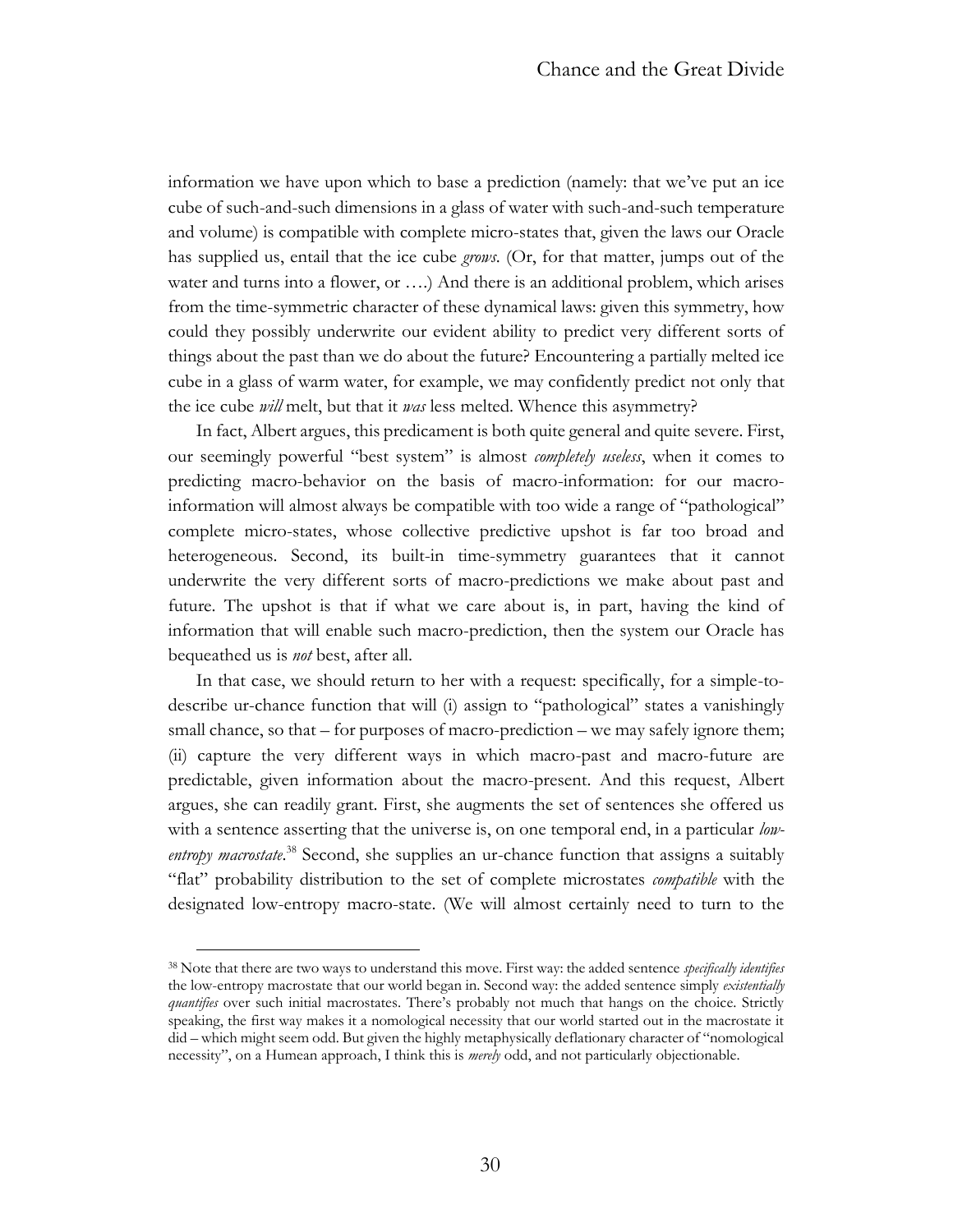physics encoded in the rest of her 'best system' for guidance as to what "flat" should mean.) Since the dynamical laws are deterministic, that assignment generates, via those laws, an ur-chance function over the nomologically possible worlds. From these materials, we can show – or at any rate very plausibly argue – that the chance is overwhelmingly high that the world will display features that make possible the very kind of powerful and temporally-asymmetric macro-prediction we appear to be capable of.<sup>39</sup> (Along the way, we get an explanation of just why this low-entropy end deserves the label "past".)

There are two points worth emphasizing here. One is that in working out a Humean account of chance, it matters a great deal just what kind of information it is that a "best" system is supposed to optimally balance against simplicity. The second is that there is no conceptual difficulty whatsoever, on a Humean approach, with attaching chances – chances *not* had relative to times, mind you – to the initial state of the universe (or to any other state, for that matter). The contrast with the anti-Humean approach of §4 is striking. That approach gave pride of ontological place to *transition* chances, and thereby rendered unintelligible non-time-relative chances of initial states. The Humean approach treats transition chances as just one among many *conditional* chances – and the underlying unconditional chances can straightforwardly apply to initial states.

I want to close this subsection, however, by observing that this difference provides no reason whatsoever to consider a Humean approach more plausible than an anti-Humean approach (the rhetoric of some Humeans notwithstanding). It may *seem* otherwise: For doesn't a Humean approach allow us both to *predict* and *explain* macrolevel regularities (e.g., the regularity that ice cubes placed in hot water melt, etc.)? And doesn't this predictive and explanatory power precisely hinge on its ability to make sense of chances over initial conditions? So, since an anti-Humean account *cannot* make sense of such chances, it must thereby be predictively and explanatorily handicapped.

<sup>&</sup>lt;sup>39</sup> For example, the chance is overwhelmingly high that entropy will increase, in the direction away from the low-entropy state. Similarly, conditional on there being a partially melted ice cube in a glass of warm water at time t, the chance is very high that it is *less* melted in the temporal direction closer to the lowentropy end of the universe, but *more* melted in the other temporal direction. Note, in addition, that by demanding that the "best" system supply the sort of information that will enable macro-prediction, we may be able to answer the worry raised in footnote 37. For a system whose set of sentences is so informationally rich that it determines the complete history of the world will, for *that* reason, make a certain kind of macro-prediction impossible: namely, prediction about what *would* happen, given different possible courses of action we might undertake.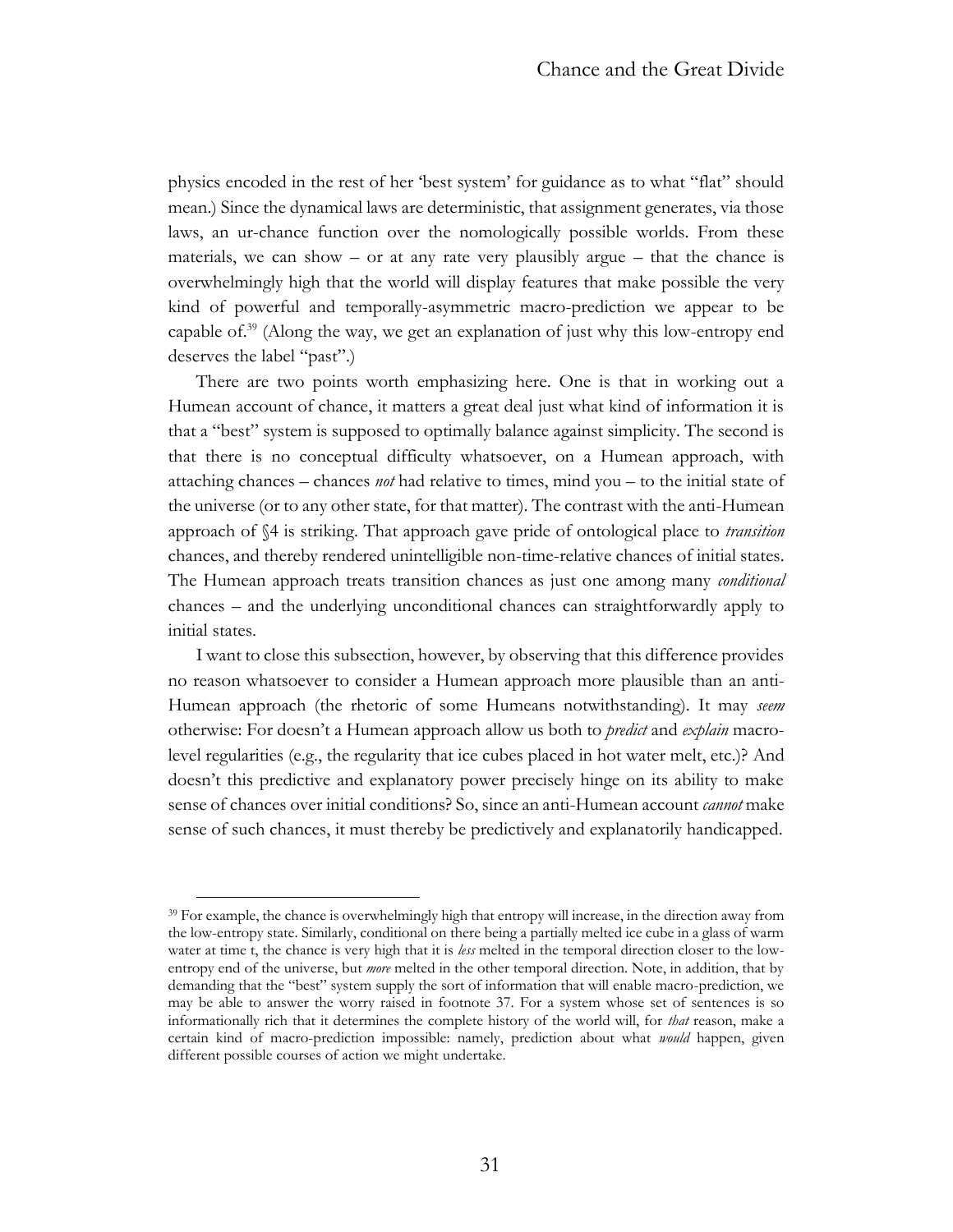Well, no. Suppose we learn from our Oracle that anti-Humeanism is correct. And so the *only* laws that there are, are those contained in her original offering to us: the fundamental dynamical laws, plus the principles that delimit the range of nomologically possible instantaneous states. There is no "law" to the effect that the world started out in a low-entropy macrostate, and there are certainly no "chances" that its initial state was one thing or another. All the same, we are perfectly free to adopt, as a high-level empirical hypothesis, the claim that the world started out in a low-entropy macrostate. We are perfectly free to observe that there is an easily mathematically definable, suitably "flat" measure over the possible complete microstates compatible with this macrostate. We are perfectly free to use exactly the arguments Albert does to show that the overwhelming majority of these microstates (as measured by our "flat" measure) will evolve forward in such a way that entropy will increase, ice cubes placed in water will melt, etc. And so we are perfectly free to postulate that the complete initial microstate of our world just  $i\bar{s}$  one of these "typical" states.<sup>40</sup>

So much for prediction. As to explanation, there are two points to make. The first is just a reminder: if Humeanism is correct, then "explanation" *just* amounts to a certain kind of organization of information. There is simply no sense, then, in which the Humean explanation of our world's macro-regularities proceeds by showing how our world is "constrained" to exhibit them; instead, it proceeds by showing how these regularities fit into a certain kind of organizing scheme. So, as a purely dialectical matter, the anti-Humean should be thoroughly unimpressed by any claim that the Humeanism she rejects is explanatorily superior: the "explanation" that position has to offer just isn't the kind she cares about. Second – and a bit more speculatively – she *may*, after all, be able to offer an explanation-by-constraint of our world's macroregularities.<sup>41</sup> For, since all but a tiny proportion of the complete initial microstates compatible with our world's initial macrostate guarantee, given the laws, that these regularities will obtain, there is a sense in which that macrostate itself, given the laws, *virtually* guarantees that they will obtain. Granted, though: this notion of less-thanperfect constraint needs closer investigation. But even without it, the first point stands: there is just no relevant sense in which the Humean approach is explanatorily superior to the anti-Humean.

<sup>40</sup> This paragraph essentially recapitulates the argument in Maudlin 2007.

<sup>41</sup> Again, the key idea here is inspired by Maudlin 2007.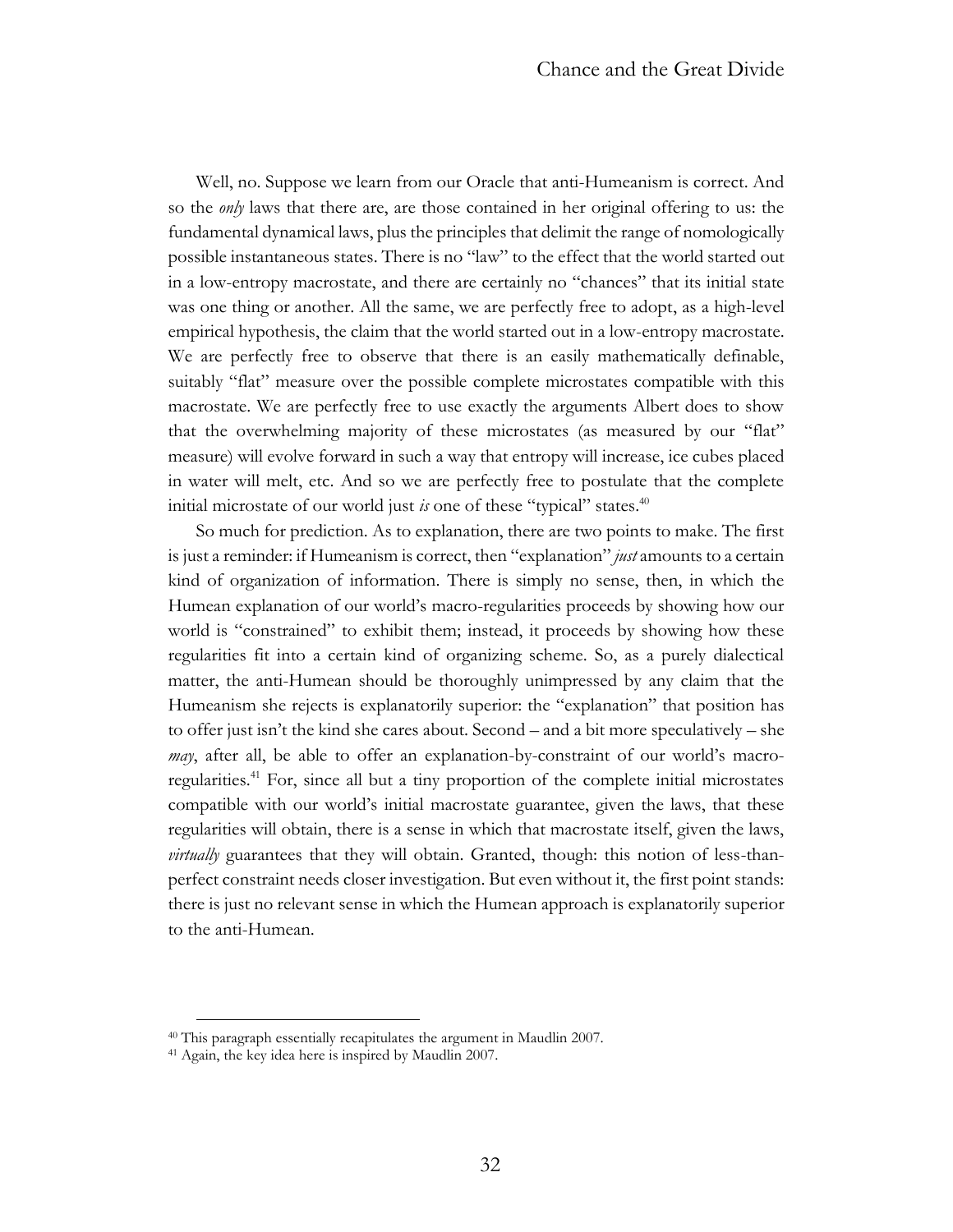## **§5.9Imperialism**

Imperialism *may* – pending an issue to be addressed shortly – be entirely optional, on the Humean approach. You can build it in easily enough, simply by insisting that a candidate system include just one ur-chance function. But you may not have to build it in – and in some circumstances, there may be powerful reason not to.

As an illustration, consider a T-junction world populated by a gazillion Mazes. Recall from §4.9 that the frequency of left exits from T-junctions is independent of the frequency of white dot exits from Mazes. Now, if imperialism holds, and the one ur-chance function treats exit chances as constant and independent, then it's easy to see that the chance that a particle entering a Maze exits at the white dot is exactly 0.5. So suppose that the *frequency* of white-dot-exits is quite a bit different from this – say, 0.278. Meanwhile, the frequency of left-exits is (say) exactly 0.5. And now let us consider how a candidate system might, in its choice of ur-chance function *or functions*, aim to be informative about one or both of these statistical patterns.

At this point, it is vitally important to pause over an issue that we've mostly kept off stage, up to now. A candidate system specifies both a set of sentences that delimit the nomological possibilities, relative to the given world w, and an ur-chance function over these possibilities. These sentences belong to some *language* – not English or any other natural language, surely, but something much more precisely regimented. And it is by now a commonplace in the literature on Humean accounts of law that there must be some *restrictions* on this language, else the set can oh-so-simply pin down w exactly, by including just the sentence "everything is F", where the (primitive) predicate "F" is understood to express a property had by a thing x in a world v exactly if  $v = w$ . In the same way, the candidate system must also draw on some language in order to specify its ur-chance function; and for the same reason, there must be some restrictions on *this* language as well.

Now, it may be that these restrictions are so severe that, in the case at hand, only *one* language will meet them: namely, a language whose primitive vocabulary can express such properties as "being a T-junction" (along with whatever other properties and relations characterize the constituents of this world at the most micro-physical level), but *not* such properties as "being a Maze". <sup>42</sup> If so, then imperialism (as applied to this world, anyway) will likely follow. For either the properties of being a Maze,

<sup>42</sup> Lewis 1983 suggested a quite severe restriction: there is really just one appropriate language, namely that language whose primitive vocabulary expresses the most perfectly natural properties and relations instantiated in the given world. For a much more permissive approach, see Callender & Cohen 2009.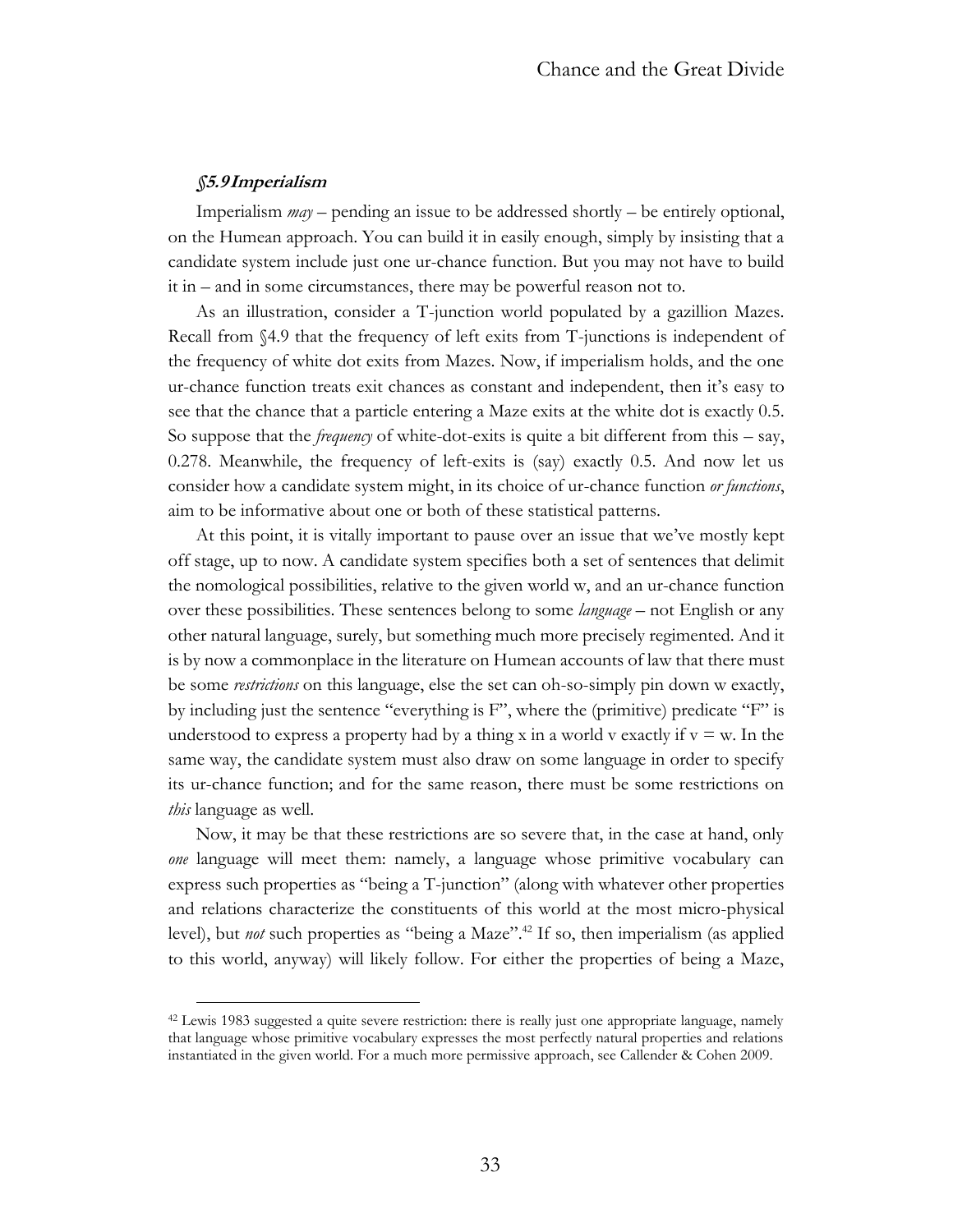exiting at the white dot, etc. will be definable (in the one acceptable language) in a relatively *simple* manner, or not.<sup>43</sup> If the former, then a system may score better on informativeness by specifying an ur-chance function that says (in translation!) that the chance that a particle entering a Maze exits at the white dot is 0.278. (Though note that this will still entail a good deal of added complexity: for example, this ur-chance function cannot treat particles' behavior at T-junctions as probabilistically independent.) If the latter, saying this would cost too much in simplicity, and so the winning system must rest content with an ur-chance function that sets the chance of left-exiting at 0.5, treats these chances as independent, and therefore *also* implies (albeit implicitly) that the chance that a particle entering a Maze exits at the white dot is exactly 0.5.

But suppose the restrictions aren't so severe. Suppose, in fact, that it is perfectly permissible for the content of an ur-chance function to be specified directly in terms of the chances it assigns to Maze behavior – and this, even though (say) expressing "is a Maze" in the language of fundamental physics is no simpler than expressing "is a human". That is, a candidate system may make use of (at least) two distinct languages, one of which has among its primitive vocabulary such predicates as "is a T-junction" and "exits left", and the other of which has among its primitive vocabulary such predicates as "is a Maze" and "exits at the white dot". And it may thereby earn extra points for informativeness, by including one ur-chance function that conveys a great deal of information about the statistics of T-junction exits, and *another* that conveys a great deal of information about the statistics of Maze exits.

Of course it will be tempting to ask, "okay, but which ones are the *real* chances?". That temptation just reflects the deep intuitive pull of imperialism. But for a Humean, the right answer is that, in such a situation, there just is no such thing as "the" chances. Nor is what we have here just another instance of the failure of precision (cf. §5.5). There is nothing indeterminate about the chances, in the world we are imagining. No; there are, perfectly determinately, two chances, for any given event.<sup>44</sup>

Worlds like the one we are now considering – worlds whose statistics support, given Humeanism, anti-imperialist chances – are much more than a mere curiosity. For they reveal an added and fairly serious complication that will confront any attempt

<sup>43</sup> Note that we have not said enough about what, precisely, distinguishes Mazes to settle which option obtains. All we've said is that every Maze contains within it a certain network of linked T-junctions and channels; but for all that, there may be much more, micro-physically speaking, to being a Maze.

<sup>44</sup> With the caveat that there will likely be events to which the second ur-chance function assigns no value.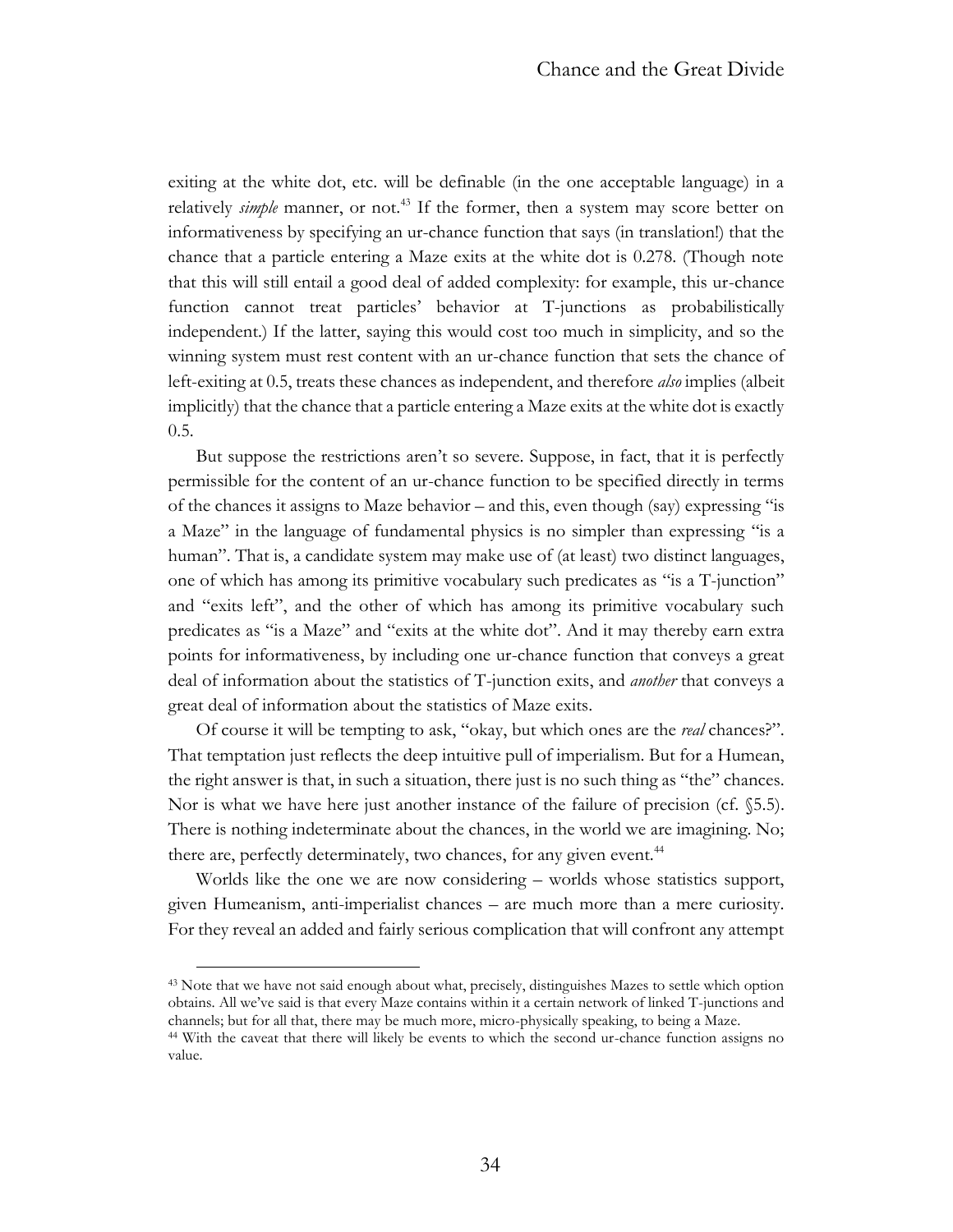to explain the connection between Humean chances and rational credence. The next section explores this connection.

# **§6The status of credence-chance principles**

Lewis's groundbreaking "Subjectivist's Guide" (1980) made a persuasive case that a rational agent's credence in a given proposition should bear a certain connection to her credence concerning that proposition's chances of coming true. Unfortunately, Lewis added an unnecessary complication, insisting that a proper statement of this connection needed to make use of a notion of "admissibility": Lewis thought, roughly, that one's credence in a proposition P ought to reflect one's credence concerning P's chances, *provided* that one possessed no evidence that was relevant to P not merely by being relevant to its chances. But if chance merits this kind of epistemic respect because it is, in effect, a certain kind of expert, then the right thing to do is to simply incorporate any "inadmissible" information into the statement of our credence-chance principle. Easily done. Within our ur-chance framework, an exact expression of Lewis's key idea is simple. Let Cr be some rational "initial" credence: a function that represents one possible way that perfectly rational opinion could be, prior to the incorporation of any evidence. Let A and E be any two propositions. Let Pr be some probability function, and let X be the proposition true at a world w iff w's ur-chance function is Pr. Then

(\*)  $Cr(A \mid E \& X) = Pr(A \mid E \& X)$ 

(See Hall 2004 for more discussion and defense of this principle.)

Shortly, we'll see one reason why, if Humeanism is correct, this principle won't do, after all (a reason you may have already spotted, given the foregoing discussion of imperialism). We'll also see that an adequate replacement may need to reintroduce the notion of admissibility. But before getting to all that, let's pause to unpack the principle a bit.

It may seem far from obvious how to apply this principle in practice. Happily, given certain background assumptions, it will imply something more user-friendly: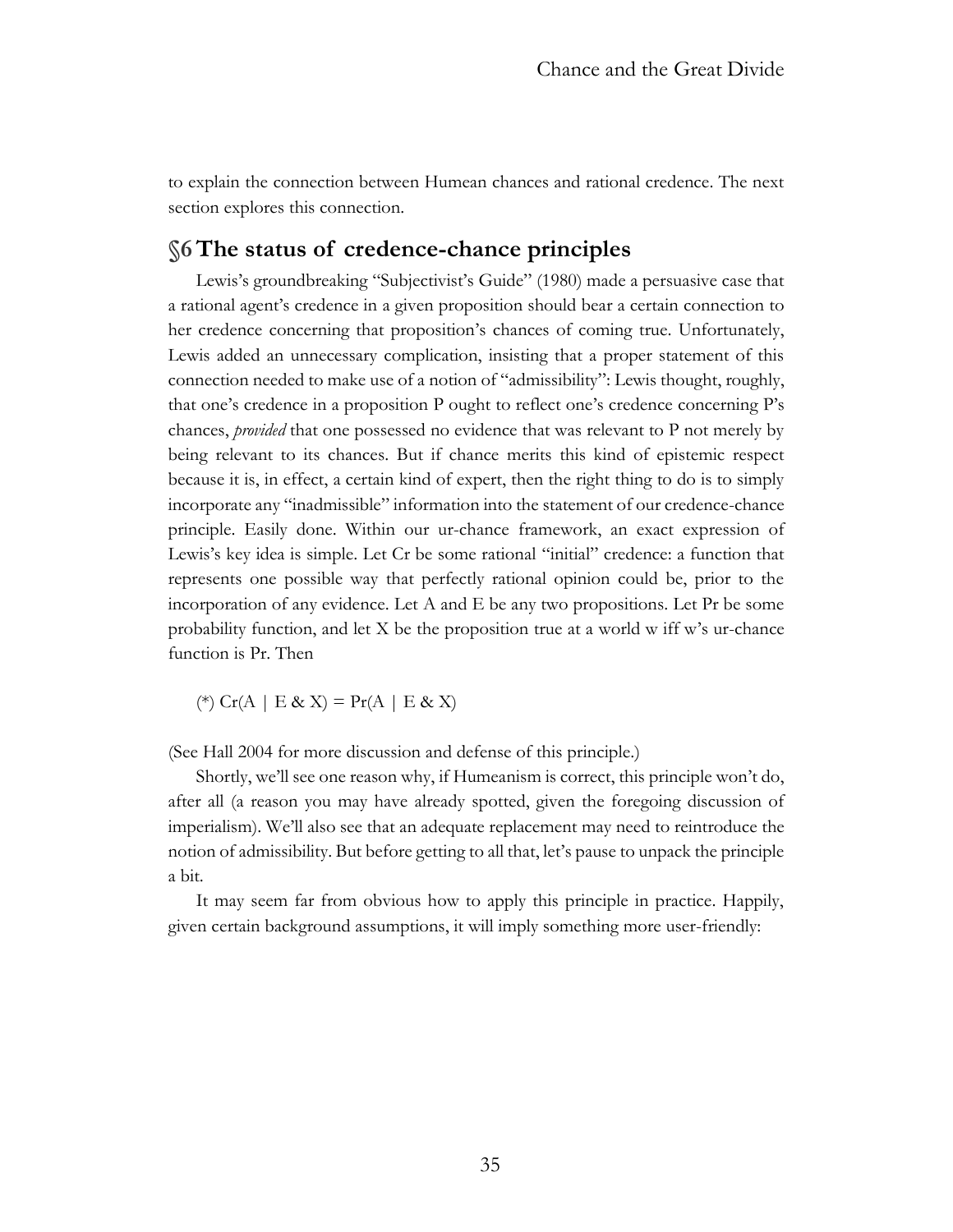(\*\*) Cr(A | E & ch<sub>t</sub>(A) = x) = x, where "ch<sub>t</sub>(A) = x" says that the time t chance of A is x, and E is entirely about history prior to t.<sup>45</sup>

What should we make of principle (\*)? Well, it certainly seems that there must be *some* intimate epistemic connection between credence and chance, and (\*) unquestionably serves as an elegant and plausible option for what this connection might be. But Lewis claimed much more for it (or rather, for the version he preferred, which incorporated his notion of "admissibility"). To begin, he claimed that this principle "captures all we know about chance" (1980, p. 86) – very likely a mistake, and at any rate not the sort of thing one ought to just baldly assert, without argument.<sup>46</sup> Just as confused, I think, was his insistence that anti-Humean accounts face an insuperable obstacle in their inability to justify (\*). Consider for example this passage (which is, unfortunately, rather shameful in its substitution of rhetoric for genuine argument):

Be my guest – posit all the primitive unHumean whatnots you like. (I only ask that your alleged truths should supervene on being.) But play fair in naming your whatnots. Don't call any alleged feature of reality "chance" unless you've already

where the sum is taken over all combinations  $(X_i \& S_j)$  such that

 $Cr(E \& ch_t(A) = x \& X_i \& S_i) \neq 0.$ 

But any such combination must in fact entail that  $ch_t(A) = x$ , so

 $Cr(A \mid E \& ch_t(A) = x) = \sum_{ij} Cr(A \mid E \& X_i \& S_j) \bullet Cr(X_i \& S_j \mid E \& ch_t(A) = x)$ 

 $=\sum_{ij} Pr_i(A \mid E \& X_i \& S_j) \bullet Cr(X_i \& S_j \mid E \& ch_t(A) = x).$ 

 $Pr_i(A \mid E \& X_i \& S_i) = Pr_i(A \mid E \& S_i).$ 

And if we add the temporal screening off condition from §4.3, then, since E is entirely about history prior to t,

 $Pr_i(A \mid E \& S_i) = Pr_i(A \mid S_i) = x.$ 

Therefore,

 $Cr(A \mid E \& ch_t(A) = x) = \sum_{ij} x * Cr(X_i \& S_j \mid E \& ch_t(A) = x) = x.$ 

<sup>&</sup>lt;sup>45</sup> To begin the derivation, we'll assume that the t-chance of some proposition P is given by urch(P|S<sub>t</sub>), where  $S_t$  is the proposition correctly and completely describing the state of the world at t. Now consider two partitions on the space of possible worlds:  $\{X_i\}$  and  $\{S_i\}$ , where each  $S_i$  completely describes a possible time t state of the world, and  $X_i$  is true at a world iff that world's ur-chance function is  $Pr_i$ . (Purely for convenience, we'll assume both partitions are countable.) So

 $Cr(A \mid E \& ch_t(A) = x) = \sum_{ij} Cr(A \mid E \& ch_t(A) = x \& X_i \& S_j \bullet Cr(X_i \& S_j \mid E \& ch_t(A) = x),$ 

If we add the background assumptions that ur-chances always treat themselves as certain (i.e., there is no "undermining"; see §5.2), then

 $Pr_i(X_i) = 1$ ,

hence

<sup>46</sup> As to why it is likely a mistake – at least, by anti-Humean lights – here is one reason: We know, I think, that if anti-Humeanism is correct, then objective chances are perfectly precise; but there is no way to derive this conclusion from a credence-chance principle. For other reasons, see Arntzenius and Hall 2003.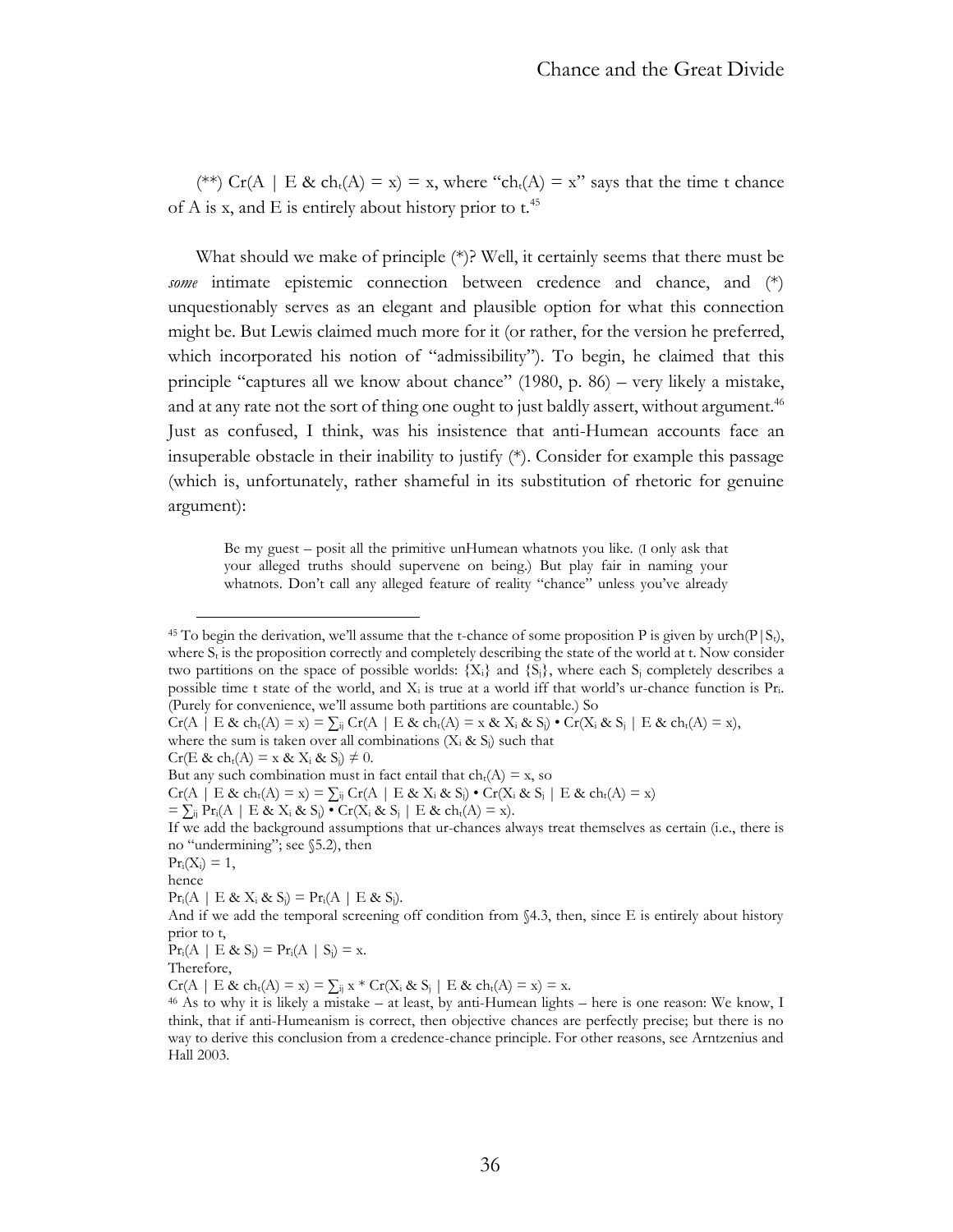shown that you have something, knowledge of which could constrain rational credence. I think I see, dimly but well enough, how knowledge of frequencies and symmetries and best systems could constrain rational credence. I don't begin to see, for instance, how knowledge that two universals stand in a certain special relation *N\** could constrain rational credence about the future coinstantiation of those universals. (1994, p. 484)

But there is, I think, no good case that anti-Humeanism is in trouble here. And this, for a very simple reason: unless we wish to embrace an utterly insane kind of inductive skepticism, we need to recognize that rational opinion must be constrained by substantial a priori commitments concerning what the world is like, in contingent respects (cf. our discussion in §5.6). If anti-Humeanism is correct, the content of some of these basic epistemic constraints will be given directly in terms of the metaphysical structure that distinguishes anti-Humeanism from Humeanism. And we have, as yet, no good reason for denying that principle (\*) *just is* one of these basic constraints. Now advances in epistemology might uncover such reasons – reasons, that is, for thinking that (\*) or something like it can only be acceptable as a *derivative* principle of epistemology. But unless and until they do, it is really just pointlessly obstructionist to pretend that the very tenability of anti-Humeanism hinges on whether it can provide some independent justification of the credence-chance connection.<sup>47</sup>

Matters will be different, should Humeanism turn out to be correct. For in that case, the only a priori constraints that rational opinion must respect will concern the purely categorical, non-modal structure of the world. And so we may proceed as follows: describe a hypothetical situation; specify the categorical information about that situation available to some imagined perfectly rational agent; ask what, on the basis of that information and the purely categorical constraints on rational credence, she ought to believe; check to see whether this result conforms to our credence-chance principle. When we do so, I think we discover two reasons for doubting that, in a Humean setting, (\*) is the correct such principle.

To bring the first reason into view, consider a T-junction world in which each particle possesses a value for some intrinsic physical parameter, which we'll call "mass".<sup>48</sup> Let us suppose, as usual, that there are a gazillion instances of particles entering T-junctions. What's more, the exit statistics display, to a very close approximation, a very simple dependency on mass; as a consequence, the best system

 $47$  Nor should we hastily assume – as Lewis seemed to – that it cannot provide such a justification. See the discussion of what I called "primitivist hypothetical frequentism" in my 2004, for an attempted proof of concept.

<sup>48</sup> What follows recapitulates an argument I gave in my 2004.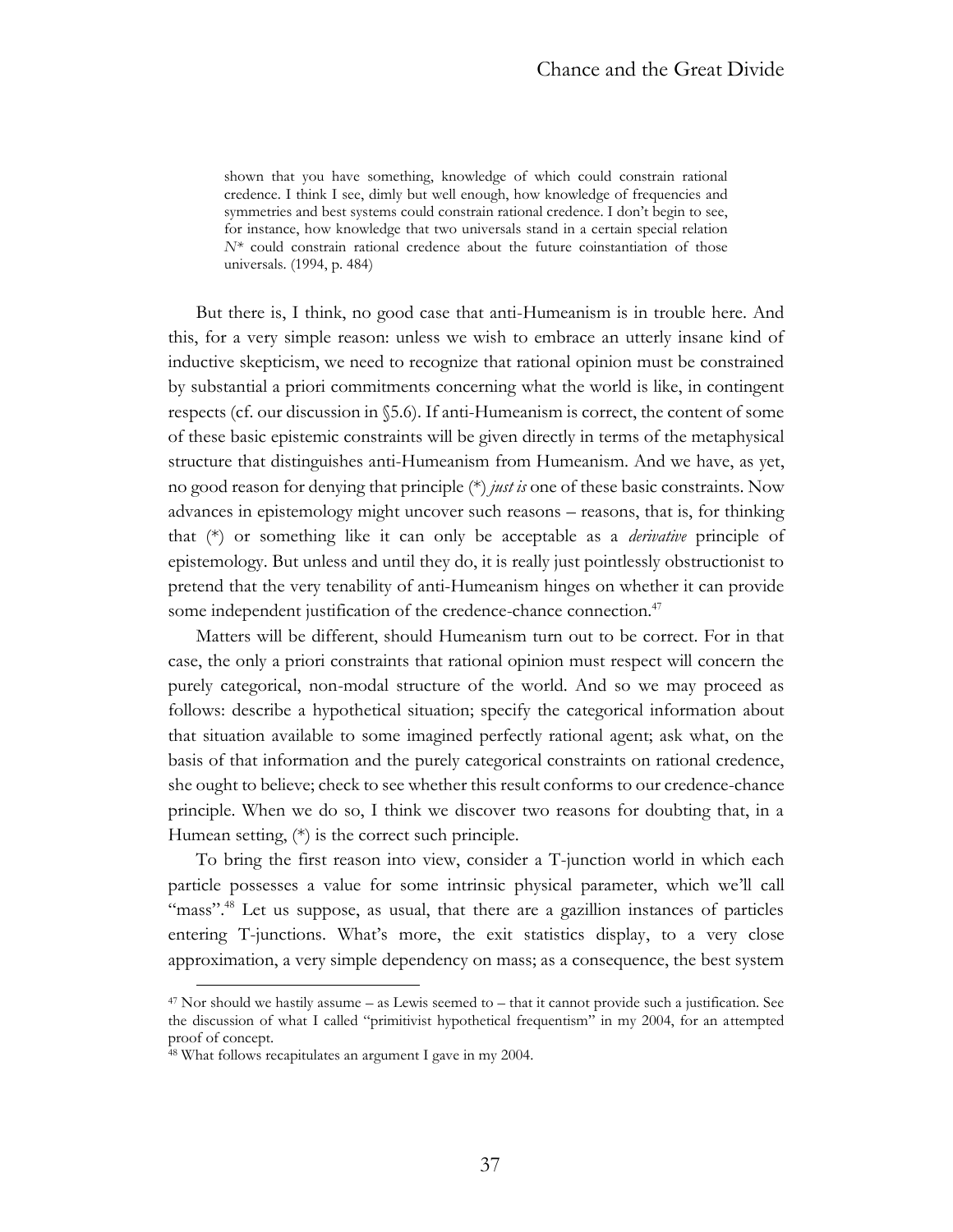assigns a chance of exiting left equal to  $e^{-km}$  (for some constant k). Suppose our rational agent knows all this; that is, she knows that the exit statistics are such as to make an ur-chance function yielding this assignment "best". Next, she knows that a particle with mass 1 is about to enter a T-junction; so the best system assigns it a chance (say) of 0.1 of exiting left. And finally, she knows that this situation is a bit of a statistical outlier, in that in no other case does a particle with mass 1 ever enter a T-junction. What ought her credence be that this particle will exit left?

One answer is given by a principle of indifference: She knows that there are just two possible outcomes, so she should assign credence 0.5 to each. Another answer is given by  $(*)$ : she should assign credence 0.1. And of course there might be other answers. The question before us is why, given Humeanism, the answer provided by (\*) should trump all others, and in particular the answer given by an indifference principle.

To appreciate the question's difficulty, we might imagine our agent's information coming in a certain order. First she learns that whenever a particle enters a T-junction, it exits either left or right. Then she learns that in all intrinsic respects, this particular instance of a particle entering a T-junction is the only one of its kind. So far, it is at least rationally permissible – and quite possibly rationally obligatory – for her to assign a credence of 0.5 to a left exit. Next, she acquires a very general kind of information about other T-junction interactions: she learns that for very many values m of mass, very many particles with mass m enter  $T$ -junctions, and very close to  $e^{-km}$  of them exit left. What remains unclear<sup>49</sup> is why, exactly, this new information should have any bearing on her credence concerning the instance she is considering – indeed, a bearing specific enough that she should change her credence in a left exit from 0.5 to 0.1. I will leave this issue unresolved, save to note that it can't be handled this way: The extra statistical evidence available to our agent provides her with excellent reason for judging that T-junction interactions are *governed by a probabilistic law*; that law assigns a chance of 0.1 to a left exit on this occasion; so she should conform her credence in a left exit to this chance. That won't do, in a Humean setting, since no "governing" is going on. There is no conceptual distance, in this setting, between a probabilistic law and the high level summary of statistical behavior we have already stipulated our agent to possess. So what we need to understand is how this high level summary can have the very specific evidential force required by (\*) *without* mediation through an inference concerning "underlying" chances. That, I submit, remains a mystery.

<sup>49</sup> *Genuinely* unclear; this isn't that annoying, cheap rhetorical use of the term.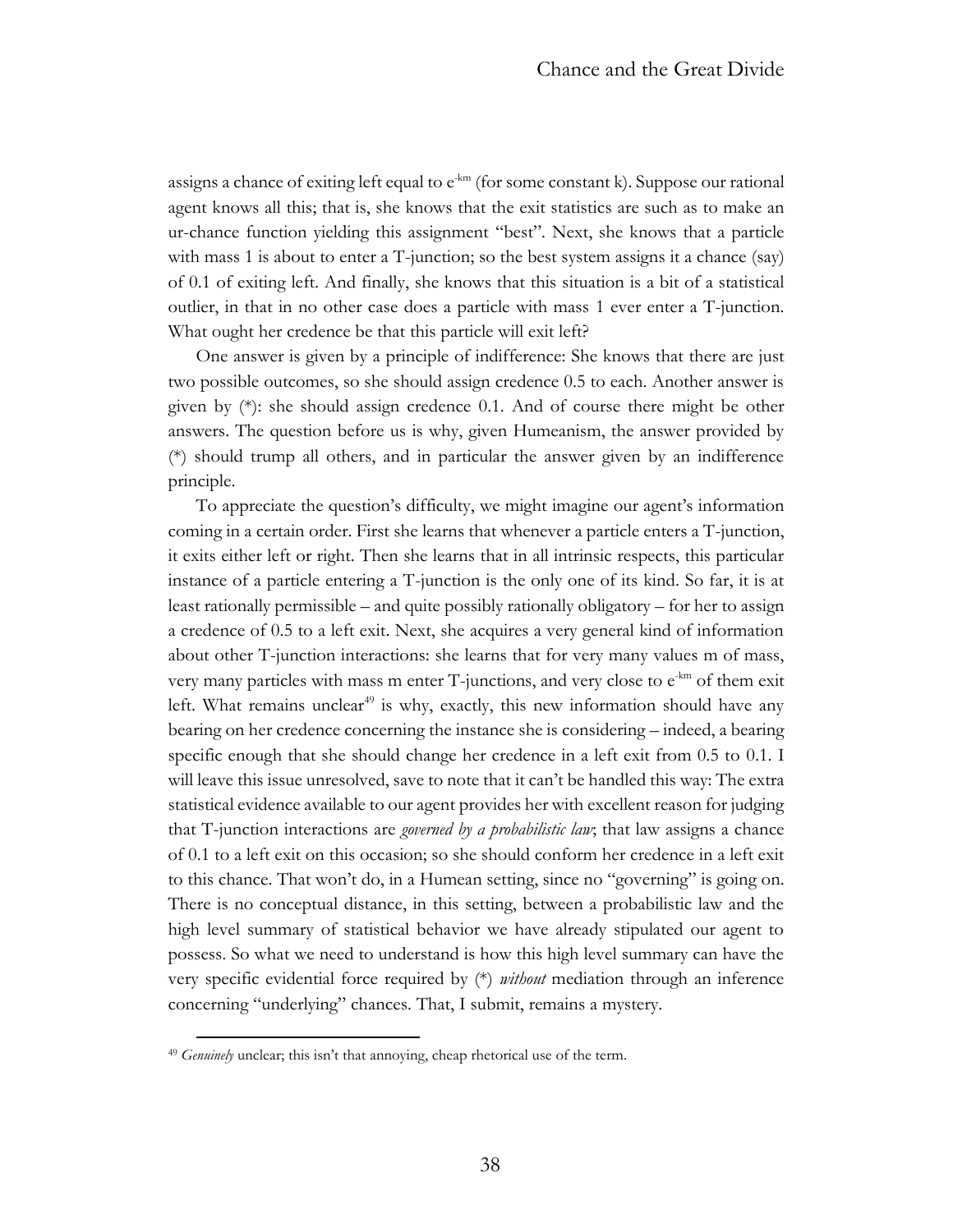There is a second, closely connected mystery, one which may be much harder to solve – at least, if we insist on trying to make Humeanism compatible with principle (\*). The credit for spotting this mystery goes to Ittay Nissan-Rozen, who in a very important recent paper (REF) argues that a credence-chance principle suitable for Humeanism must make use of a notion of admissibility, and – more surprisingly still – there will be cases where purely historical information is not admissible. While I will set up the difficulty somewhat differently, I want to gratefully acknowledge Nissan-Rozen's quite powerful insight (and encourage you, the reader, to consult his paper for a careful, detailed development of it and exploration of its consequences).

Imagine a rational agent, convinced of the truth of Humeanism, living in a Tjunction world that is also replete with Mazes. One hypothesis open to her to consider is that the best system for this world, *written in the language of fundamental physics*, asserts that each particle has a chance of exactly 0.5 of exiting left from any T-junction it enters, and that these events are all independent of one another. More generally, she might entertain the hypothesis that the fundamental laws of her world are L, where these laws entail the foregoing claim about the chance behavior of particles in Tjunctions.

Consider some time t. Let the proposition B state that, at t, a certain particle will enter a certain Maze. Let the proposition A state that this particle will eventually exit via that Maze's white dot. Let E be our rational agent's total evidence, at time t. Let Cr be a reasonable initial credence function such that her time-t credence is just  $Cr(-|E)$ . And now let us ask: what is  $Cr(A \mid E \& B \& L)$ ?

That should be an easy question to answer. L and B together entail that the *chance* that the particle exits at the white dot is  $\frac{1}{2}$ .<sup>50</sup> The example involves no threat of 'undermining'; so – even for a Humean – this conditional credence should likewise be  $\frac{1}{2}$ .

But matters are not so simple. Suppose that our agent's evidence includes the results of a massive amount of investigation of the behavior of particles in Mazes. That evidence has revealed an extraordinarily stable statistical pattern: about 27.8% of particles exit from the white dot, with no discernible correlations between different 'trials'. Nothing about the conjunction (E&B) distinguishes *this* trial as in any way different from the ones about which our agent has so much evidence. So, since our

<sup>50</sup> And this, just from the fact that, according to L, the behavior of any particle at any T-junction is probabilistically independent of the behavior of any other particles at any other T-junctions.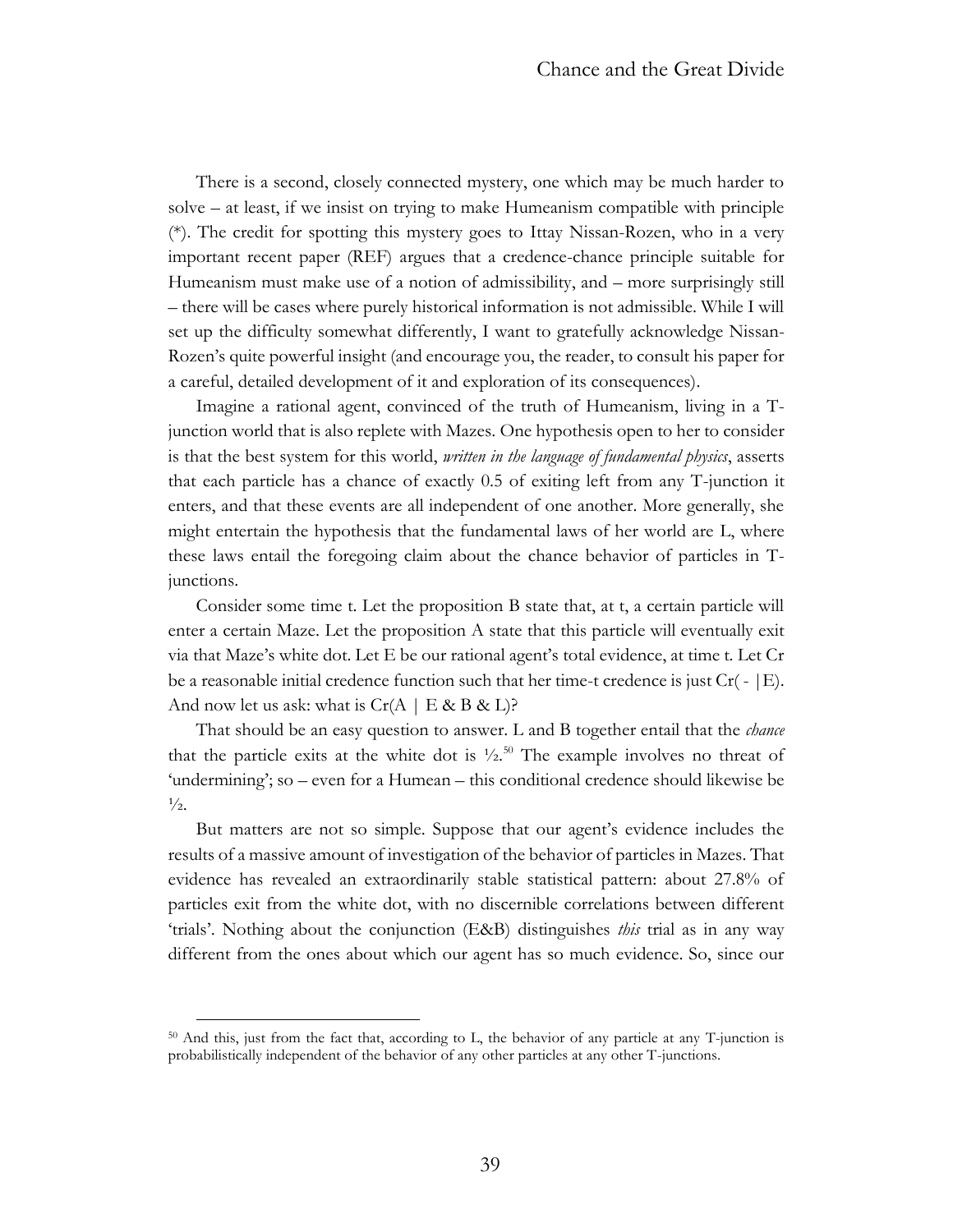agent is rational – in particular, perfectly able to *learn from experience* – it must be that  $Cr(A \mid E \& B) \approx 0.278$ . Why should  $Cr(A \mid E \& B \& L)$  be any different?

The anti-Humean has an obvious, straightforward answer. Given L, the past behavior of particles in Mazes can only be a massive fluke: something *allowed* by the laws, but judged by them to be extraordinarily objectively improbable. Fluke that it is, this behavior ought not  $-\text{given}$  the truth of  $L - \text{to}$  constrain rational credence about the behavior of the particle described by B. In short, adding L to what is being conditionalized on *undermines* the evidential significance that E would otherwise have for A.

But our imagined rational agent – convinced, remember, of the truth of Humeanism – cannot avail herself of this answer. One way to see why not draws on our earlier discussion of imperialism. Suppose we grant that a candidate system may draw on distinct vocabularies, and thus may specify more than one ur-chance function. In the present case, one of these functions is picked out in the language of T-junctions; *that* function assigns a chance of 0.5 to the proposition A. But for all our agent knows, the best system for her world *also* specifies – this time, in the language of Mazes – a function that assigns a chance of 0.278 to A. Supposing it does, then while it is true that *one* of the chance-functions that captures statistical patterns in her world treats her evidence as "flukish", there is *another* such function that doesn't. So without additional premises, we can't just explain away the difference between  $Cr(A \mid E \& B)$  and  $Cr(A \mid E \& B)$ | E & B & L) by observing that, conditional on L, her evidence E becomes irrelevantbecause-flukish.

In fact, the underlying issue remains, even if we build imperialism into our Humean account of chance. Suppose, for example, that we decide on reflection that it's an analytic truth about "objective chance" that there is at most *one* ur-chance function per world; we might then insist that a best system may specify only one ur-chance function, and must do so in a language suitable to capture the fundamental micro-physics of the given world. In the present case, then, this version of Humeanism will only recognize an objective chance of 0.5 for A. But even if this is the version of Humeanism our imagined rational agent endorses, that makes absolutely no difference to the underlying epistemological issue. Consider that in order to be able to learn from experience at all, her credence function must have various biases built into it – roughly, she must treat it as antecedently highly likely that she lives in a suitably "uniform" world. What we confront, in the present case, is a sharp question as to what "uniform" means – and whether it can mean what it *needs* to, in order to secure the result that  $Cr(A \mid E \& B \&$  $L$ ) = 0.5.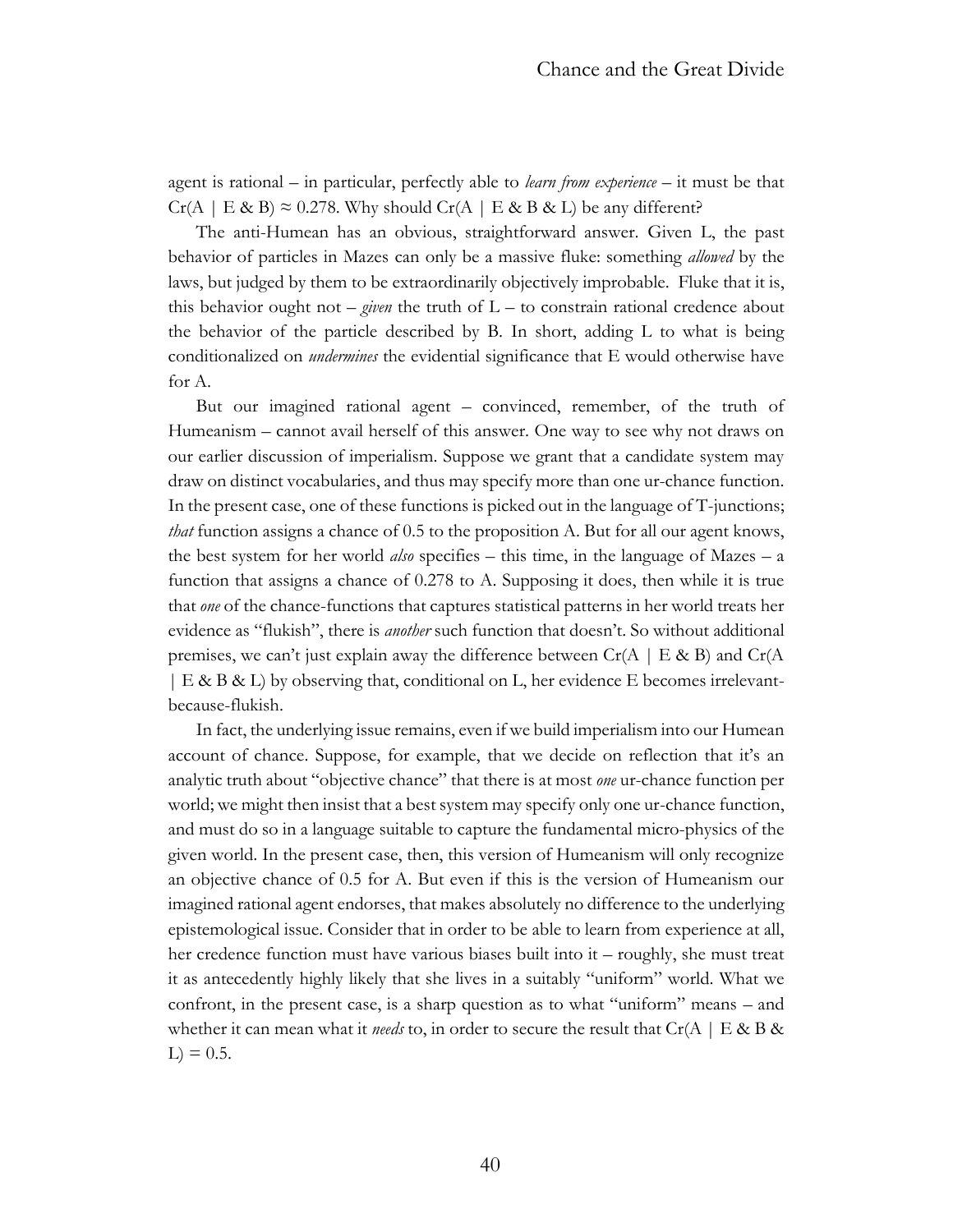To bring this question into focus, let's begin with a very plausible assumption about the nature of some of the rational biases built into our agent's credence function. Let L<sup>-</sup> be the *non-probabilistic* part of L; that is, L<sup>-</sup> says that it is a fundamental law that there are particles moving in such-and-such ways, where the "such-and-such" includes the information that every particle entering a T-junction exits either to the left or to the right, but L– specifies no ur-chance function. Then we may assume that our agent considers it overwhelmingly likely, *given* L – , that any two sufficiently large, reasonably naturally shaped regions of spacetime feature very similar statistics in the behavior of particles in T-junctions.<sup>51</sup> Now, what L *adds* to L<sup>-</sup> is, in effect, the information that the simplest probabilistic summary of the global exit statistics assigns a uniform chance of 0.5 to each left-exit, and treats these events as independent. So our agent should, plausibly, consider it overwhelmingly likely, *given* L, that in any sufficiently large, reasonably naturally shaped region of spacetime, the fraction of left-exits will be close to 0.5, and, more to the point, that there will be no correlations between exits *that are simple to specify in the language of T-junctions* (i.e., in the language suitable for directly describing the world at the most fundamental microphysical level).

But there will – of *course* – be correlations galore, that are *complicated* to specify in this language. And we've already stipulated that there is no simple way to describe Mazes in this language. So it is perfectly open to add the further hypothesis M that there are just those incredibly-complicated-to-specify (in the "fundamental" language) correlations needed to make it the case that (i) the fraction of white-dot-exits from Mazes (over all of space and time) is 0.278; (ii) there are no simple-to-specify correlations in Maze behavior (simple to specify, that is, in the language of Mazes). Perfectly open, that is, in the following epistemic sense: our agent's rational bias toward believing that nature is uniform at the level of T-junction behavior is not in the least threatened, if she comes to believe (or give a very high credence to) – specifically, on the basis of her considerable store of evidence  $E$  – the hypothesis M. So what sort of irrationality could she be guilty of, if  $Cr(A \mid E \& B \& L) = 0.278$ ?

That's not a rhetorical question. Indeed, the first point to emphasize is that the rational biases just described *can't* be the whole story about what grounds the rationality of our agent's credences; just observe that she can conform to these biases while, for example, considering it certain that the first T-junction exit that happens every Monday is a left-exit. So we already knew that there must be further constraints on her credences, in virtue of which they count as rational. Perhaps it is one or more of these

<sup>&</sup>lt;sup>51</sup>The patches need to be large enough to include sufficiently many instances of particles entering Tjunctions. And they should be reasonably naturally shaped, since our agent knows for certain that, unless all or almost all particles exit in just one direction, there will be many scattered, oddly shaped patches that each feature many exits but that differ dramatically in their statistics.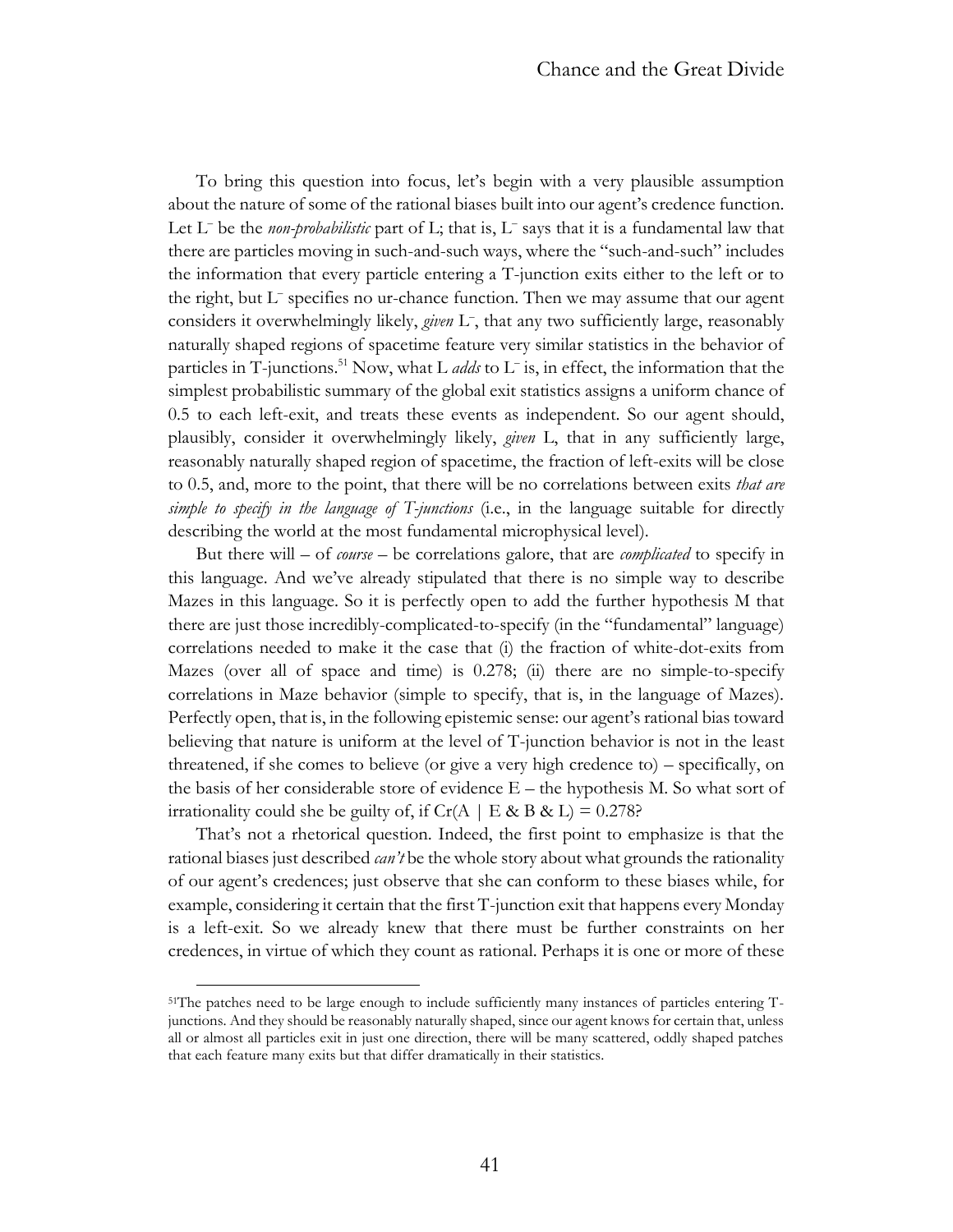further constraints that guarantees that, on pain of irrationality,  $Cr(A \mid E \& B \& L)$ must equal 0.5.

But there is a real puzzle about what these further constraints could be – what, in detail, a Humean epistemology could look like that will deliver the result that Cr(A | E & B & L) = 0.5. I'll consider and reject two options, and then leave it open where to look for more successful alternatives. The first option is to combine imperialism with a bald insistence that principle (\*) just is one of the non-derivative, non-defeasible categorical constraints on rational credence. (You *need* to combine (\*) with imperialism, else the principle becomes either inconsistent or too ambiguous to deliver the wanted result.) But we've already seen that imperialism is in some tension with Humeanism. And its combination with principle (\*) raises an additional challenge: for we'll need to find some principled basis for settling which candidate ur-chance function is the "real" one, while simultaneously selecting the ur-chance function best suited to constrain credence in the way (\*) requires. Finally, to simply invoke (\*) as one of the fundamental categorical constraints on rational credence built into a Humean epistemology is to ignore the *explanatory* demand raised by the scenario we've been considering. It's clearly rational for our agent to have  $Cr(A \mid E \& B) \approx 0.278$ . (Stronger: it's *irrational* for to have a substantially *different* credence.) Why is it, exactly, that conditionalizing on L requires her to change this credence to 0.5? A good answer should make it clear why a certain claim about statistical patterns visible at the level of T-junction behavior should render *irrelevant* her wealth of information about statistical patters visible at the level of Maze behavior. Baldly insisting on (\*) as a non-derivative constraint on her credence simply punts on that demand.

A second, more interesting option invokes a kind of symmetry constraint on her credence (one similar to exchangeability). Here is a natural proposal about the form of such a constraint: Suppose worlds w1 and w2 both have L<sup>-</sup> as the non-probabilistic part of their best systems. And suppose they agree on their numbers of left-exits and right-exits from T-junctions. Then our agent's initial credence must be such that  $Cr(w1) = Cr(w2)$ . Given such a principle, we can plausibly argue not just that  $Cr(A \mid C)$ E & B & L) = 0.5 but, more strongly, that Cr(A | E & B & L<sup>-</sup>) = 0.5.<sup>52</sup> Unfortunately, this turns out to be too much of a good thing. For the derivation in fact shows that for *any*  $L^*$  that extends  $L^-$  by specifying some ur-chance function, correlations between

<sup>&</sup>lt;sup>52</sup> Divide the worlds in which (E & B & L-) holds into those in which A is true, and those in which A is false. Then we need a modest assumption: there is a one-one mapping between these two sets of worlds such that, when w1 is a world in the first set, its image under the mapping w2 features exactly the same numbers of left- and right-exits. (The idea is that we get from w1 to w2 by swapping the last two T-junction exits inside the given Maze, and holding all other T-junction exits – whether inside or outside this Maze – fixed.) Then given our symmetry constraint on the agent's credence, it will follow that  $Cr(A \& E \& B \& L^-) = Cr(not-A \& E \& B \& L^-)$ , hence  $Cr(A \mid E \& B \& L^-) = 0.5$ .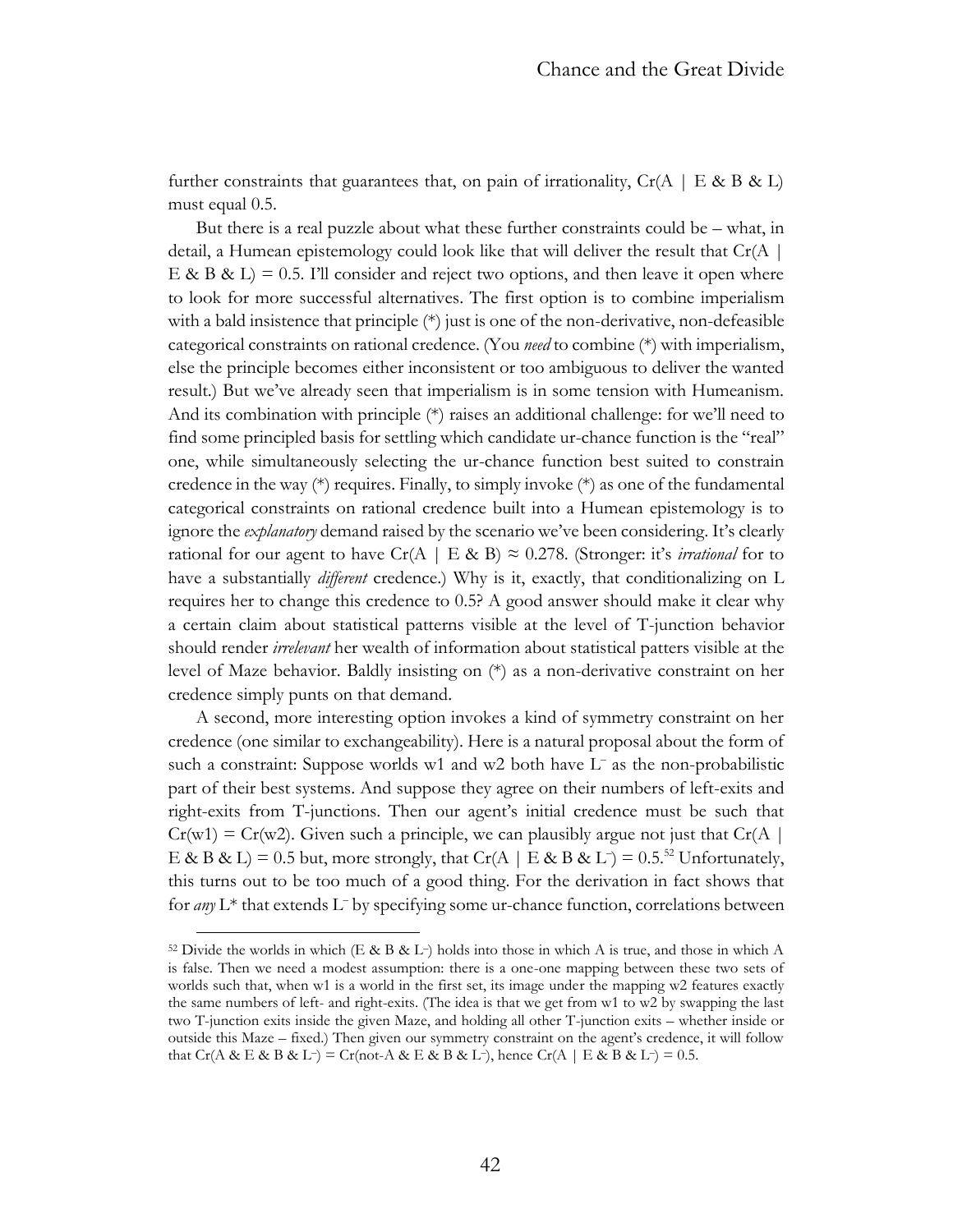T-junction behavior that L\* "sees" will make no difference to the agent's credence. Consider, for example, a world in which particles oscillate statistically in their Tjunction behavior: it's true about 90% of the time that after a particle left-exits, its very next exit is a right-exit; likewise, it's true about 90% of the time that after a particle right-exits, its very next exit is a left-exit. The best system for such a world will pick up on this pattern, and build it into the specification of the ur-chance function, by assigning to each particle a chance of 0.9 of "flipping" from one exit to the next. Let  $L^*$  be this best system. Let X be the proposition that a certain particle has just executed a left-exit. Let *left-right* be the proposition that its next two exits, in order, will be left, then right; left *right-left* be the proposition that its next two exits, in order, will be right, then left. Principle (\*) yields the result that  $Cr(\text{left-right} \mid X \& L^*) = (0.1) \cdot (0.9)$ , while  $Cr(\text{right-left} \mid X \& L^*) = (0.9) \cdot (0.9)$ . But our symmetry principle yields the result that these two conditional credences must be equal. So far from providing a basis for deriving (\*), our symmetry principle in fact conflicts with it.

At this point, it may be that the best hope for a plausible Humean epistemology of chance lies not in trying to vindicate principle (\*), but in modifying it – specifically so as to allow that  $Cr(A \mid E \& B \& L) = Cr(A \mid E \& B) \approx 0.278$ . That is Nissan-Rozen's important suggestion: we should return to Lewis's original idea that an agent's beliefs about chances ought to guide her credences, *provided* she possesses (or is conditionalizing upon) no inadmissible information; and we should recognize that in the present case, the agent's knowledge of past Maze behavior counts as inadmissible information.

Now, principle (\*) was already written in a way that allowed it to accommodate *ordinary* sorts of inadmissible information. Suppose, for example, that A is the proposition that a certain particle that entered a T-junction at time t exited left from it. Suppose it's a bit later, and our agent's total evidence E includes the proposition that 58% of this particle's exits from time t on have been left-exits (and includes nothing else relevant). Suppose she knows that the chance of each left-exit is exactly 0.5. Even so, her credence in A should surely be 0.58, and not 0.5. So it can seem, naively, that her beliefs about chances don't constrain her credence in this case, thanks to her possession of inadmissible information.

Not so. Look again at the statement of (\*):

Let A and E be any two propositions. Let Pr be some probability function, and let X be the proposition true at a world w iff w's ur-chance function is Pr. Then

(\*)  $Cr(A \mid E \& X) = Pr(A \mid E \& X)$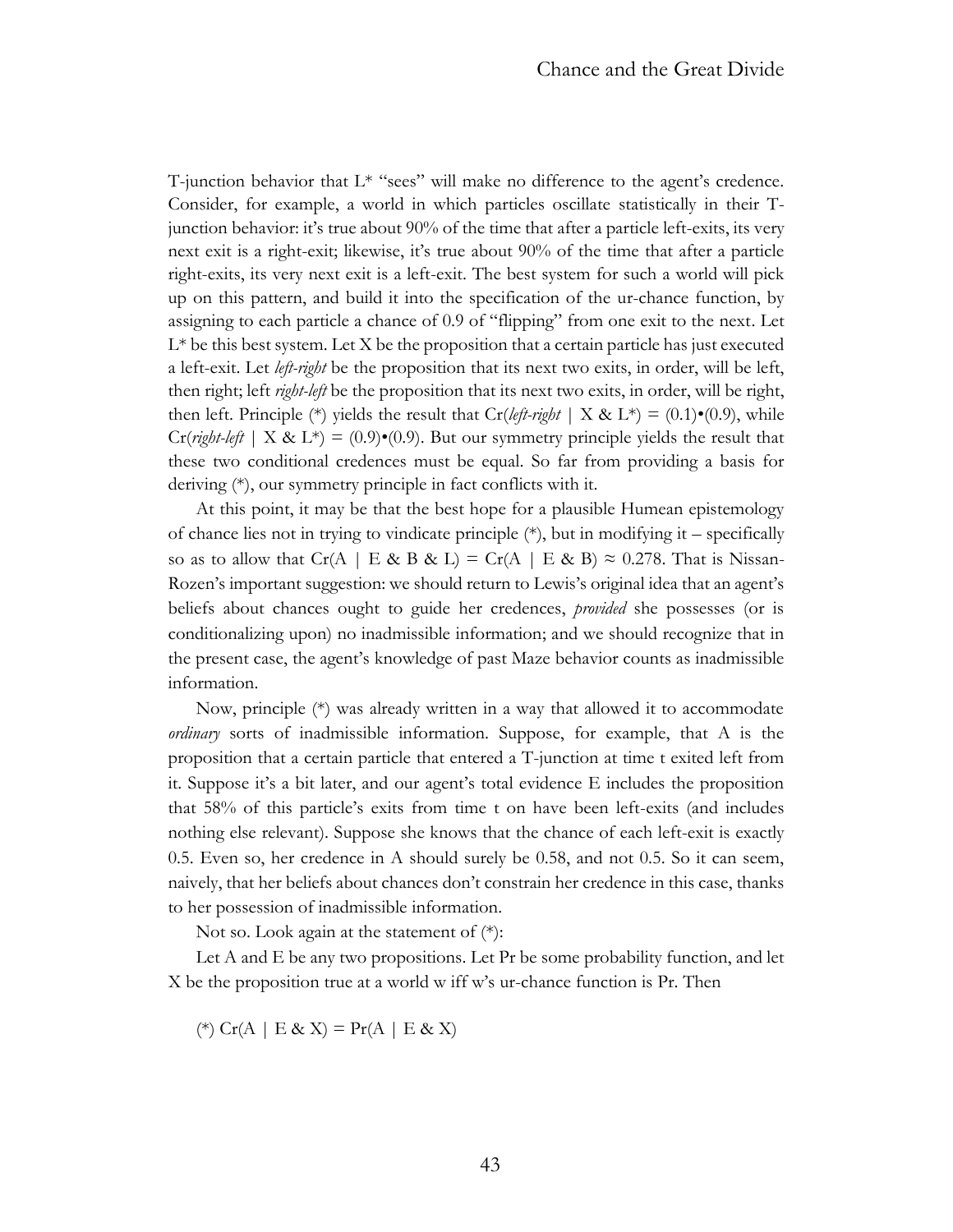Applied to this case, we simply get the result that her credence in A should be set by (what she knows to be) the *conditional* chance of A, given E. And this conditional chance will equal 0.58. The key idea is quite simple: the relevance of the agent's evidence is, at it were, simply reflected in the structure of the conditional objective chances.

What Nissan-Rozen points out is that matters are fundamentally different, in the case we have been considering. Crucially, if Pr is the ur-chance function picked out at the level of T-junction behavior – that is, the function that assigns to each left-exit a constant and independent chance of 0.5 – then, since A concerns an outcome that is wholly distinct from the stretch of history that the evidence E is about,  $Pr(A | E \& X)$  $= Pr(A \mid X) = Pr(A) = 0.5$ . The *agent* sees (quite properly) that her evidence bears on A; but the *chances* do not.

That means that  $(*)$  itself must be qualified by an admissibility requirement (bracketing the option of outright rejecting it): it describes a constraint that our agent's credences must respect, *provided* that the proposition E contains no information that is inadmissible with respect to the given proposition A and chances Pr. The intuitive idea, as we've just seen, is that E is inadmissible just in case Pr fails to recognize its evidential bearing on A. Obviously, the crucial piece of unfinished business here is to replace this intuitive idea with something more precise, and more illuminating.

# **§7Open questions**

I'm going to close with some open question that strike me as especially worth further investigation.

1. We've seen above that a certain Humean reductionist approach to chances is, along a number of different dimensions, highly revisionary. But recall that the approach we were considering treated the "bestness" of a system as a function, in part, of how *informative* it is. That's not the only way to go. Following Michael Hicks's (2014) lead, for example, we might privilege systems that contain truths about the world that are (i) within our epistemic reach, in the sense that the kinds of evidence we can acquire can, at least if we're careful enough, direct us towards these truths; and (ii) powerful enough that we can draw on them as a basis for making accurate predictions (or retrodictions, etc.) about aspects of our world that would otherwise be inaccessible to us. Granted, being informative is one way for a system to be epistemically useful; but so is being Hicksian – and the latter sort of utility might provide a better rationale for our concepts of law and chance than the former. Suppose so; or suppose that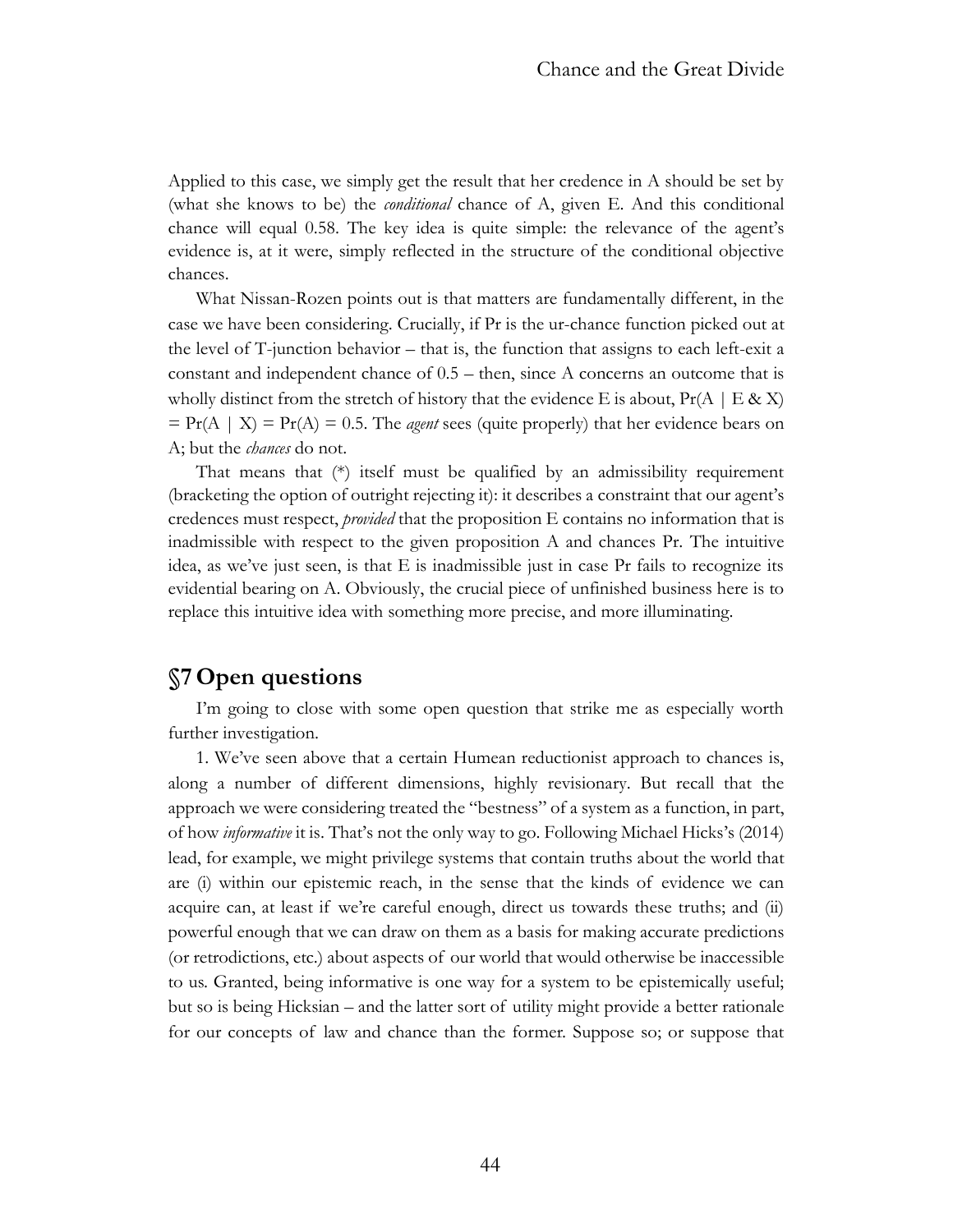some *other* development of the Humean approach, not wedded to Lewisian informativeness, is correct. How revisionary will *that* account of chances end up being?

2. What's the best way to understand the "informativeness" of an ur-chance function?

3. Why is the assignment of a *probability* measure the most effective way to convey information about statistical patterns?

4. Given the difficulties canvassed in §6, what is the right form for a credencechance principle, for a Humean?

5. Can there be chances completely divorced from laws?

6. What other forms of anti-Humean chances can there be – in particular, forms which abandon the laws-as-describing-generation paradigm?

# **§8References**

Albert, David 2000. *Time and Chance*, Cambridge MA, Harvard University Press.

Albert, David 2015a. *After Physics*, Cambridge MA: Harvard University Press.

Albert, David 2015b. "Physics and Chance", in Albert 2015a: 1 - 30.

Armstrong, D.M. 1983. *What Is a Law of Nature?*, New York: Cambridge University Press.

Arntzenius, Frank and Ned Hall 2003. "On What We Know About Chance", *British Journal for the Philosophy of Science* 54: 171-179.

- Beebee, Helen 2000. "The Non-Governing Conception of Laws of Nature", *Philosophy and Phenomenological Research* 61: 571-593.
- Callender, Craig and Jonathan Cohen 2009. "A Better Best System Account of Lawhood", *Philosophical Studies* 145: 1-34.
- Carnap, Rudolf 1945. "The Two Concepts of Probability", *Philosophy and Phenomenological Research* 5: 513-32.
- Ellis, Brian 2002. *The Philosophy of Nature: A Guide to the New Essentialism*, Oxford: Routledge.
- Ghirardi, Giancarlo 2016. "Collapse Theories", *The Stanford Encyclopedia of Philosophy (Spring 2016 Edition)*, Edward N. Zalta (ed.), URL = <http://plato.stanford.edu/archives/spr2016/entries/qm-collapse/>.
- Hale, Bob and A. Hoffmann (eds.) 2010: *Modality: Metaphysics, Logic, and Epistemology*, Oxford: Oxford Univ. Press.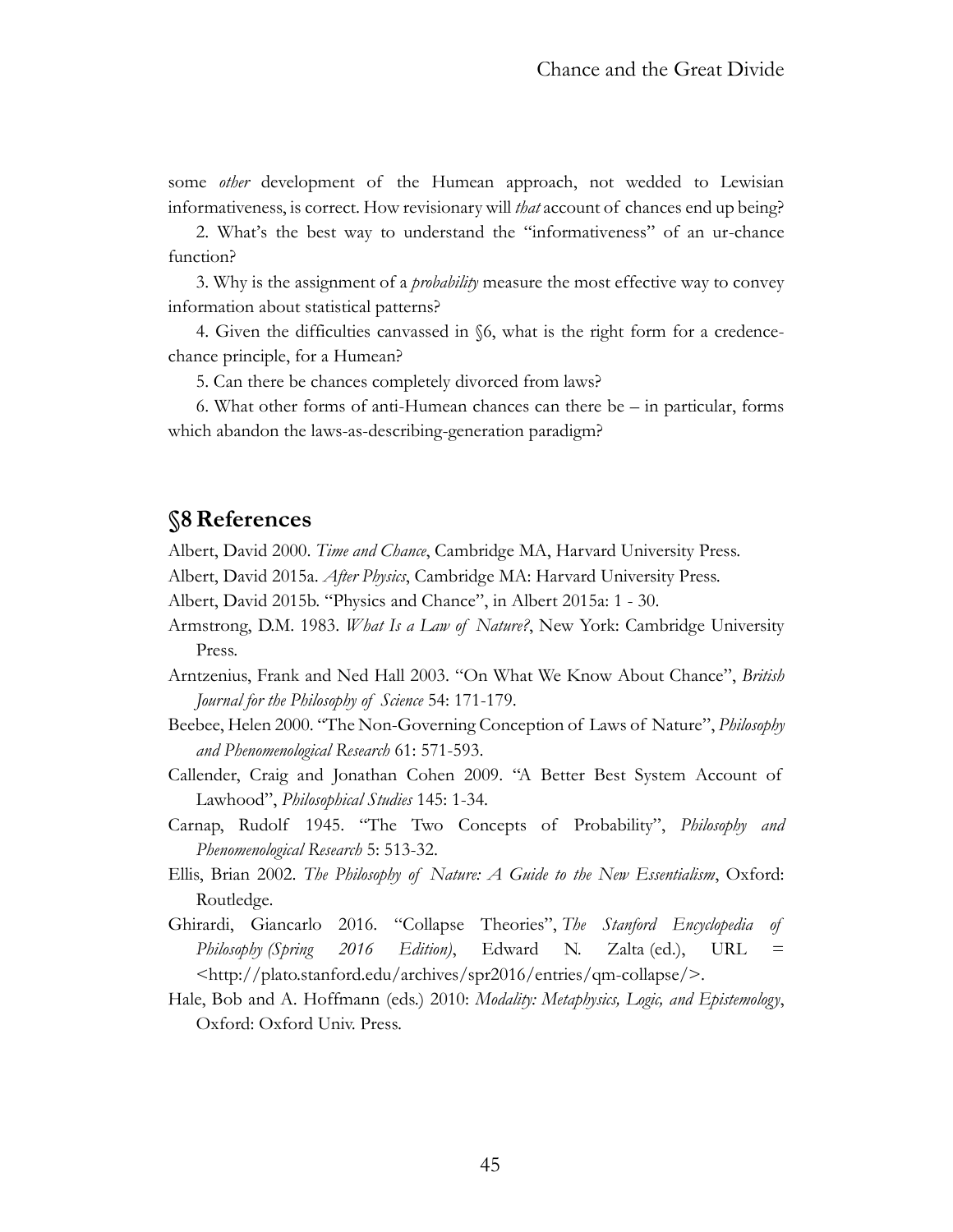- Hall, Ned 2004. "Two Mistakes about Credence and Chance", *Australasian Journal of Philosophy* 82: 93-111.
- Hall, Ned. 2010. "Humean reductionism about laws of nature." Unpublished manuscript.
- Hempel, C. 1965a. *Aspects of Scientific Explanation and Other Essays in the Philosophy of Science*, New York: Free Press.
- Hempel, C. 1965b. "Aspects of Scientific Explanation", in Hempel 1965a, 331–496.
- Hicks, Michael 2014. "The Epistemic Role Account of Lawhood", unpublished manuscript.
- Joyce, James 2010. "A Defence of Imprecise Credences in Inference and Decision Making", *Philosophical Perspectives* 24: 281-323.
- Kitcher, Philip, 1989. "Explanatory Unification and the Causal Structure of the World", in P. Kitcher and W. Salmon (eds.), *Scientific Explanation*, Minneapolis: University of Minnesota Press: 410-505.
- Lewis, David 1980. "A Subjectivist's Guide to Objective Chance", in Lewis 1986a, pp. 83-113.
- Lewis, David 1983. "New Work for a Theory of Universals", *Australasian Journal of Philosophy* 61: 343-377.
- Lewis, David 1986a. *Philosophical Papers, Volume II*, Oxford: Oxford University Press.
- Lewis, David 1994. "Humean Supervenience Debugged", *Mind* 103: 473-90.
- Loewer, Barry 2004. "David Lewis' Humean Theory of Objective Chance", *Philosophy of Science* 71: 1115-25.
- Maudlin, Tim 2007. "What could be objective about probabilities?", *Studies in History and Philosophy of Modern Physics* 38: 275 - 291.
- Maudlin, Tim 2011. *Quantum Non-Locality and Relativity, third edition*, Oxford: Blackwell.
- Nissan-Rozen, Ittay 2017. "On the Inadmissibility of Some Historical Information", *Philosophy and Phenomenological Research.*
- Rosen, Gideon 2010. "Metaphysical Dependence: Grounding and Reduction", in B. Hale & A. Hoffmann (eds.), *Modality: Metaphysics, Logic, and Epistemology*, Oxford: Oxford Univ. Press 109-36.
- Strevens, Michael 2009. *Depth: An Account of Scientific Explanation*, Cambridge: Harvard Univ. Press.
- Woodward, J. 2005. *Making Things Happen: A Theory of Causal Explanation*, Oxford: Oxford Univ. Press.
- Xia, Zhihong 1992. "The Existence of Noncollision Singularities in Newtonian Systems." *Annals of Mathematics* 135: 411-468.